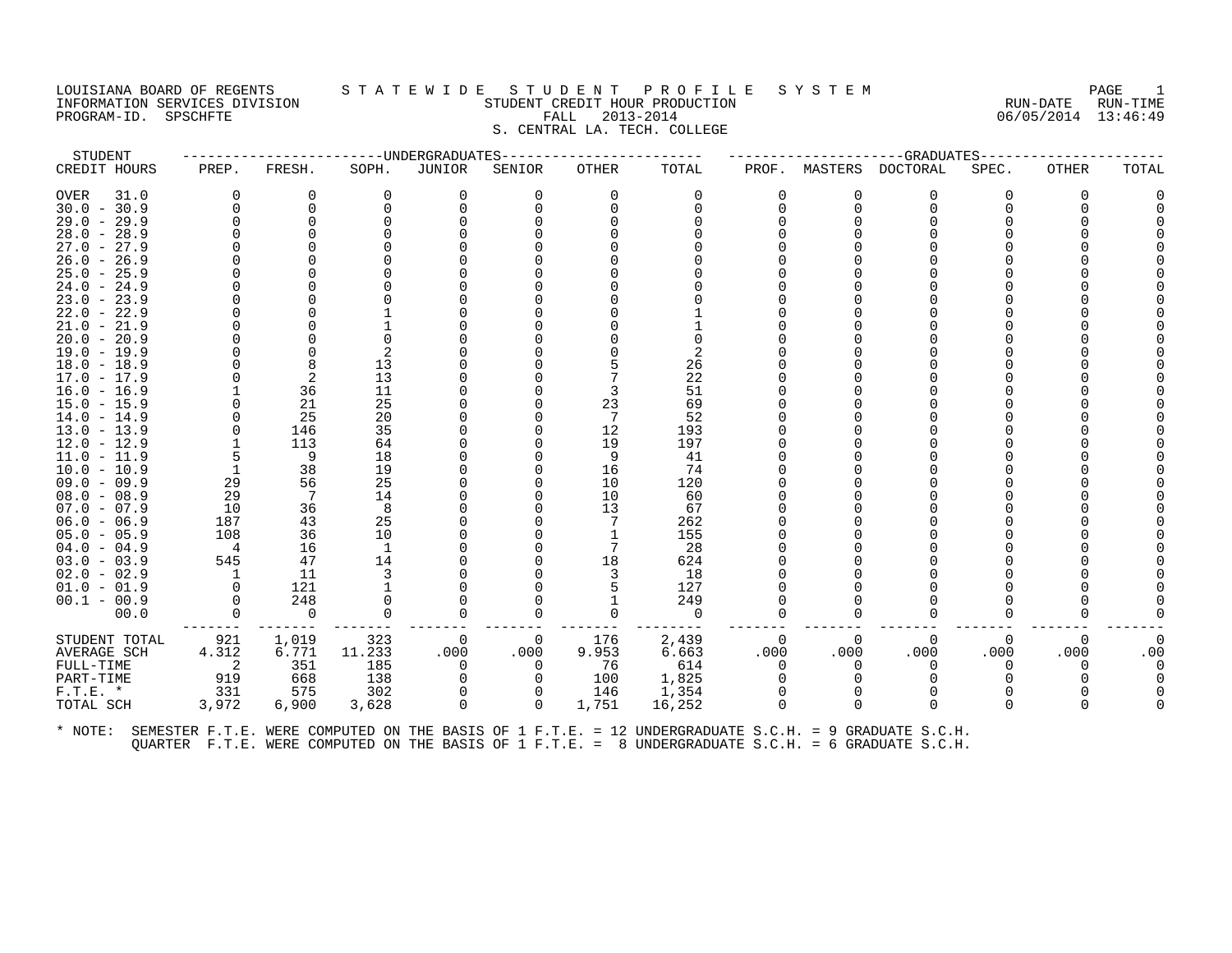# LOUISIANA BOARD OF REGENTS STATEWIDE STUDENT PROFILE SYSTEM PAGE 2<br>INFORMATION SERVICES DIVISION STUDENT CREDIT HOUR PRODUCTION PRODUCTION INFORMATION SERVICES DIVISION STUDENT CREDIT HOUR PRODUCTION RUN-DATE RUN-TIME PROGRAM-ID. SPSCHFTE FALL 2013-2014 06/05/2014 13:46:49 CENTRAL LA. TECH COMM COLLEGE

| STUDENT       |          |          |          | --------------------UNDERGRADUATES |          |          |          |          |          | ---GRADUATES----- |              |       |       |
|---------------|----------|----------|----------|------------------------------------|----------|----------|----------|----------|----------|-------------------|--------------|-------|-------|
| CREDIT HOURS  | PREP.    | FRESH.   | SOPH.    | JUNIOR                             | SENIOR   | OTHER    | TOTAL    | PROF.    | MASTERS  | <b>DOCTORAL</b>   | SPEC.        | OTHER | TOTAL |
| OVER<br>31.0  | $\Omega$ | $\Omega$ | $\Omega$ | $\Omega$                           | $\Omega$ | $\Omega$ | $\Omega$ | $\Omega$ |          | $\Omega$          | $\Omega$     | 0     |       |
| $30.0 - 30.9$ | $\Omega$ | $\Omega$ |          | $\Omega$                           |          |          |          | $\Omega$ | $\Omega$ | $\Omega$          |              |       |       |
| $29.0 - 29.9$ |          | 0        |          |                                    |          |          |          |          |          |                   |              |       |       |
| $28.0 - 28.9$ |          |          |          |                                    |          |          |          |          |          |                   |              |       |       |
| $27.0 - 27.9$ |          |          |          |                                    |          |          |          |          |          |                   |              |       |       |
| $26.0 - 26.9$ |          |          |          |                                    |          |          |          |          |          |                   |              |       |       |
| $25.0 - 25.9$ |          |          |          |                                    |          |          |          |          |          |                   |              |       |       |
| $24.0 - 24.9$ |          |          |          |                                    |          |          |          |          |          |                   |              |       |       |
| $23.0 - 23.9$ |          |          |          |                                    |          |          |          |          |          |                   |              |       |       |
| $22.0 - 22.9$ |          |          |          |                                    |          |          |          |          |          |                   |              |       |       |
| $21.0 - 21.9$ |          |          |          |                                    |          |          | 9        |          |          |                   |              |       |       |
| $20.0 - 20.9$ |          | 16       | $\Omega$ |                                    |          |          | 16       |          |          |                   |              |       |       |
| $19.0 - 19.9$ |          | 73       | 12       |                                    |          |          | 86       |          |          |                   |              |       |       |
| $18.0 - 18.9$ |          | 7        | 35       |                                    |          |          | 55       |          |          |                   |              |       |       |
| $17.0 - 17.9$ | 9        | 48       | 12       |                                    |          |          | 72       |          |          |                   |              |       |       |
| $16.0 - 16.9$ |          | 88       | 8        |                                    |          |          | 105      |          |          |                   |              |       |       |
| $15.0 - 15.9$ |          | 106      | 29       |                                    |          |          | 143      |          |          |                   |              |       |       |
| $14.0 - 14.9$ | 0        | 33       | 26       |                                    |          | 9        | 68       |          |          |                   |              |       |       |
| $13.0 - 13.9$ |          | 134      | 64       |                                    |          | 18       | 217      |          |          |                   |              |       |       |
| $12.0 - 12.9$ | 9        | 138      | 114      |                                    |          | 36       | 297      |          |          |                   |              |       |       |
| $11.0 - 11.9$ | 18       | 29       | 36       |                                    |          | 6        | 89       |          |          |                   |              |       |       |
| $10.0 - 10.9$ | 16       | 29       | 10       |                                    |          |          | 60       |          |          |                   |              |       |       |
| $09.0 - 09.9$ | 7        | 18       | 39       |                                    |          |          | 68       |          |          |                   |              |       |       |
| $08.0 - 08.9$ | 16       | 23       | 27       |                                    |          |          | 74       |          |          |                   |              |       |       |
| $07.0 - 07.9$ | 17       | 57       |          |                                    |          | $\Omega$ | 83       |          |          |                   |              |       |       |
| $06.0 - 06.9$ | 118      | 55       |          |                                    |          | 17       | 198      |          |          |                   |              |       |       |
| $05.0 - 05.9$ | 32       | 34       |          |                                    |          |          | 78       |          |          |                   |              |       |       |
| $04.0 - 04.9$ | - 9      | 36       | 6        |                                    |          |          | 54       |          |          |                   |              |       |       |
| $03.0 - 03.9$ | 145      | 106      | 18       |                                    |          |          | 273      |          |          |                   |              |       |       |
| $02.0 - 02.9$ | 17       | 26       |          |                                    |          |          | 52       |          |          |                   |              |       |       |
| $01.0 - 01.9$ | 12       | 3        |          |                                    |          |          | 19       |          |          |                   |              |       |       |
| $00.1 - 00.9$ | $\Omega$ | $\Omega$ | $\Omega$ |                                    |          |          | $\Omega$ |          |          |                   |              |       |       |
| 00.0          | $\Omega$ | 0        |          | $\Omega$                           | $\Omega$ |          | $\Omega$ |          |          |                   |              |       |       |
| STUDENT TOTAL | 437      | 1,069    | 470      | 0                                  | 0        | 151      | 2,127    | $\Omega$ | 0        | $\Omega$          | 0            | 0     |       |
| AVERAGE SCH   | 5.782    | 11.319   | 11.956   | .000                               | .000     | 10.794   | 10.285   | .000     | .000     | .000              | .000         | .000  | .00   |
| FULL-TIME     | 30       | 653      | 306      | $\Omega$                           | $\Omega$ | 90       | 1,079    | $\Omega$ |          | $\Omega$          | <sup>n</sup> |       |       |
| PART-TIME     | 407      | 416      | 164      | $\Omega$                           | 0        | 61       | 1,048    |          |          |                   |              |       |       |
| $F.T.E. *$    | 211      | 1,008    | 468      | $\mathbf 0$                        | $\Omega$ | 136      | 1,823    | $\Omega$ |          |                   |              |       |       |
| TOTAL SCH     | 2,527    | 12,101   | 5,619    | $\mathbf 0$                        | $\Omega$ | 1,630    | 21,877   | $\Omega$ | $\Omega$ | $\Omega$          | <sup>0</sup> |       |       |
|               |          |          |          |                                    |          |          |          |          |          |                   |              |       |       |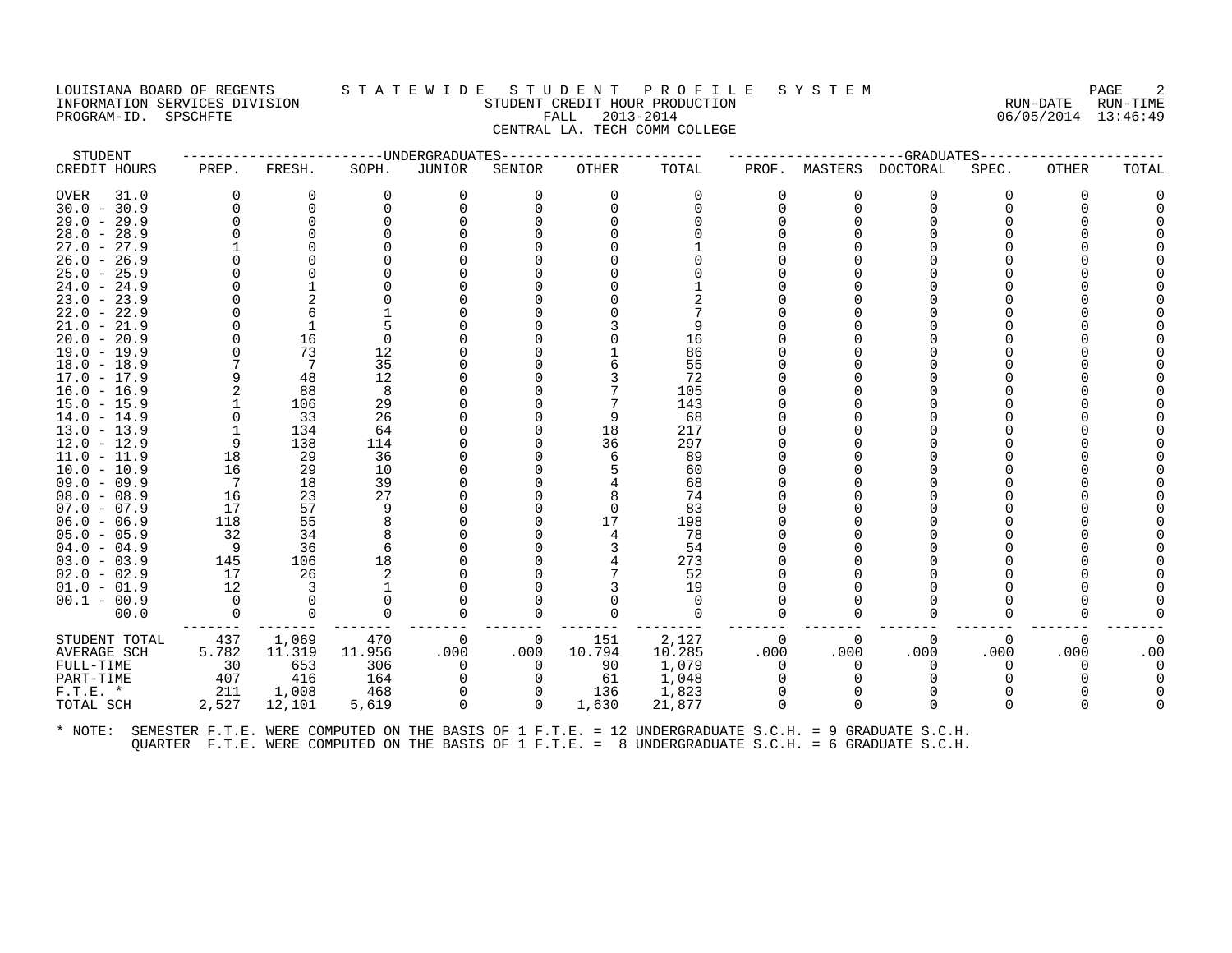# LOUISIANA BOARD OF REGENTS STATEWIDE STUDENT PROFILE SYSTEM NAGE 3 INFORMATION SERVICES DIVISION SUN-TIME STUDENT CREDIT HOUR PRODUCTION SUNGLE RUN-DATE RUN-TIME<br>PROGRAM-ID. SPSCHFTE SERVITE SERVICES SUNGLESS SUNGLESS FALL 2013-2014 2019 PROGRAM-ID. SPSCHFTE FALL 2013-2014 NORTHWEST LA. TECH. COLLEGE

| STUDENT       |                |          |          | ---------------------UNDERGRADUATES |          |          |          |          |          | --GRADUATES----- |       |              |       |
|---------------|----------------|----------|----------|-------------------------------------|----------|----------|----------|----------|----------|------------------|-------|--------------|-------|
| CREDIT HOURS  | PREP.          | FRESH.   | SOPH.    | JUNIOR                              | SENIOR   | OTHER    | TOTAL    | PROF.    | MASTERS  | DOCTORAL         | SPEC. | <b>OTHER</b> | TOTAL |
| OVER<br>31.0  | $\Omega$       | 0        | $\Omega$ | 0                                   | 0        | $\Omega$ | 0        | $\Omega$ | 0        | $\Omega$         | 0     | $\Omega$     |       |
| $30.0 - 30.9$ | $\Omega$       | $\Omega$ |          |                                     |          |          |          | $\Omega$ | $\Omega$ | $\Omega$         |       |              |       |
| $29.0 - 29.9$ | $\Omega$       | $\Omega$ |          |                                     |          |          |          |          |          |                  |       |              |       |
| $28.0 - 28.9$ |                |          |          |                                     |          |          |          |          |          |                  |       |              |       |
| $27.0 - 27.9$ |                |          |          |                                     |          |          |          |          |          |                  |       |              |       |
| $26.0 - 26.9$ |                |          |          |                                     |          |          |          |          |          |                  |       |              |       |
| $25.0 - 25.9$ |                |          |          |                                     |          |          |          |          |          |                  |       |              |       |
| $24.0 - 24.9$ |                |          |          |                                     |          |          |          |          |          |                  |       |              |       |
| $23.0 - 23.9$ |                |          |          |                                     |          |          |          |          |          |                  |       |              |       |
| $22.0 - 22.9$ |                |          |          |                                     |          |          |          |          |          |                  |       |              |       |
| $21.0 - 21.9$ |                | 3        |          |                                     |          |          |          |          |          |                  |       |              |       |
| $20.0 - 20.9$ |                | 3        | $\Omega$ |                                     |          |          |          |          |          |                  |       |              |       |
| $19.0 - 19.9$ | $\mathbf 0$    | 2        | 16       |                                     |          |          | 22       |          |          |                  |       |              |       |
| $18.0 - 18.9$ | $\Omega$       | 11       | 7        |                                     |          |          | 19       |          |          |                  |       |              |       |
| $17.0 - 17.9$ | $\Omega$       | 6        | 10       |                                     |          |          | 23       |          |          |                  |       |              |       |
| $16.0 - 16.9$ |                | 47       | 26       |                                     |          | 6        | 82       |          |          |                  |       |              |       |
| $15.0 - 15.9$ |                | 58       | 36       |                                     |          | 18       | 113      |          |          |                  |       |              |       |
| $14.0 - 14.9$ | 0              | 53       | 29       |                                     |          | 13       | 95       |          |          |                  |       |              |       |
| $13.0 - 13.9$ | 18             | 110      | 72       |                                     |          | 48       | 248      |          |          |                  |       |              |       |
| $12.0 - 12.9$ | 14             | 223      | 161      |                                     |          | 45       | 443      |          |          |                  |       |              |       |
| $11.0 - 11.9$ | $\overline{4}$ | 36       | 27       |                                     |          | 19       | 86       |          |          |                  |       |              |       |
| $10.0 - 10.9$ | $\overline{7}$ | 40       | 8        |                                     |          | 3        | 58       |          |          |                  |       |              |       |
| $09.0 - 09.9$ | 115            | 91       | 21       |                                     |          | 14       | 241      |          |          |                  |       |              |       |
| $08.0 - 08.9$ | 12             | 21       | 11       |                                     |          |          | 47       |          |          |                  |       |              |       |
| $07.0 - 07.9$ | 14             | 15       | 12       |                                     |          |          | 45       |          |          |                  |       |              |       |
| $06.0 - 06.9$ | 103            | 59       | 16       |                                     |          | 11       | 189      |          |          |                  |       |              |       |
| $05.0 - 05.9$ | 88             | 25       | 11       |                                     |          | -6       | 130      |          |          |                  |       |              |       |
| $04.0 - 04.9$ | 24             | 14       |          |                                     |          | 2        | 41       |          |          |                  |       |              |       |
| $03.0 - 03.9$ | 339            | 278      |          |                                     |          | 25       | 649      |          |          |                  |       |              |       |
| $02.0 - 02.9$ | 27             | 2        |          |                                     |          |          | 37       |          |          |                  |       |              |       |
| $01.0 - 01.9$ | -1             | 22       |          |                                     |          |          | 23       |          |          |                  |       |              |       |
| $00.1 - 00.9$ | $\Omega$       | $\Omega$ |          |                                     |          |          | $\Omega$ |          |          |                  |       |              |       |
| 00.0          | $\Omega$       | $\Omega$ | $\Omega$ |                                     |          |          | $\Omega$ | 0        | O        | $\Omega$         |       |              |       |
| STUDENT TOTAL | 770            | 1,119    | 477      | 0                                   | 0        | 236      | 2,602    | 0        | 0        | 0                | 0     | 0            |       |
| AVERAGE SCH   | 5.238          | 9.128    | 12.272   | .000                                | .000     | 10.841   | 8.709    | .000     | .000     | .000             | .000  | .000         | .00   |
| FULL-TIME     | 36             | 516      | 361      | 0                                   | 0        | 143      | 1,056    | $\Omega$ | $\Omega$ | 0                | 0     | O            |       |
| PART-TIME     | 734            | 603      | 116      | $\Omega$                            | $\Omega$ | 93       | 1,546    | $\Omega$ |          | $\Omega$         |       |              |       |
| $F.T.E. *$    | 336            | 851      | 488      | $\Omega$                            |          | 213      | 1,888    |          |          | $\Omega$         |       |              |       |
| TOTAL SCH     | 4,034          | 10,214   | 5,854    | $\Omega$                            | 0        | 2,558    | 22,661   | $\Omega$ | $\Omega$ | $\Omega$         | 0     |              |       |
|               |                |          |          |                                     |          |          |          |          |          |                  |       |              |       |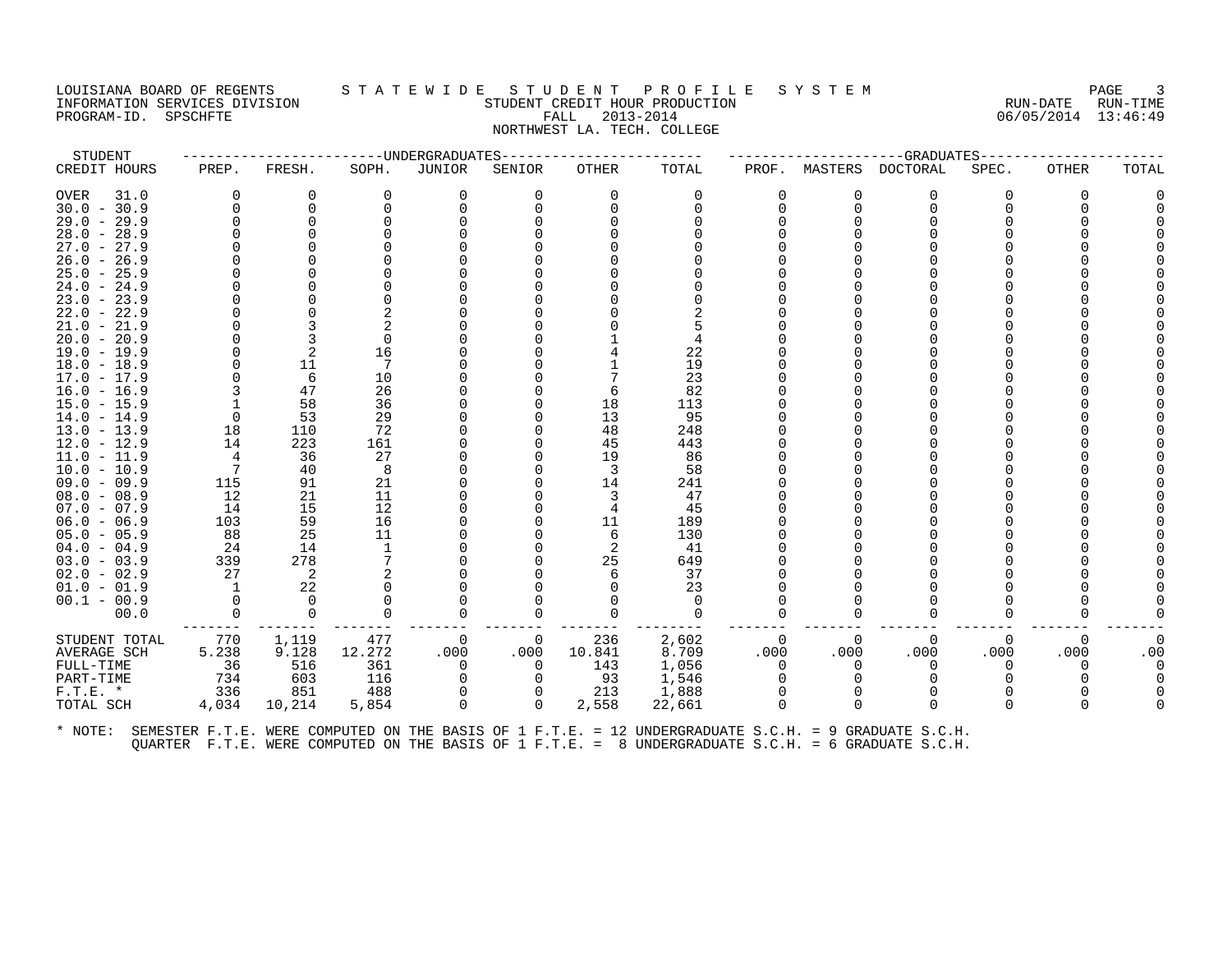#### LOUISIANA BOARD OF REGENTS STATEWIDE STUDE NT PROFILE SYSTEM PAGE 4<br>INFORMATION SERVICES DIVISION STUDENT CREDIT HOUR PRODUCTION FORD PAGE RUN-DATE RUN-TIME INFORMATION SERVICES DIVISION SUBSERIES ON THE STUDENT CREDIT HOUR PRODUCTION SUBSERIES RUN-DATE RUN-TIME<br>INFORMATION SERVICES DIVISION STUDENT STUDENT CREDIT HOUR PRODUCTION SUBSERIES (6/05/2014 13:46:49 PROGRAM-ID. SPSCHFTE FALL 2013-2014 NORTHSHORE TECH COMM. COLLEGE

| STUDENT       |                            |          | -------------DNDERGRADUATES- |          |                |          |          |          |          | -------------GRADUATES----- |          |          |       |
|---------------|----------------------------|----------|------------------------------|----------|----------------|----------|----------|----------|----------|-----------------------------|----------|----------|-------|
| CREDIT HOURS  | PREP.                      | FRESH.   | SOPH.                        | JUNIOR   | SENIOR         | OTHER    | TOTAL    | PROF.    |          | MASTERS DOCTORAL            | SPEC.    | OTHER    | TOTAL |
| 31.0<br>OVER  | 0                          | 0        | $\Omega$                     | 0        | $\Omega$       | $\Omega$ | 0        | 0        | 0        | 0                           | $\Omega$ |          |       |
| $30.0 - 30.9$ | $\Omega$                   | $\Omega$ |                              | $\Omega$ | U              | $\Omega$ | $\Omega$ | $\Omega$ | $\Omega$ | $\Omega$                    |          |          |       |
| $29.0 - 29.9$ |                            | $\Omega$ |                              |          |                |          |          |          |          |                             |          |          |       |
| $28.0 - 28.9$ |                            |          |                              |          |                |          |          |          |          |                             |          |          |       |
| $27.0 - 27.9$ |                            |          |                              |          |                |          |          |          |          |                             |          |          |       |
| $26.0 - 26.9$ |                            |          |                              |          |                |          |          |          |          |                             |          |          |       |
| $25.0 - 25.9$ |                            |          |                              |          |                |          |          |          |          |                             |          |          |       |
| $24.0 - 24.9$ |                            |          |                              |          |                |          |          |          |          |                             |          |          |       |
| $23.0 - 23.9$ |                            |          |                              |          |                |          |          |          |          |                             |          |          |       |
| $22.0 - 22.9$ |                            |          |                              |          |                |          |          |          |          |                             |          |          |       |
| $21.0 - 21.9$ |                            |          |                              |          |                |          |          |          |          |                             |          |          |       |
| $20.0 - 20.9$ |                            |          |                              |          |                |          |          |          |          |                             |          |          |       |
| $19.0 - 19.9$ |                            | ्र       |                              |          |                |          |          |          |          |                             |          |          |       |
| $18.0 - 18.9$ | $\Omega$                   | 11       | 12                           |          |                |          | 27       |          |          |                             |          |          |       |
| $17.0 - 17.9$ | 0                          | 5        | 8                            |          |                |          | 14       |          |          |                             |          |          |       |
| $16.0 - 16.9$ | $\Omega$                   | 104      | 21                           |          |                | 11       | 136      |          |          |                             |          |          |       |
| $15.0 - 15.9$ | 10                         | 85       | 36                           |          |                | 17       | 148      |          |          |                             |          |          |       |
| $14.0 - 14.9$ | $\Omega$                   | 38       | 77                           |          |                | 13       | 128      |          |          |                             |          |          |       |
| $13.0 - 13.9$ |                            | 49       | 38                           |          |                | 31       | 119      |          |          |                             |          |          |       |
| $12.0 - 12.9$ | 4                          | 267      | 123                          |          |                | 46       | 440      |          |          |                             |          |          |       |
| $11.0 - 11.9$ | 2                          | 35       | 12                           |          |                | 3        | 52       |          |          |                             |          |          |       |
| $10.0 - 10.9$ | -1                         | 39       | -21                          |          |                |          | 64       |          |          |                             |          |          |       |
| $09.0 - 09.9$ | 15                         | 108      | 41                           |          |                | 9        | 173      |          |          |                             |          |          |       |
| $08.0 - 08.9$ | 13                         | 22       | 6                            |          |                | 6        | 47       |          |          |                             |          |          |       |
| $07.0 - 07.9$ | $\overline{\phantom{0}}^2$ | 35       | 6                            |          |                |          | 44       |          |          |                             |          |          |       |
| $06.0 - 06.9$ | 47                         | 105      | 17                           |          |                | 15       | 184      |          |          |                             |          |          |       |
| $05.0 - 05.9$ | 162                        | 79       | 41                           |          |                | 21       | 303      |          |          |                             |          |          |       |
| $04.0 - 04.9$ | 132                        | 57       | 4                            |          |                | -3       | 196      |          |          |                             |          |          |       |
| $03.0 - 03.9$ | 529                        | 59       | 10                           |          |                | 15       | 613      |          |          |                             |          |          |       |
| $02.0 - 02.9$ | 355                        | 11       |                              |          |                | $\Omega$ | 367      |          |          |                             |          |          |       |
| $01.0 - 01.9$ | 74                         | 7        |                              |          |                |          | 82       |          |          |                             |          |          |       |
| $00.1 - 00.9$ | $\Omega$                   |          |                              |          |                |          | $\Omega$ |          |          |                             |          |          |       |
| 00.0          | $\Omega$                   | $\Omega$ | $\Omega$                     | $\Omega$ | 0              | $\Omega$ | $\Omega$ | $\Omega$ | $\Omega$ | $\Omega$                    | 0        |          |       |
| STUDENT TOTAL | 1,347                      | 1,126    | 477                          | 0        | $\overline{0}$ | 201      | 3,151    | 0        | 0        | 0                           | 0        | $\Omega$ |       |
| AVERAGE SCH   | 3.331                      | 10.147   | 11.530                       | .000     | .000           | 10.597   | 7.471    | .000     | .000     | .000                        | .000     | .000     | .00   |
| FULL-TIME     | 15                         | 569      | 318                          | 0        | $\overline{0}$ | 124      | 1,026    | $\Omega$ | $\Omega$ | $\Omega$                    | 0        |          |       |
| PART-TIME     | 1,332                      | 557      | 159                          | 0        | $\Omega$       | 77       | 2,125    | $\Omega$ | 0        | $\Omega$                    |          |          |       |
| $F.T.E.$ *    | 374                        | 952      | 458                          |          |                | 178      | 1,962    |          |          |                             |          |          |       |
| TOTAL SCH     | 4,487                      | 11,426   | 5,500                        | $\Omega$ | $\Omega$       | 2,130    | 23,543   | $\Omega$ | 0        | $\Omega$                    | 0        |          |       |
|               |                            |          |                              |          |                |          |          |          |          |                             |          |          |       |
|               |                            |          |                              |          |                |          |          |          |          |                             |          |          |       |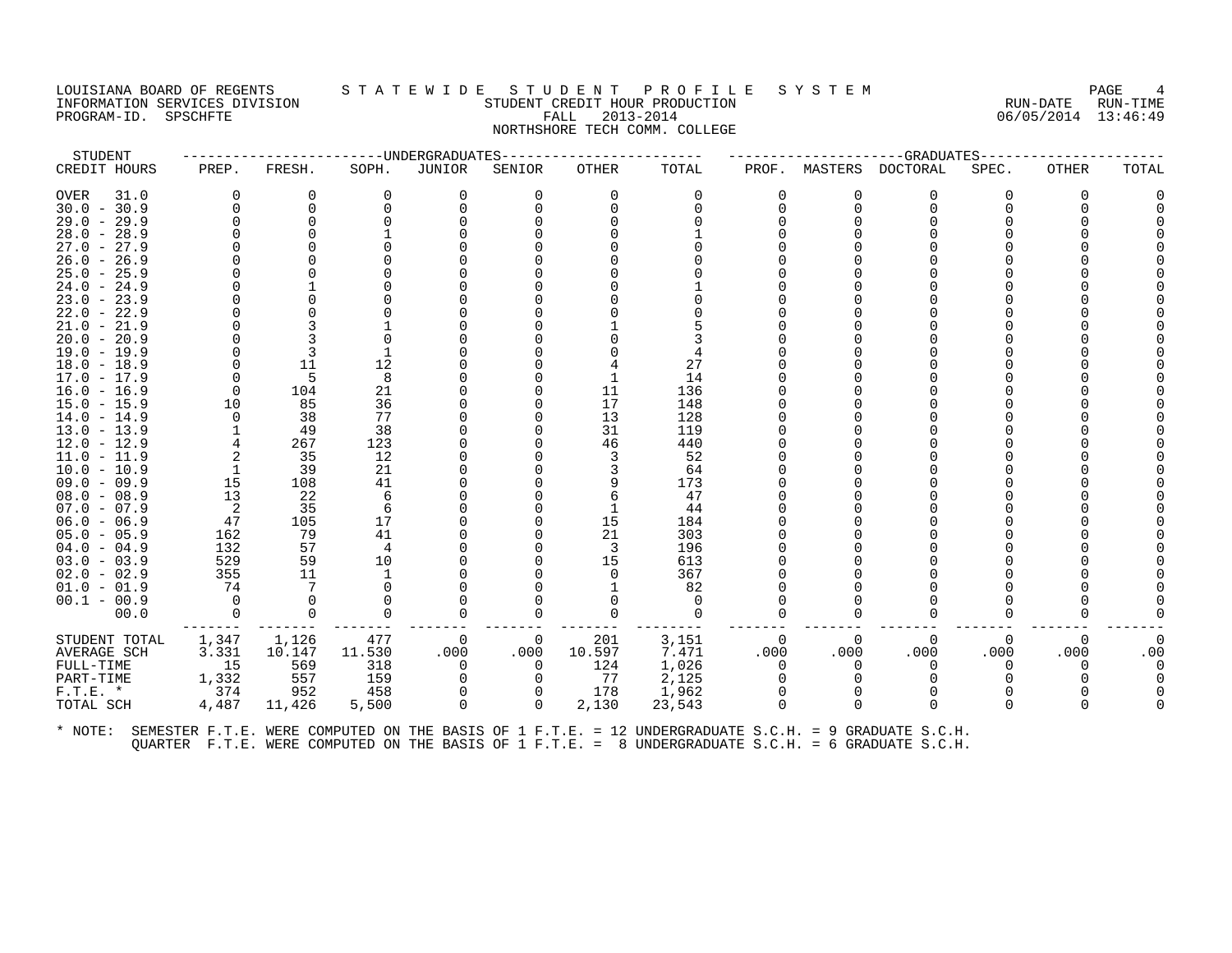# LOUISIANA BOARD OF REGENTS STATEWIDE STUDENT PROFILE SYSTEM PAGE 5<br>INFORMATION SERVICES DIVISION STATEWIST STUDENT CREDIT HOUR PRODUCTION INFORMATION SERVICES DIVISION SALATE WALLE SALATE IN THE INSTALLE SALATE SALATE RUN-DATE RUN-TIME<br>INFORMATION SERVICES DIVISION SALATE STUDENT CREDIT HOUR PRODUCTION REDUCTION RUN-DATE RUN-TIME<br>PROGRAM-ID. SPSCHFTE SALATE PROGRAM-ID. SPSCHFTE FALL 2013-2014 GRAMBLING STATE UNIVERSITY

| TOTAL<br>DOCTORAL<br>TOTAL<br>PREP.<br>FRESH.<br>SOPH.<br>JUNIOR<br>SENIOR<br>OTHER<br>PROF.<br>MASTERS<br>SPEC.<br>OTHER<br>31.0<br>0<br>$\Omega$<br>$\Omega$<br>$\Omega$<br>$\Omega$<br>$\Omega$<br>$\Omega$<br>0<br>$\Omega$<br>$\Omega$<br>$\Omega$<br>0<br>$\Omega$<br>$\Omega$<br>∩<br>$\Omega$<br>$\Omega$<br>$\Omega$<br>0<br>∩<br>$\Omega$<br>$\Omega$<br>∩<br>$24.0 - 24.9$<br>$\Omega$<br>20<br>27<br>2<br>8<br>35<br>11<br>17<br>9<br>62<br>q<br>34<br>114<br>10<br>10<br>11<br>38<br>76<br>125<br>709<br>378<br>130<br><sup>n</sup><br>$15.0 - 15.9$<br>250<br>242<br>236<br>343<br>1,071<br>65<br>0<br>65<br>302<br>$14.0 - 14.9$<br>144<br>59<br>38<br>61<br>O<br>6<br>135<br>$13.0 - 13.9$<br>331<br>111<br>66<br>643<br>$\Omega$<br>162<br>198<br>179<br>374<br>913<br>66<br>$12.0 - 12.9$<br>67<br>$11.0 - 11.9$<br>13<br>4<br>6<br>$10.0 - 10.9$<br>11<br>9<br>17<br>40<br>40<br>40<br>O<br>22<br>12<br>275<br>286<br>$09.0 - 09.9$<br>3<br>42<br>11<br>$08.0 - 08.9$<br>2<br>2<br>$\Omega$<br>$\Omega$<br>$\Omega$<br>$\Omega$<br>$\Omega$<br>$07.0 - 07.9$<br>10<br>2<br>14<br>3<br>-6<br>55<br>93<br>406<br>16<br>14<br>368<br>38<br>$06.0 - 06.9$<br>$05.0 - 05.9$<br>5<br>$\Omega$<br>$\Omega$<br>$\Omega$<br>$04.0 - 04.9$<br>$\Omega$<br>31<br>29<br>72<br>17<br>$03.0 - 03.9$<br>10<br>27<br>$02.0 - 02.9$<br>$\Omega$<br>$\Omega$<br>$\Omega$<br>$01.0 - 01.9$<br>$00.1 - 00.9$<br>00.0<br>$\Omega$<br>O<br>$\Omega$<br>O<br>$\Omega$<br>916<br>685<br>1,301<br>4,155<br>31<br>1,342<br>796<br>840<br>76<br>0<br>0<br>0<br>14.064<br>13.844<br>14.021<br>13.708<br>.000<br>8.369<br>5.871<br>.000<br>.000<br>8.17<br>3.000<br>13.345<br>.000<br>1,291<br>761<br>656<br>1,152<br>3,860<br>453<br>12<br>465<br>$\Omega$<br>0<br>$\Omega$<br>$\Omega$<br>31<br>51<br>35<br>- 29<br>149<br>295<br>387<br>451<br>0<br>64<br>$\Omega$<br>8<br>800<br>4,742<br>826<br>1,572<br>918<br>1,444<br>0<br>780<br>46<br>7,022<br>93<br>18,861<br>11,020<br>9,605<br>17,323<br>$\Omega$<br>56,902<br>411<br>7,433<br>$\Omega$<br>$\Omega$<br>$\Omega$ | STUDENT       |  | -----UNDERGRADUATES |  |  | --GRADUATES-- |  |  |
|--------------------------------------------------------------------------------------------------------------------------------------------------------------------------------------------------------------------------------------------------------------------------------------------------------------------------------------------------------------------------------------------------------------------------------------------------------------------------------------------------------------------------------------------------------------------------------------------------------------------------------------------------------------------------------------------------------------------------------------------------------------------------------------------------------------------------------------------------------------------------------------------------------------------------------------------------------------------------------------------------------------------------------------------------------------------------------------------------------------------------------------------------------------------------------------------------------------------------------------------------------------------------------------------------------------------------------------------------------------------------------------------------------------------------------------------------------------------------------------------------------------------------------------------------------------------------------------------------------------------------------------------------------------------------------------------------------------------------------------------------------------------------------------------------------------------------------------------------------------------------------------------------------------------------------------------------------------------------------------------------------------------------------------------------------------------|---------------|--|---------------------|--|--|---------------|--|--|
|                                                                                                                                                                                                                                                                                                                                                                                                                                                                                                                                                                                                                                                                                                                                                                                                                                                                                                                                                                                                                                                                                                                                                                                                                                                                                                                                                                                                                                                                                                                                                                                                                                                                                                                                                                                                                                                                                                                                                                                                                                                                    | CREDIT HOURS  |  |                     |  |  |               |  |  |
|                                                                                                                                                                                                                                                                                                                                                                                                                                                                                                                                                                                                                                                                                                                                                                                                                                                                                                                                                                                                                                                                                                                                                                                                                                                                                                                                                                                                                                                                                                                                                                                                                                                                                                                                                                                                                                                                                                                                                                                                                                                                    | OVER          |  |                     |  |  |               |  |  |
|                                                                                                                                                                                                                                                                                                                                                                                                                                                                                                                                                                                                                                                                                                                                                                                                                                                                                                                                                                                                                                                                                                                                                                                                                                                                                                                                                                                                                                                                                                                                                                                                                                                                                                                                                                                                                                                                                                                                                                                                                                                                    | $30.0 - 30.9$ |  |                     |  |  |               |  |  |
|                                                                                                                                                                                                                                                                                                                                                                                                                                                                                                                                                                                                                                                                                                                                                                                                                                                                                                                                                                                                                                                                                                                                                                                                                                                                                                                                                                                                                                                                                                                                                                                                                                                                                                                                                                                                                                                                                                                                                                                                                                                                    | $29.0 - 29.9$ |  |                     |  |  |               |  |  |
|                                                                                                                                                                                                                                                                                                                                                                                                                                                                                                                                                                                                                                                                                                                                                                                                                                                                                                                                                                                                                                                                                                                                                                                                                                                                                                                                                                                                                                                                                                                                                                                                                                                                                                                                                                                                                                                                                                                                                                                                                                                                    | $28.0 - 28.9$ |  |                     |  |  |               |  |  |
|                                                                                                                                                                                                                                                                                                                                                                                                                                                                                                                                                                                                                                                                                                                                                                                                                                                                                                                                                                                                                                                                                                                                                                                                                                                                                                                                                                                                                                                                                                                                                                                                                                                                                                                                                                                                                                                                                                                                                                                                                                                                    | $27.0 - 27.9$ |  |                     |  |  |               |  |  |
|                                                                                                                                                                                                                                                                                                                                                                                                                                                                                                                                                                                                                                                                                                                                                                                                                                                                                                                                                                                                                                                                                                                                                                                                                                                                                                                                                                                                                                                                                                                                                                                                                                                                                                                                                                                                                                                                                                                                                                                                                                                                    | $26.0 - 26.9$ |  |                     |  |  |               |  |  |
|                                                                                                                                                                                                                                                                                                                                                                                                                                                                                                                                                                                                                                                                                                                                                                                                                                                                                                                                                                                                                                                                                                                                                                                                                                                                                                                                                                                                                                                                                                                                                                                                                                                                                                                                                                                                                                                                                                                                                                                                                                                                    | $25.0 - 25.9$ |  |                     |  |  |               |  |  |
|                                                                                                                                                                                                                                                                                                                                                                                                                                                                                                                                                                                                                                                                                                                                                                                                                                                                                                                                                                                                                                                                                                                                                                                                                                                                                                                                                                                                                                                                                                                                                                                                                                                                                                                                                                                                                                                                                                                                                                                                                                                                    |               |  |                     |  |  |               |  |  |
|                                                                                                                                                                                                                                                                                                                                                                                                                                                                                                                                                                                                                                                                                                                                                                                                                                                                                                                                                                                                                                                                                                                                                                                                                                                                                                                                                                                                                                                                                                                                                                                                                                                                                                                                                                                                                                                                                                                                                                                                                                                                    | $23.0 - 23.9$ |  |                     |  |  |               |  |  |
|                                                                                                                                                                                                                                                                                                                                                                                                                                                                                                                                                                                                                                                                                                                                                                                                                                                                                                                                                                                                                                                                                                                                                                                                                                                                                                                                                                                                                                                                                                                                                                                                                                                                                                                                                                                                                                                                                                                                                                                                                                                                    | $22.0 - 22.9$ |  |                     |  |  |               |  |  |
|                                                                                                                                                                                                                                                                                                                                                                                                                                                                                                                                                                                                                                                                                                                                                                                                                                                                                                                                                                                                                                                                                                                                                                                                                                                                                                                                                                                                                                                                                                                                                                                                                                                                                                                                                                                                                                                                                                                                                                                                                                                                    | $21.0 - 21.9$ |  |                     |  |  |               |  |  |
|                                                                                                                                                                                                                                                                                                                                                                                                                                                                                                                                                                                                                                                                                                                                                                                                                                                                                                                                                                                                                                                                                                                                                                                                                                                                                                                                                                                                                                                                                                                                                                                                                                                                                                                                                                                                                                                                                                                                                                                                                                                                    | $20.0 - 20.9$ |  |                     |  |  |               |  |  |
|                                                                                                                                                                                                                                                                                                                                                                                                                                                                                                                                                                                                                                                                                                                                                                                                                                                                                                                                                                                                                                                                                                                                                                                                                                                                                                                                                                                                                                                                                                                                                                                                                                                                                                                                                                                                                                                                                                                                                                                                                                                                    | $19.0 - 19.9$ |  |                     |  |  |               |  |  |
|                                                                                                                                                                                                                                                                                                                                                                                                                                                                                                                                                                                                                                                                                                                                                                                                                                                                                                                                                                                                                                                                                                                                                                                                                                                                                                                                                                                                                                                                                                                                                                                                                                                                                                                                                                                                                                                                                                                                                                                                                                                                    | $18.0 - 18.9$ |  |                     |  |  |               |  |  |
|                                                                                                                                                                                                                                                                                                                                                                                                                                                                                                                                                                                                                                                                                                                                                                                                                                                                                                                                                                                                                                                                                                                                                                                                                                                                                                                                                                                                                                                                                                                                                                                                                                                                                                                                                                                                                                                                                                                                                                                                                                                                    | $17.0 - 17.9$ |  |                     |  |  |               |  |  |
|                                                                                                                                                                                                                                                                                                                                                                                                                                                                                                                                                                                                                                                                                                                                                                                                                                                                                                                                                                                                                                                                                                                                                                                                                                                                                                                                                                                                                                                                                                                                                                                                                                                                                                                                                                                                                                                                                                                                                                                                                                                                    | 16.0 - 16.9   |  |                     |  |  |               |  |  |
|                                                                                                                                                                                                                                                                                                                                                                                                                                                                                                                                                                                                                                                                                                                                                                                                                                                                                                                                                                                                                                                                                                                                                                                                                                                                                                                                                                                                                                                                                                                                                                                                                                                                                                                                                                                                                                                                                                                                                                                                                                                                    |               |  |                     |  |  |               |  |  |
|                                                                                                                                                                                                                                                                                                                                                                                                                                                                                                                                                                                                                                                                                                                                                                                                                                                                                                                                                                                                                                                                                                                                                                                                                                                                                                                                                                                                                                                                                                                                                                                                                                                                                                                                                                                                                                                                                                                                                                                                                                                                    |               |  |                     |  |  |               |  |  |
|                                                                                                                                                                                                                                                                                                                                                                                                                                                                                                                                                                                                                                                                                                                                                                                                                                                                                                                                                                                                                                                                                                                                                                                                                                                                                                                                                                                                                                                                                                                                                                                                                                                                                                                                                                                                                                                                                                                                                                                                                                                                    |               |  |                     |  |  |               |  |  |
|                                                                                                                                                                                                                                                                                                                                                                                                                                                                                                                                                                                                                                                                                                                                                                                                                                                                                                                                                                                                                                                                                                                                                                                                                                                                                                                                                                                                                                                                                                                                                                                                                                                                                                                                                                                                                                                                                                                                                                                                                                                                    |               |  |                     |  |  |               |  |  |
|                                                                                                                                                                                                                                                                                                                                                                                                                                                                                                                                                                                                                                                                                                                                                                                                                                                                                                                                                                                                                                                                                                                                                                                                                                                                                                                                                                                                                                                                                                                                                                                                                                                                                                                                                                                                                                                                                                                                                                                                                                                                    |               |  |                     |  |  |               |  |  |
|                                                                                                                                                                                                                                                                                                                                                                                                                                                                                                                                                                                                                                                                                                                                                                                                                                                                                                                                                                                                                                                                                                                                                                                                                                                                                                                                                                                                                                                                                                                                                                                                                                                                                                                                                                                                                                                                                                                                                                                                                                                                    |               |  |                     |  |  |               |  |  |
|                                                                                                                                                                                                                                                                                                                                                                                                                                                                                                                                                                                                                                                                                                                                                                                                                                                                                                                                                                                                                                                                                                                                                                                                                                                                                                                                                                                                                                                                                                                                                                                                                                                                                                                                                                                                                                                                                                                                                                                                                                                                    |               |  |                     |  |  |               |  |  |
|                                                                                                                                                                                                                                                                                                                                                                                                                                                                                                                                                                                                                                                                                                                                                                                                                                                                                                                                                                                                                                                                                                                                                                                                                                                                                                                                                                                                                                                                                                                                                                                                                                                                                                                                                                                                                                                                                                                                                                                                                                                                    |               |  |                     |  |  |               |  |  |
|                                                                                                                                                                                                                                                                                                                                                                                                                                                                                                                                                                                                                                                                                                                                                                                                                                                                                                                                                                                                                                                                                                                                                                                                                                                                                                                                                                                                                                                                                                                                                                                                                                                                                                                                                                                                                                                                                                                                                                                                                                                                    |               |  |                     |  |  |               |  |  |
|                                                                                                                                                                                                                                                                                                                                                                                                                                                                                                                                                                                                                                                                                                                                                                                                                                                                                                                                                                                                                                                                                                                                                                                                                                                                                                                                                                                                                                                                                                                                                                                                                                                                                                                                                                                                                                                                                                                                                                                                                                                                    |               |  |                     |  |  |               |  |  |
|                                                                                                                                                                                                                                                                                                                                                                                                                                                                                                                                                                                                                                                                                                                                                                                                                                                                                                                                                                                                                                                                                                                                                                                                                                                                                                                                                                                                                                                                                                                                                                                                                                                                                                                                                                                                                                                                                                                                                                                                                                                                    |               |  |                     |  |  |               |  |  |
|                                                                                                                                                                                                                                                                                                                                                                                                                                                                                                                                                                                                                                                                                                                                                                                                                                                                                                                                                                                                                                                                                                                                                                                                                                                                                                                                                                                                                                                                                                                                                                                                                                                                                                                                                                                                                                                                                                                                                                                                                                                                    |               |  |                     |  |  |               |  |  |
|                                                                                                                                                                                                                                                                                                                                                                                                                                                                                                                                                                                                                                                                                                                                                                                                                                                                                                                                                                                                                                                                                                                                                                                                                                                                                                                                                                                                                                                                                                                                                                                                                                                                                                                                                                                                                                                                                                                                                                                                                                                                    |               |  |                     |  |  |               |  |  |
|                                                                                                                                                                                                                                                                                                                                                                                                                                                                                                                                                                                                                                                                                                                                                                                                                                                                                                                                                                                                                                                                                                                                                                                                                                                                                                                                                                                                                                                                                                                                                                                                                                                                                                                                                                                                                                                                                                                                                                                                                                                                    |               |  |                     |  |  |               |  |  |
|                                                                                                                                                                                                                                                                                                                                                                                                                                                                                                                                                                                                                                                                                                                                                                                                                                                                                                                                                                                                                                                                                                                                                                                                                                                                                                                                                                                                                                                                                                                                                                                                                                                                                                                                                                                                                                                                                                                                                                                                                                                                    |               |  |                     |  |  |               |  |  |
|                                                                                                                                                                                                                                                                                                                                                                                                                                                                                                                                                                                                                                                                                                                                                                                                                                                                                                                                                                                                                                                                                                                                                                                                                                                                                                                                                                                                                                                                                                                                                                                                                                                                                                                                                                                                                                                                                                                                                                                                                                                                    |               |  |                     |  |  |               |  |  |
|                                                                                                                                                                                                                                                                                                                                                                                                                                                                                                                                                                                                                                                                                                                                                                                                                                                                                                                                                                                                                                                                                                                                                                                                                                                                                                                                                                                                                                                                                                                                                                                                                                                                                                                                                                                                                                                                                                                                                                                                                                                                    |               |  |                     |  |  |               |  |  |
|                                                                                                                                                                                                                                                                                                                                                                                                                                                                                                                                                                                                                                                                                                                                                                                                                                                                                                                                                                                                                                                                                                                                                                                                                                                                                                                                                                                                                                                                                                                                                                                                                                                                                                                                                                                                                                                                                                                                                                                                                                                                    | STUDENT TOTAL |  |                     |  |  |               |  |  |
|                                                                                                                                                                                                                                                                                                                                                                                                                                                                                                                                                                                                                                                                                                                                                                                                                                                                                                                                                                                                                                                                                                                                                                                                                                                                                                                                                                                                                                                                                                                                                                                                                                                                                                                                                                                                                                                                                                                                                                                                                                                                    | AVERAGE SCH   |  |                     |  |  |               |  |  |
|                                                                                                                                                                                                                                                                                                                                                                                                                                                                                                                                                                                                                                                                                                                                                                                                                                                                                                                                                                                                                                                                                                                                                                                                                                                                                                                                                                                                                                                                                                                                                                                                                                                                                                                                                                                                                                                                                                                                                                                                                                                                    | FULL-TIME     |  |                     |  |  |               |  |  |
|                                                                                                                                                                                                                                                                                                                                                                                                                                                                                                                                                                                                                                                                                                                                                                                                                                                                                                                                                                                                                                                                                                                                                                                                                                                                                                                                                                                                                                                                                                                                                                                                                                                                                                                                                                                                                                                                                                                                                                                                                                                                    | PART-TIME     |  |                     |  |  |               |  |  |
|                                                                                                                                                                                                                                                                                                                                                                                                                                                                                                                                                                                                                                                                                                                                                                                                                                                                                                                                                                                                                                                                                                                                                                                                                                                                                                                                                                                                                                                                                                                                                                                                                                                                                                                                                                                                                                                                                                                                                                                                                                                                    | $F.T.E. *$    |  |                     |  |  |               |  |  |
|                                                                                                                                                                                                                                                                                                                                                                                                                                                                                                                                                                                                                                                                                                                                                                                                                                                                                                                                                                                                                                                                                                                                                                                                                                                                                                                                                                                                                                                                                                                                                                                                                                                                                                                                                                                                                                                                                                                                                                                                                                                                    | TOTAL SCH     |  |                     |  |  |               |  |  |
|                                                                                                                                                                                                                                                                                                                                                                                                                                                                                                                                                                                                                                                                                                                                                                                                                                                                                                                                                                                                                                                                                                                                                                                                                                                                                                                                                                                                                                                                                                                                                                                                                                                                                                                                                                                                                                                                                                                                                                                                                                                                    |               |  |                     |  |  |               |  |  |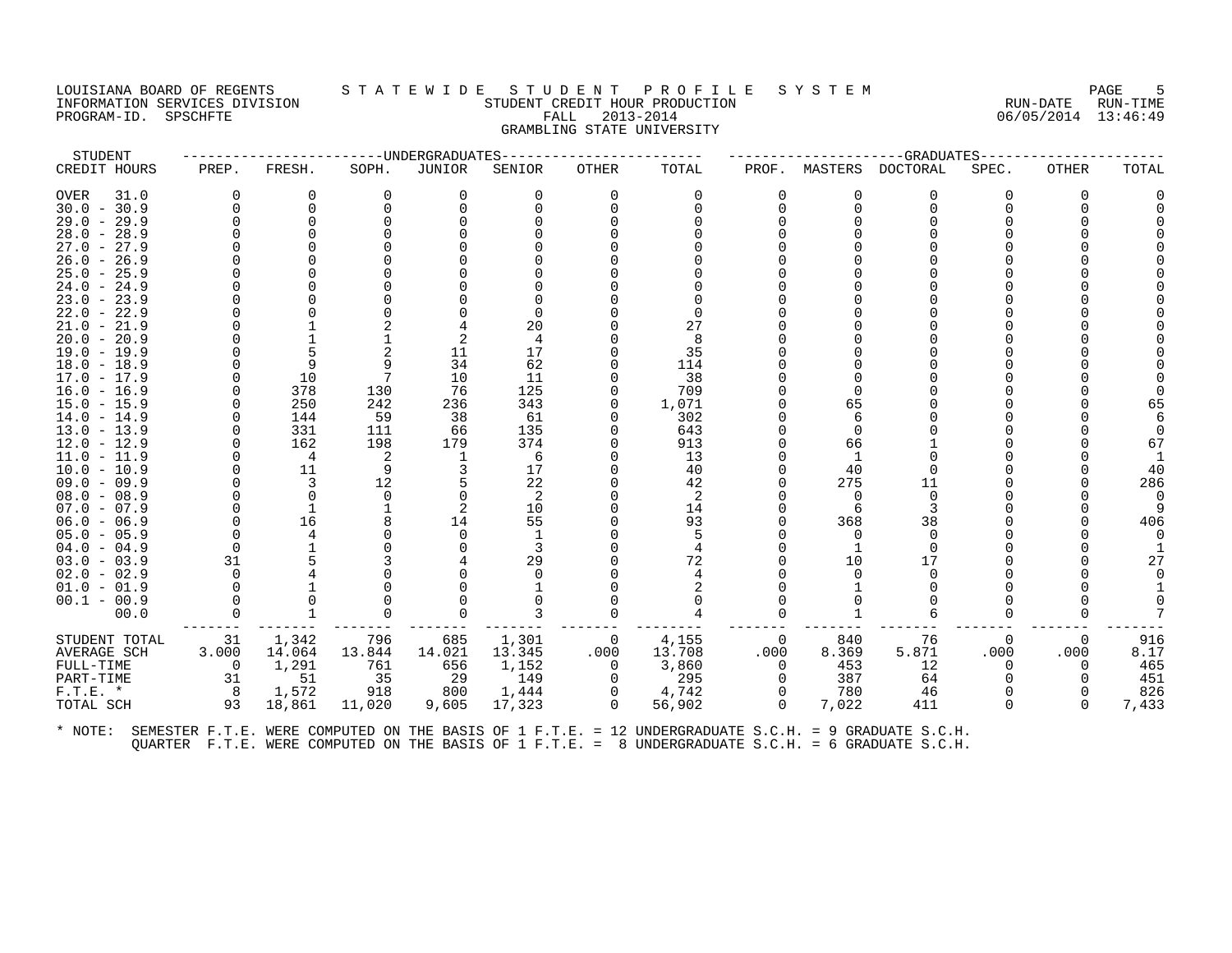#### LOUISIANA BOARD OF REGENTS STATEWIDE STUDE NT PROFILE SYSTEM PAGE FORGE 6<br>INFORMATION SERVICES DIVISION STATE RUN-TIME STUDENT CREDIT HOUR PRODUCTION INFORMATION SERVICES DIVISION SURVEYS OF A LIBRALISM STUDENT CREDIT HOUR PRODUCTION SERVICES DIVISION SURVEYS A<br>INFORMATION SERVICES DIVISION SURVEYS STUDENT CREDIT HOUR PRODUCTION SURVEYS SERVICES DIVISION SURVEYS STUDEN PROGRAM-ID. SPSCHFTE FALL 2013-2014 LOUISIANA TECH UNIVERSITY

STUDENT ------------------------UNDERGRADUATES------------------------ ---------------------GRADUATES----------------------

| CREDIT HOURS                             | PREP.        | FRESH.   | SOPH.        | JUNIOR   | SENIOR | <b>OTHER</b> | TOTAL    | PROF.        | MASTERS        | DOCTORAL | SPEC.    | OTHER | TOTAL |
|------------------------------------------|--------------|----------|--------------|----------|--------|--------------|----------|--------------|----------------|----------|----------|-------|-------|
| <b>OVER</b><br>31.0                      | <sup>0</sup> | $\Omega$ | $\Omega$     | 0        | 0      | $\Omega$     | $\Omega$ | 0            | O              | $\Omega$ | 0        | 0     |       |
| $30.0 - 30.9$                            |              | $\Omega$ | <sup>0</sup> | $\Omega$ |        | $\Omega$     |          |              |                |          |          |       |       |
| $29.0 - 29.9$                            |              |          |              |          |        |              |          |              |                |          |          |       |       |
| $28.0 - 28.9$                            |              |          |              |          |        |              |          |              |                |          |          |       |       |
| $27.0 -$<br>27.9                         |              |          |              |          |        |              |          |              |                |          |          |       |       |
| $26.0 -$<br>26.9                         |              |          |              |          |        |              |          |              |                |          |          |       |       |
| $25.0 - 25.9$                            |              |          |              |          |        |              |          |              |                |          |          |       |       |
| $24.0 - 24.9$                            |              |          |              |          |        |              |          |              |                |          |          |       |       |
| $23.0 -$<br>23.9                         |              |          |              |          |        |              |          |              |                |          |          |       |       |
| $22.0 - 22.9$                            |              |          |              |          |        |              |          |              |                |          |          |       |       |
| $21.0 - 21.9$                            |              |          |              |          |        |              |          |              |                |          |          |       |       |
| $20.0 - 20.9$                            |              |          |              |          |        |              |          |              |                |          |          |       |       |
| $19.0 - 19.9$                            |              |          |              |          |        |              |          |              |                |          |          |       |       |
| $18.0 - 18.9$                            |              |          |              |          |        |              |          |              |                |          |          |       |       |
| $17.0 - 17.9$                            |              |          |              |          |        |              |          |              |                |          |          |       |       |
| $16.0 - 16.9$                            |              |          |              |          |        |              |          |              |                |          |          |       |       |
| $15.0 - 15.9$                            |              |          |              |          | 12     |              | 29       |              |                |          |          |       |       |
| $14.0 - 14.9$                            | 10           |          |              |          | 21     |              | 47       |              |                |          |          |       |       |
| $13.0 - 13.9$                            | $\Omega$     | 28       | 24           | 24       | 65     | $\Omega$     | 141      |              |                |          |          |       |       |
| $12.0 - 12.9$                            | 34           | 252      | 408          | 442      | 529    | 16           | 1,681    |              | 48             |          |          |       |       |
| 11.0<br>11.9<br>$\overline{\phantom{0}}$ | 19           | 402      | 229          | 179      | 202    | 9            | 1,040    |              | $\overline{2}$ |          |          |       | 11    |
| $10.0 - 10.9$                            | 2            | 659      | 218          | 146      | 228    | 14           | 1,267    |              | 42             | 17       |          |       | 59    |
| $09.0 - 09.9$                            | 158          | 303      | 401          | 401      | 579    | 35           | 1,877    |              | 85             | 140      |          |       | 228   |
| $08.0 - 08.9$                            | 50           | 84       | 108          | 81       | 147    | 25           | 495      |              | 6              | 6        |          |       | 12    |
| $07.0 - 07.9$                            | -1           | 8        | 7            |          | 41     | 10           | 72       |              | 25             | 17       |          |       | 42    |
| $06.0 - 06.9$                            | 380          | 69       | 29           | 55       | 131    | 34           | 698      |              | 451            | 45       |          | 60    | 556   |
| $05.0 - 05.9$                            | 43           |          | 20           | 27       | 34     | 29           | 161      |              |                | $\Omega$ |          |       |       |
| $04.0 - 04.9$                            | 4            |          |              | 2        | 19     | 27           | 58       |              |                |          |          |       | 11    |
| $03.0 - 03.9$                            | 887          | 75       | 31           | 24       | 64     | 314          | 1,395    |              | 256            | 57       |          | 458   | 771   |
| $02.0 - 02.9$                            |              |          |              |          |        | 19           | 31       |              |                |          |          |       |       |
| $01.0 - 01.9$                            |              |          |              |          |        | 195          | 200      |              |                |          |          |       |       |
| $00.1 - 00.9$                            |              |          |              |          |        | $\Omega$     | $\Omega$ |              |                |          |          |       |       |
| 00.0                                     |              |          |              |          | ∩      |              |          |              |                |          |          |       |       |
| STUDENT TOTAL                            | 1,599        | 1,901    | 1,486        | 1,402    | 2,084  | 728          | 9,200    | 0            | 929            | 312      | 0        | 521   | 1,762 |
| AVERAGE SCH                              | 4.953        | 9.821    | 10.054       | 10.047   | 9.645  | 3.657        | 8.520    | .000         | 5.972          | 7.211    | .000     | 3.380 | 5.42  |
| FULL-TIME                                | 282          | 1,735    | 1,397        | 1,287    | 1,784  | 100          | 6,585    | <sup>0</sup> | 660            | 241      |          | 63    | 964   |
| PART-TIME                                | 1,317        | 166      | 89           | 115      | 300    | 628          | 2,615    | $\Omega$     | 269            | 71       |          | 458   | 798   |
| $F.T.E. *$                               | 990          | 2,334    | 1,868        | 1,761    | 2,513  | 333          | 9,798    | 0            | 925            | 375      |          | 294   | 1,593 |
| TOTAL SCH                                | 7,921        | 18,671   | 14,941       | 14,087   | 20,101 | 2,663        | 78,384   | $\Omega$     | 5,548          | 2,250    | $\Omega$ | 1,761 | 9,559 |
|                                          |              |          |              |          |        |              |          |              |                |          |          |       |       |
|                                          |              |          |              |          |        |              |          |              |                |          |          |       |       |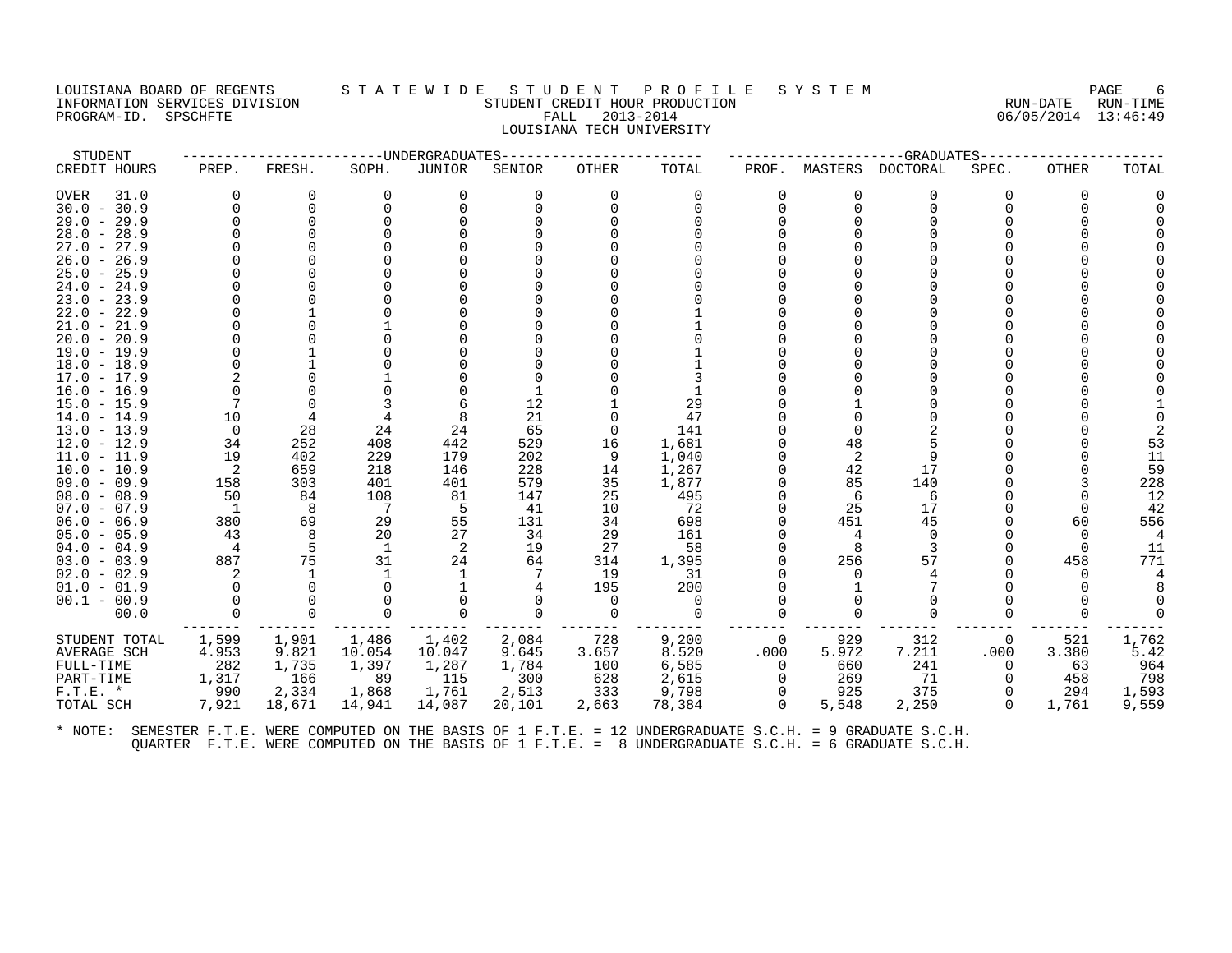#### LOUISIANA BOARD OF REGENTS STATEWIDE STUDENT PROFILE SYSTEM PAGE 7<br>INFORMATION SERVICES DIVISION STATEWIDENT CREDIT HOUR PRODUCTION AND TIME RESOLUTION INFORMATION STUDENT CREDIT HOUR PRODUCTION STUDENT CREDIT HOUR PRODUCTION RUN-DATE RUN-TIME<br>FALL 2013-2014 RUN-DATE RUN-DATE RUN-TIME PROGRAM-ID. SPSCHFTE FALL 2013-2014 MCNEESE STATE UNIVERSITY

| STUDENT<br>----UNDERGRADUATES<br>--GRADUATES---<br>CREDIT HOURS<br>FRESH.<br>SOPH.<br>JUNIOR<br>TOTAL<br>DOCTORAL<br>SPEC.<br>PREP.<br>SENIOR<br>OTHER<br>PROF.<br>MASTERS | TOTAL<br>OTHER |
|----------------------------------------------------------------------------------------------------------------------------------------------------------------------------|----------------|
|                                                                                                                                                                            |                |
| 31.0<br>0<br>OVER<br>0<br>0<br>$\Omega$<br>0<br>0<br>0<br>0<br>0<br>0                                                                                                      | $\Omega$       |
| $30.0 - 30.9$<br>$\Omega$<br>$\Omega$<br>$\Omega$<br>0<br>$\Omega$<br>∩<br>∩                                                                                               | $\Omega$       |
| $29.0 - 29.9$<br>$\Omega$                                                                                                                                                  |                |
| $28.0 - 28.9$                                                                                                                                                              |                |
| $27.0 - 27.9$                                                                                                                                                              |                |
| $26.0 - 26.9$                                                                                                                                                              |                |
| $25.0 - 25.9$                                                                                                                                                              |                |
| $24.0 - 24.9$                                                                                                                                                              |                |
| $23.0 - 23.9$                                                                                                                                                              |                |
| 45<br>$22.0 - 22.9$<br>37                                                                                                                                                  |                |
| 91<br>10<br>32<br>136<br>3<br>$21.0 - 21.9$                                                                                                                                |                |
| 2<br>10<br>18<br>48<br>78<br>$20.0 - 20.9$                                                                                                                                 |                |
| 38<br>73<br>155<br>$19.0 - 19.9$<br>10<br>34                                                                                                                               |                |
| 86<br>133<br>244<br>$18.0 - 18.9$<br>113<br>576                                                                                                                            |                |
| 217<br>112<br>88<br>115<br>532<br>$17.0 - 17.9$<br>157                                                                                                                     |                |
| $16.0 - 16.9$<br>403<br>192<br>114<br>866<br>297<br>321<br>438<br>1,288<br>$15.0 - 15.9$<br>228                                                                            |                |
| 210<br>110<br>191<br>596<br>$14.0 - 14.9$<br>85                                                                                                                            |                |
| 277<br>$13.0 - 13.9$<br>194<br>138<br>126<br>736<br>7                                                                                                                      |                |
| 72<br>217<br>199<br>403<br>$12.0 - 12.9$<br>111<br>934                                                                                                                     | 11<br>83       |
| 13<br>89<br>$11.0 - 11.9$<br>14<br>21<br>40<br>-1                                                                                                                          |                |
| $10.0 - 10.9$<br>2<br>14<br>22<br>19<br>68<br>125<br>10                                                                                                                    | 14             |
| 35<br>33<br>27<br>200<br>$09.0 - 09.9$<br>11<br>94<br>201                                                                                                                  | 225<br>21      |
| 7<br>-5<br>20<br>39<br>22<br>$08.0 - 08.9$<br>$\Omega$<br>6                                                                                                                | 24             |
| 18<br>12<br>13<br>15<br>36<br>95<br>23<br>$07.0 - 07.9$                                                                                                                    | 32<br>9        |
| 37<br>$06.0 - 06.9$<br>204<br>13<br>40<br>96<br>392<br>197                                                                                                                 | 275<br>69      |
| 8<br>10<br>31<br>$05.0 - 05.9$<br>$\overline{1}$<br>0                                                                                                                      | 34             |
| 25<br>15<br>-5<br>51<br>2<br>$04.0 - 04.9$                                                                                                                                 |                |
| 17<br>42<br>51<br>$03.0 - 03.9$<br>460<br>541                                                                                                                              | 119<br>68      |
| $02.0 - 02.9$<br>2                                                                                                                                                         |                |
| $01.0 - 01.9$                                                                                                                                                              |                |
| $00.1 - 00.9$                                                                                                                                                              |                |
| 00.0<br>$\Omega$<br>∩                                                                                                                                                      |                |
| 1,546<br>1,392<br>1,292<br>2,504<br>7,500<br>627<br>STUDENT TOTAL<br>746<br>20<br>12<br>0<br>$\Omega$                                                                      | 848<br>209     |
| 14.771<br>13.264<br>.000<br>7.736<br>.000<br>6.750<br>AVERAGE SCH<br>4.296<br>14.178<br>14.424<br>13.949<br>6.333                                                          | 7.29<br>5.970  |
| 1,464<br>5,948<br>5<br>1,240<br>1,156<br>2,079<br>300<br>FULL-TIME<br>4<br>$\Omega$<br>3                                                                                   | 348<br>45      |
| 82<br>152<br>425<br>741<br>136<br>1,552<br>327<br>PART-TIME<br>16<br>∩                                                                                                     | 500<br>164     |
| 1,553<br>8,287<br>539<br>$F.T.E. *$<br>267<br>1,903<br>1,645<br>2,910<br>10                                                                                                | 683<br>135     |
| 4,851<br>3,205<br>22,836<br>19,737<br>18,637<br>34,916<br>114<br>99,445<br>81<br>TOTAL SCH<br>$\Omega$<br>$\Omega$                                                         | 1,218<br>6,150 |
|                                                                                                                                                                            |                |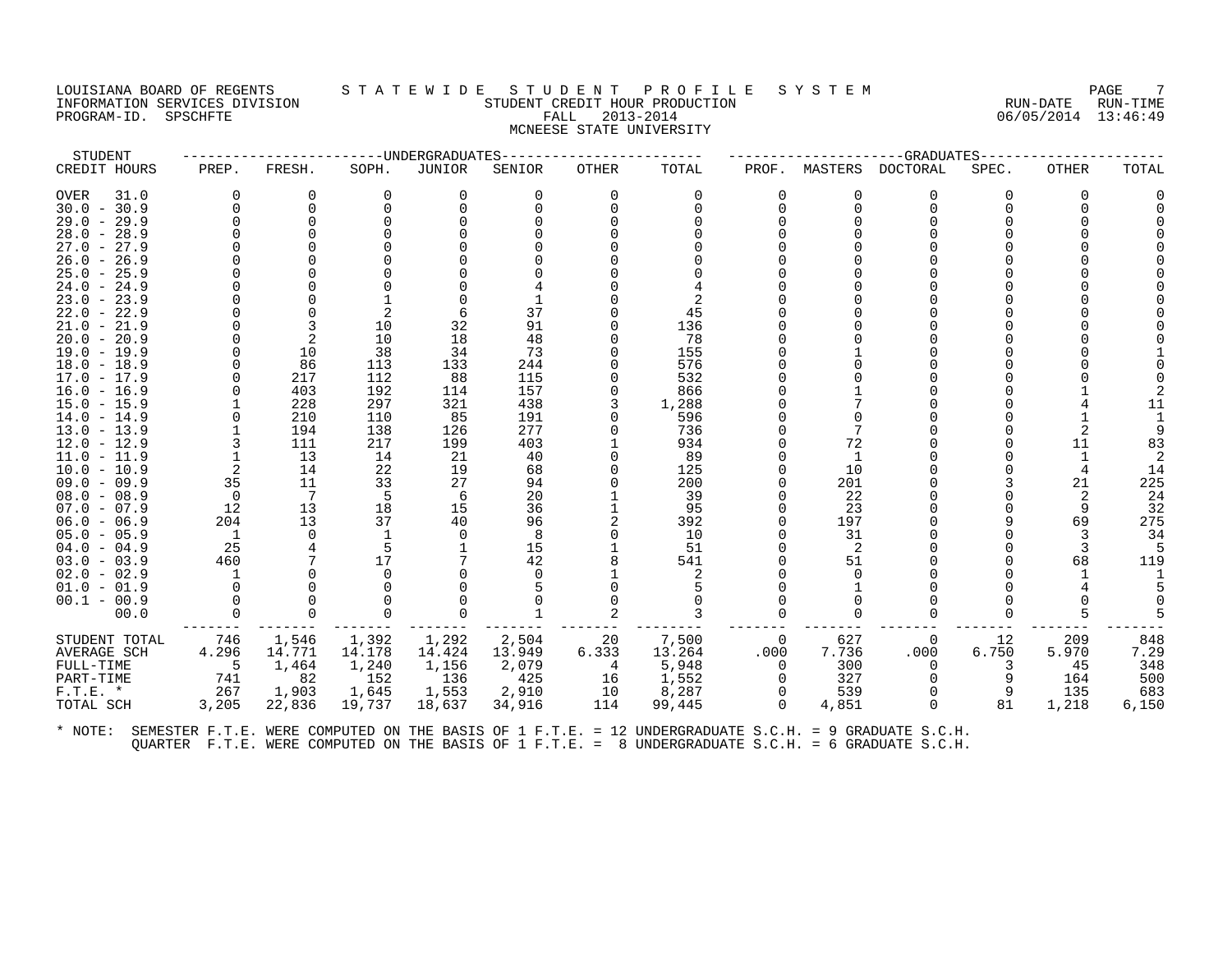#### LOUISIANA BOARD OF REGENTS S T A T E W I D E S T U D E N T P R O F I L E S Y S T E M PAGE 8 INFORMATION SERVICES DIVISION STUDENT CREDIT HOUR PRODUCTION RUN-DATE RUN-TIME PROGRAM-ID. SPSCHFTE FALL 2013-2014 06/05/2014 13:46:49 NICHOLLS STATE UNIVERSITY

| STUDENT                        |                | ---------------------UNDERGRADUATES |                 |                 |                 | -------------- |                 |                        |               | --GRADUATES-----     |             |              |             |
|--------------------------------|----------------|-------------------------------------|-----------------|-----------------|-----------------|----------------|-----------------|------------------------|---------------|----------------------|-------------|--------------|-------------|
| CREDIT HOURS                   | PREP.          | FRESH.                              | SOPH.           | JUNIOR          | SENIOR          | OTHER          | TOTAL           | PROF.                  | MASTERS       | DOCTORAL             | SPEC.       | <b>OTHER</b> | TOTAL       |
| OVER<br>31.0                   | $\Omega$       | 0                                   | 0               | $\Omega$        | 0               | $\Omega$       | $\Omega$        | $\Omega$               | 0             | $\Omega$             | 0           | $\Omega$     |             |
| $30.0 - 30.9$                  | $\Omega$       | $\Omega$                            |                 |                 |                 |                |                 | 0                      | $\Omega$      | $\Omega$             |             |              |             |
| $29.0 - 29.9$                  |                | $\Omega$                            |                 |                 |                 |                |                 |                        |               |                      |             |              |             |
| $28.0 - 28.9$                  |                |                                     |                 |                 |                 |                |                 |                        |               |                      |             |              |             |
| $27.0 - 27.9$                  |                |                                     |                 |                 |                 |                |                 |                        |               |                      |             |              |             |
| $26.0 - 26.9$                  |                |                                     |                 |                 |                 |                |                 |                        |               |                      |             |              |             |
| $25.0 - 25.9$                  |                |                                     |                 |                 |                 |                |                 |                        |               |                      |             |              |             |
| $24.0 - 24.9$                  |                |                                     |                 |                 |                 |                |                 |                        |               |                      |             |              |             |
| $23.0 - 23.9$                  |                |                                     |                 |                 |                 |                |                 |                        |               |                      |             |              |             |
| $22.0 - 22.9$                  |                |                                     |                 |                 |                 |                |                 |                        |               |                      |             |              |             |
| $21.0 - 21.9$                  |                |                                     |                 |                 | 13              |                | 20              |                        |               |                      |             |              |             |
| $20.0 - 20.9$                  |                |                                     |                 |                 |                 |                | 8               |                        |               |                      |             |              |             |
| 19.0 - 19.9                    |                |                                     |                 |                 | 15              |                | 29              |                        |               |                      |             |              |             |
| $18.0 - 18.9$                  |                | 89                                  | 94              | 141             | 164             |                | 489             |                        |               |                      |             |              |             |
| 17.0 - 17.9                    |                | 166                                 | 89              | 41              | 42              |                | 343             |                        |               |                      |             |              |             |
| $16.0 - 16.9$                  |                | 412                                 | 115             | 67              | 58              |                | 652             |                        |               |                      |             |              |             |
| $15.0 - 15.9$                  |                | 309                                 | 289             | 293             | 341             |                | 1,239           |                        |               |                      |             |              |             |
| $14.0 - 14.9$                  |                | 177                                 | 99              | 91              | 57              |                | 425             |                        |               |                      |             |              |             |
| $13.0 - 13.9$                  | $\Omega$       | 266                                 | 98              | 85              | 133             |                | 582             |                        |               |                      |             |              |             |
| $12.0 - 12.9$                  |                | 157                                 | 182             | 173             | 397             |                | 918             |                        | 35            |                      | 10          |              | 48          |
| $11.0 - 11.9$                  |                | 36                                  | 10              | 13              | 23              |                | 83              |                        | $\Omega$      |                      |             |              |             |
| $10.0 - 10.9$                  | $\Omega$       | 161                                 | -11<br>28       | 16              | 74<br>99        |                | 262             |                        | 18            |                      |             |              | 18          |
| $09.0 - 09.9$                  | $\Omega$       | 64                                  |                 | 26              |                 |                | 226             | 0                      | 156           |                      |             |              | 165         |
| $08.0 - 08.9$<br>$07.0 - 07.9$ |                | 4<br>18                             | 8<br>10         | 8<br>4          | 11<br>44        | 3              | 31<br>83        |                        | 2<br>$\Omega$ |                      |             |              |             |
| $06.0 - 06.9$                  |                | 28                                  | 31              | 39              | 105             | 24             | 236             |                        | 252           |                      |             | 42           | 302         |
| $05.0 - 05.9$                  |                | -1                                  |                 | 4               | 4               | 1              | 12              |                        |               |                      |             | <sup>0</sup> |             |
| $04.0 - 04.9$                  | $\Omega$       | 5                                   |                 | 5               |                 | 4              | 18              |                        | $\Omega$      |                      |             | $\Omega$     |             |
| $03.0 - 03.9$                  | 98             | 11                                  | 10              | 12              | 51              | 27             | 209             |                        | 63            |                      |             | 56           | 119         |
| $02.0 - 02.9$                  | $\overline{1}$ | $\Omega$                            |                 |                 |                 | 2              |                 |                        |               |                      |             |              |             |
| $01.0 - 01.9$                  | $\Omega$       |                                     |                 |                 |                 |                |                 |                        |               |                      |             |              |             |
| $00.1 - 00.9$                  | $\Omega$       | $\Omega$                            |                 |                 |                 |                | $\Omega$        |                        |               |                      |             |              |             |
| 00.0                           | $\Omega$       | 4                                   |                 |                 |                 |                | 19              | $\Omega$               |               | ∩                    |             |              |             |
|                                |                |                                     |                 |                 |                 |                |                 |                        |               |                      |             |              |             |
| STUDENT TOTAL                  | 121            | 1,911<br>13.884                     | 1,089<br>14.049 | 1,032           | 1,651<br>12.658 | 93<br>6.988    | 5,897<br>13.264 | $\overline{0}$<br>.000 | 534<br>7.058  | 0<br>.000            | 22<br>9.272 | 107<br>4.726 | 663<br>6.75 |
| AVERAGE SCH                    | 3.826          |                                     |                 | 13.899          |                 |                |                 | $\Omega$               |               |                      |             |              |             |
| FULL-TIME                      | -2<br>119      | 1,578<br>333                        | 977<br>112      | 902<br>130      | 1,228<br>423    | 21<br>72       | 4,708<br>1,189  | $\Omega$               | 209<br>325    | $\Omega$<br>$\Omega$ | 14<br>8     | 8<br>99      | 231<br>432  |
| PART-TIME                      | 39             |                                     |                 |                 |                 |                |                 | $\Omega$               |               | $\Omega$             |             | 56           | 492         |
| $F.T.E. *$<br>TOTAL SCH        | 463            | 2,207<br>26,478                     | 1,273<br>15,272 | 1,193<br>14,316 | 1,735<br>20,824 | -51<br>615     | 6,497<br>77,968 | $\Omega$               | 414<br>3,727  | $\Omega$             | 23<br>204   | 501          | 4,432       |
|                                |                |                                     |                 |                 |                 |                |                 |                        |               |                      |             |              |             |
|                                |                |                                     |                 |                 |                 |                |                 |                        |               |                      |             |              |             |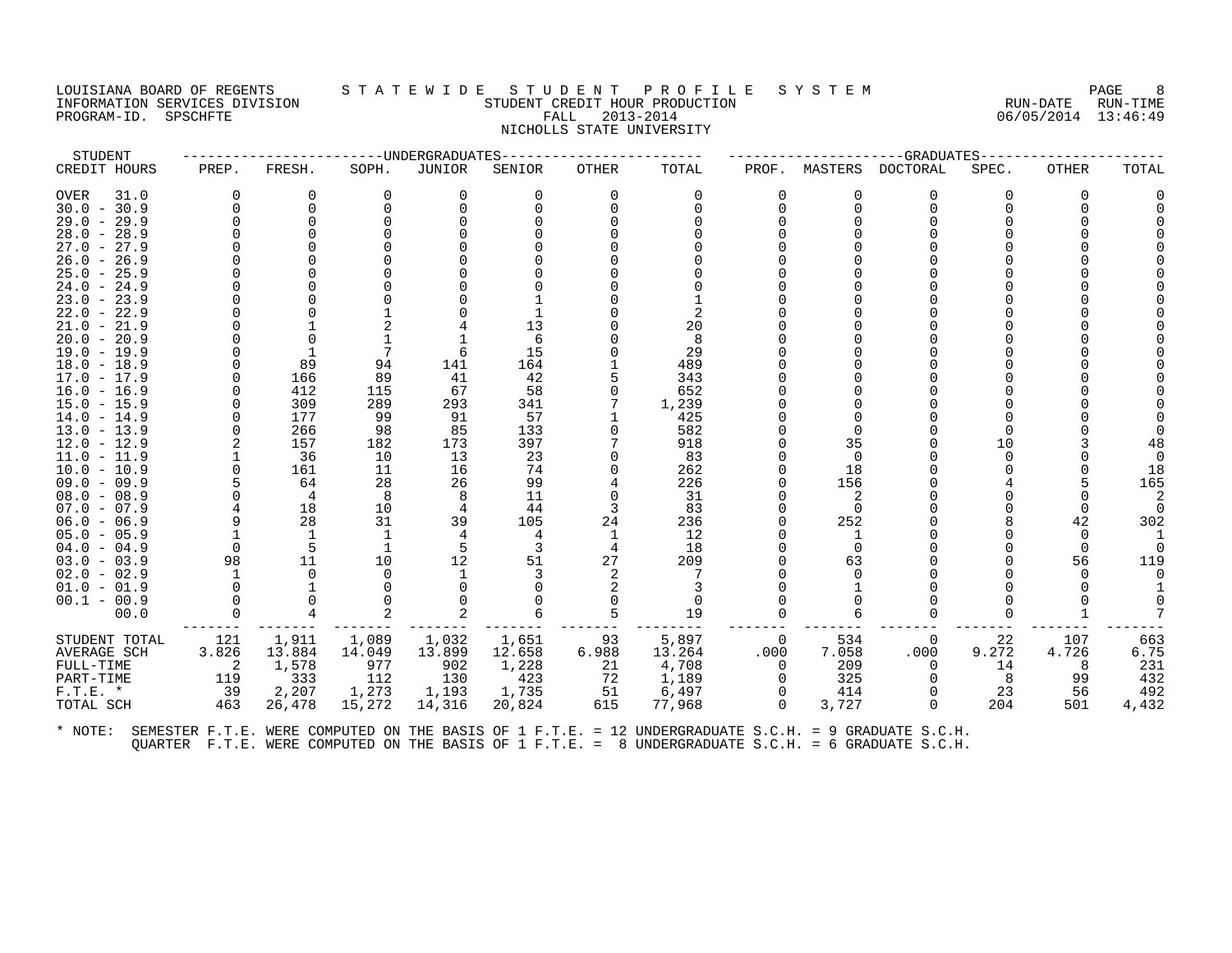# LOUISIANA BOARD OF REGENTS STATEWIDE STUDENT PROFILE SYSTEM PAGE 9<br>INFORMATION SERVICES DIVISION STUDENT CREDITION STUDENT CREDITION PRODUCTION CONTROLLATION CREDITION CONTROLLATION INFORMATION SERVICES DIVISION STUDENT CREDIT HOUR PRODUCTION RUN-DATE RUN-TIME PROGRAM-ID. SPSCHFTE FALL 2013-2014 06/05/2014 13:46:49 UNIVERSITY OF LA. AT MONROE

STUDENT ------------------------UNDERGRADUATES------------------------ ---------------------GRADUATES---------------------- CREDIT HOURS PREP. FRESH. SOPH. JUNIOR SENIOR OTHER TOTAL PROF. MASTERS DOCTORAL SPEC. OTHER TOTAL OVER 31.0 0 0 0 0 0 0 0 0 0 0 0 0 0 30.0 - 30.9 0 0 0 0 0 0 0 0 0 0 0 0 0 29.0 - 29.9 0 0 0 0 0 0 0 0 0 0 0 0 0 28.0 - 28.9 0 0 0 0 0 0 0 0 0 0 0 0 0 27.0 - 27.9 0 0 0 0 0 0 0 0 0 0 0 0 0 26.0 - 26.9 0 0 0 0 0 0 0 0 0 0 0 0 0 25.0 - 25.9 0 0 0 0 0 0 0 0 0 0 0 0 0 24.0 - 24.9 0 0 0 0 0 0 0 35 0 0 0 0 35 23.0 - 23.9 0 0 0 0 0 0 0 0 0 0 0 0 0 22.0 - 22.9 0 0 0 0 0 0 0 0 0 0 0 0 0 21.0 - 21.9 0 0 0 3 5 0 8 3 0 0 0 0 3 20.0 - 20.9 0 0 3 2 3 0 8 14 0 0 0 0 14 19.0 - 19.9 0 4 4 7 13 0 28 93 0 0 0 0 93 18.0 - 18.9 0 11 42 74 215 1 343 78 1 0 0 0 79 17.0 - 17.9 0 57 61 47 66 0 231 106 0 0 0 0 106 16.0 - 16.9 1 401 181 130 143 1 857 13 5 1 0 0 19 15.0 - 15.9 0 191 400 360 414 3 1,368 6 32 6 0 0 44 14.0 - 14.9 0 186 106 62 90 0 444 6 0 1 0 0 7 13.0 - 13.9 16 268 112 114 205 2 717 11 10 3 0 0 24 12.0 - 12.9 18 72 218 278 505 1 1,092 10 110 35 0 6 161 11.0 - 11.9 0 5 4 9 26 0 44 2 2 0 0 0 4 10.0 - 10.9 29 7 9 5 30 0 80 0 14 7 0 0 21 09.0 - 09.9 114 6 37 45 110 0 312 0 201 38 0 9 248 08.0 - 08.9 0 0 2 4 22 0 28 0 0 0 0 0 0 07.0 - 07.9 14 5 6 5 33 0 63 0 3 1 0 0 4 06.0 - 06.9 350 11 28 49 136 0 574 0 216 48 0 45 309 05.0 - 05.9 0 1 0 1 15 0 17 1 1 1 0 0 3 04.0 - 04.9 2 2 5 3 7 0 19 0 0 2 0 0 2 03.0 - 03.9 854 15 15 29 80 7 1,000 0 84 41 0 59 184 02.0 - 02.9 0 0 0 0 0 0 0 0 5 0 0 1 6 01.0 - 01.9 1 2 1 0 5 1 10 0 3 0 0 1 4 00.1 - 00.9 0 0 0 0 0 0 0 0 0 0 0 0 0 00.0 0 0 0 0 0 0 0 0 0 0 0 0 0 ------- ------- ------- ------- ------- ------- -------- ------- ------- ------- ------- ------- ------- STUDENT TOTAL 1,399 1,244 1,234 1,227 2,123 16 7,243 378 687 184 0 121 1,370<br>AVERAGE SCH 4.664 14.321 13.889 13.489 12.733 8.687 11.763 18.0 FULL-TIME 35 1,190 1,127 1,077 1,659 8 5,096 377 375 91 0 15 858 PART-TIME 1,364 54 107 150 464 8 2,147 1 312 93 0 106 512 F.T.E. \* 544 1,485 1,428 1,379 2,253 12 7,101 759 621 158 0 67 1,604 TOTAL SCH 6,525 17,816 17,140 16,552 27,034 139 85,206 6,828 5,586 1,422 0 603 14,439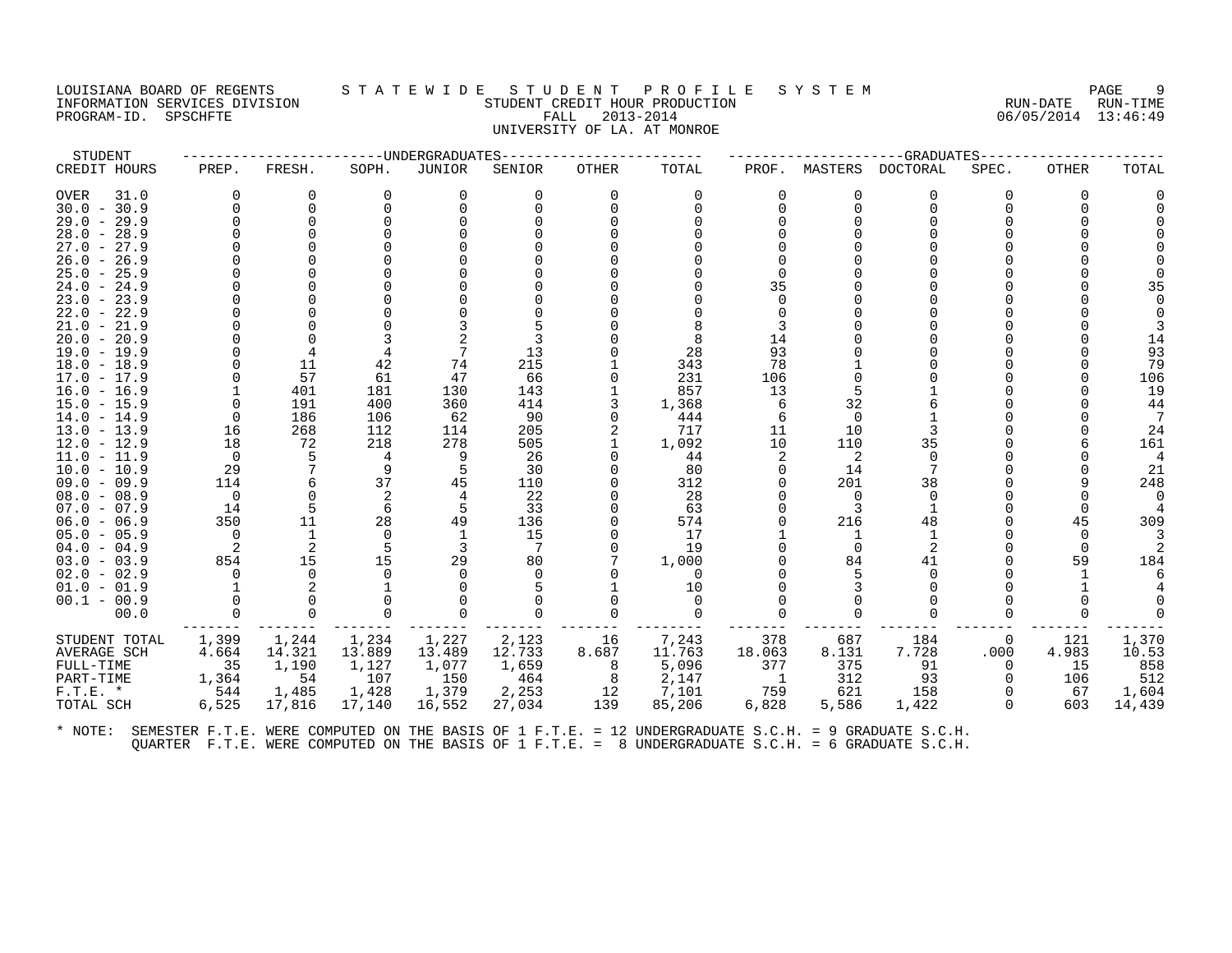# LOUISIANA BOARD OF REGENTS STATEWIDE STUDENT PROFILE SYSTEM PAGE 10<br>INFORMATION SERVICES DIVISION STUDENT CREDIT HOUR PRODUCTION PROPOSITION CERTAINE RUN-DATE RUN-TIME INFORMATION SERVICES DIVISION STUDENT CREDIT HOUR PRODUCTION RUN-DATE RUN-TIME PROGRAM-ID. SPSCHFTE FALL 2013-2014 06/05/2014 13:46:49 NORTHWESTERN STATE UNIVERSITY

| STUDENT             |          |          | -------------DNDERGRADUATES |          |          |                |          |          |          | --GRADUATES----- |          |              |       |
|---------------------|----------|----------|-----------------------------|----------|----------|----------------|----------|----------|----------|------------------|----------|--------------|-------|
| CREDIT HOURS        | PREP.    | FRESH.   | SOPH.                       | JUNIOR   | SENIOR   | OTHER          | TOTAL    | PROF.    | MASTERS  | <b>DOCTORAL</b>  | SPEC.    | <b>OTHER</b> | TOTAL |
| <b>OVER</b><br>31.0 | $\Omega$ | $\Omega$ | $\Omega$                    | 0        | $\Omega$ | $\Omega$       | $\Omega$ | 0        | O        | $\Omega$         | 0        | 0            |       |
| $30.0 - 30.9$       | $\Omega$ | $\Omega$ | $\Omega$                    | $\Omega$ | 0        | $\Omega$       | $\Omega$ | $\Omega$ | $\Omega$ | $\Omega$         |          |              |       |
| $29.0 - 29.9$       | $\Omega$ | $\Omega$ |                             |          |          |                |          |          |          |                  |          |              |       |
| $28.0 - 28.9$       |          |          |                             |          |          |                |          |          |          |                  |          |              |       |
| $27.0 - 27.9$       |          |          |                             |          |          |                |          |          |          |                  |          |              |       |
| $26.0 - 26.9$       |          |          |                             |          |          |                |          |          |          |                  |          |              |       |
| $25.0 - 25.9$       |          |          |                             |          |          |                |          |          |          |                  |          |              |       |
| $24.0 - 24.9$       |          |          |                             |          |          |                |          |          |          |                  |          |              |       |
| $23.0 - 23.9$       |          | $\Omega$ |                             |          |          |                |          |          |          |                  |          |              |       |
| $22.0 - 22.9$       |          | $\Omega$ |                             | 9        |          |                | 15       |          |          |                  |          |              |       |
| $21.0 - 21.9$       |          | 18       | 28                          | 22       | 41       |                | 109      |          |          |                  |          |              |       |
| $20.0 - 20.9$       |          | 8        | 28                          | 19       | 30       |                | 85       |          |          |                  |          |              |       |
| $19.0 - 19.9$       |          | 39       | 37                          | 27       | 25       |                | 128      |          |          |                  |          |              |       |
| $18.0 - 18.9$       |          | 61       | 104                         | 103      | 100      |                | 368      |          |          |                  |          |              |       |
| $17.0 - 17.9$       |          | 166      | 90                          | 50       | 49       |                | 356      |          |          |                  |          |              |       |
| 16.0 - 16.9         |          | 346      | 98                          | 58       | 55       |                | 557      |          |          |                  |          |              |       |
| $15.0 - 15.9$       |          | 302      | 279                         | 243      | 268      |                | 1,092    |          |          |                  |          |              |       |
| $14.0 - 14.9$       |          | 239      | 114                         | 65       | 85       |                | 504      |          |          |                  |          |              |       |
| $13.0 - 13.9$       |          | 204      | 90                          | 104      | 111      | $\Omega$       | 510      |          |          |                  |          |              |       |
| $12.0 - 12.9$       | 6        | 219      | 295                         | 274      | 470      | 0              | 1,264    |          | 33       |                  |          |              | 34    |
| $11.0 - 11.9$       | $\Omega$ | 19       | 21                          | 16       | 44       | <sup>n</sup>   | 100      |          | 22       |                  |          |              | 22    |
| $10.0 - 10.9$       | 4        | 37       | 31                          | 38       | 79       |                | 189      |          | 6        |                  |          |              |       |
| $09.0 - 09.9$       | 71       | 75       | 97                          | 118      | 226      |                | 587      | $\Omega$ | 160      |                  |          |              | 170   |
| $08.0 - 08.9$       | 1        | 7        | 13                          | 16       | 47       |                | 84       |          | 39       |                  |          |              | 40    |
| $07.0 - 07.9$       | -5       | 17       | 27                          | 39       | 65       |                | 153      |          | 4        |                  | $\Omega$ |              |       |
| $06.0 - 06.9$       | 248      | 82       | 93                          | 97       | 257      |                | 777      |          | 463      |                  | 33       | 17           | 513   |
| $05.0 - 05.9$       | -3       | 4        | -3                          | 10       | 47       |                | 67       |          | 24       |                  | 0        |              | 25    |
| $04.0 - 04.9$       | - 5      | 8        |                             | -7       | 31       |                | 55       |          |          |                  | $\Omega$ | 3            | 8     |
| $03.0 - 03.9$       | 380      | 61       | 57                          | 71       | 177      |                | 746      |          | 239      |                  | 13       | 23           | 275   |
| $02.0 - 02.9$       |          | 2        |                             | 4        | 27       |                | 42       |          |          |                  | $\Omega$ | 0            |       |
| $01.0 - 01.9$       |          |          |                             |          |          |                | 23       |          |          |                  |          |              |       |
| $00.1 - 00.9$       |          |          |                             |          |          |                | $\Omega$ |          |          |                  |          |              |       |
| 00.0                | $\Omega$ | $\Omega$ | $\Omega$                    | $\Omega$ | $\Omega$ | $\Omega$       | $\Omega$ | $\Omega$ | 2        | $\Omega$         | $\Omega$ |              |       |
| STUDENT TOTAL       | 729      | 1,921    | 1,530                       | 1,401    | 2,255    | 0              | 7,836    | 0        | 1,004    | $\Omega$         | 56       | 48           | 1,108 |
| AVERAGE SCH         | 4.809    | 13.564   | 13.120                      | 12.423   | 10.960   | .000           | 11.709   | .000     | 6.160    | .000             | 5.892    | 4.312        | 6.06  |
| FULL-TIME           | 9        | 1,602    | 1,175                       | 979      | 1,248    | $\overline{0}$ | 5,013    | 0        | 225      | 0                | 10       |              | 236   |
| PART-TIME           | 720      | 319      | 355                         | 422      | 1,007    | 0              | 2,823    | 0        | 779      | $\Omega$         | 46       | 47           | 872   |
| $F.T.E. *$          | 292      | 2,172    | 1,673                       | 1,451    | 2,060    | 0              | 7,647    |          | 686      |                  | 37       | 23           | 746   |
| TOTAL SCH           | 3,506    | 26,058   | 20,074                      | 17,406   | 24,715   | $\Omega$       | 91,759   | $\Omega$ | 6,173    | $\Omega$         | 330      | 207          | 6,710 |
|                     |          |          |                             |          |          |                |          |          |          |                  |          |              |       |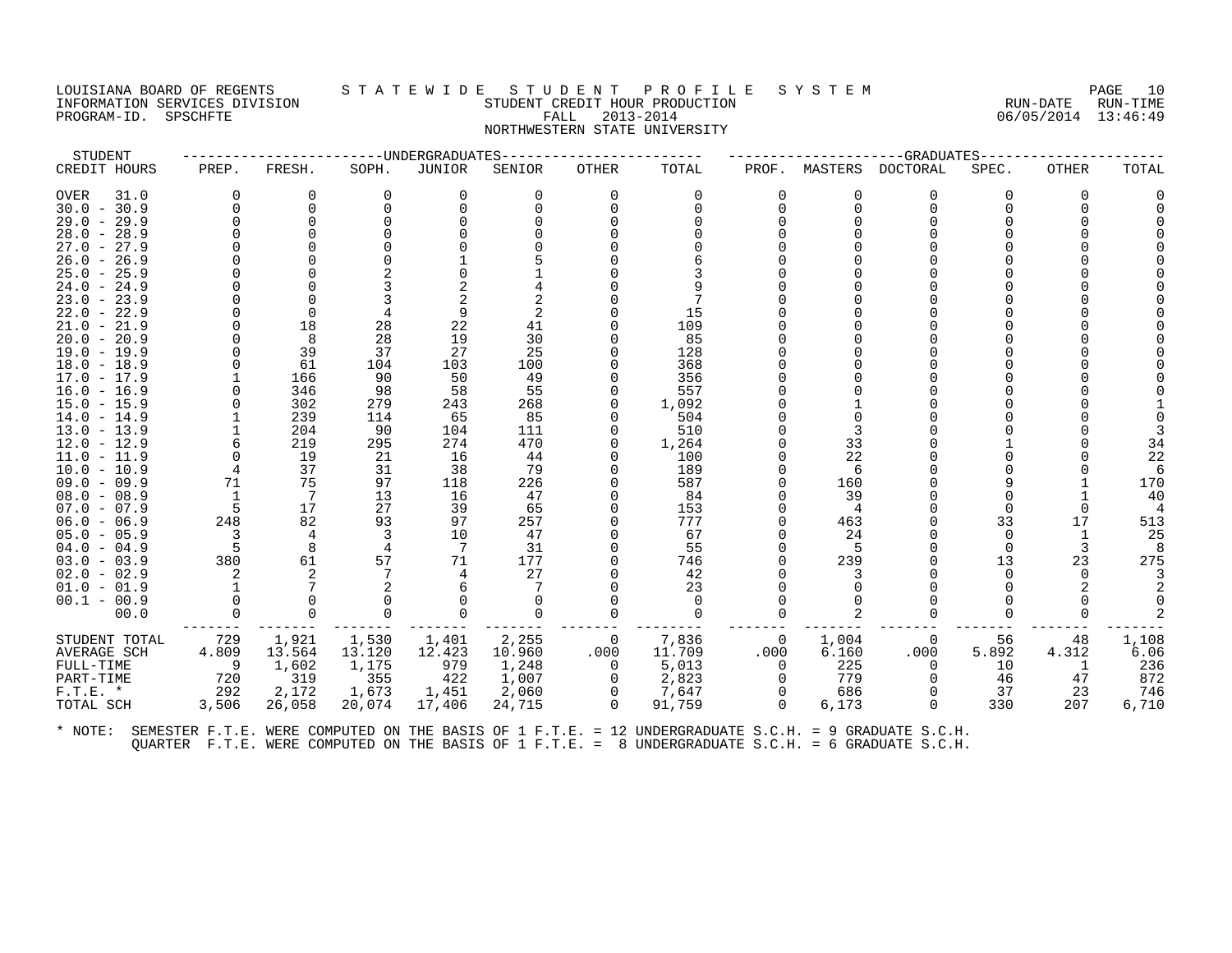# LOUISIANA BOARD OF REGENTS STATEWIDE STUDENT PROFILE SYSTEM PAGE 11<br>INFORMATION SERVICES DIVISION STUDENT CREDIT HOUR PRODUCTION PROPOSITION CERTIFICATE RUN-DATE RUN-TIME INFORMATION SERVICES DIVISION STUDENT CREDIT HOUR PRODUCTION RUN-DATE RUN-TIME PROGRAM-ID. SPSCHFTE FALL 2013-2014 06/05/2014 13:46:49 SOUTHEASTERN LA. UNIVERSITY

| STUDENT                        |                            |              | ---------------UNDERGRADUATES |          |           |               |            |          |          | --GRADUATES  |              |              |       |
|--------------------------------|----------------------------|--------------|-------------------------------|----------|-----------|---------------|------------|----------|----------|--------------|--------------|--------------|-------|
| CREDIT HOURS                   | PREP.                      | FRESH.       | SOPH.                         | JUNIOR   | SENIOR    | OTHER         | TOTAL      | PROF.    | MASTERS  | DOCTORAL     | SPEC.        | <b>OTHER</b> | TOTAL |
| OVER<br>31.0                   | $\Omega$                   | 0            | $\Omega$                      | 0        | 0         | $\Omega$      | $\Omega$   | $\Omega$ | 0        | $\Omega$     | 0            | 0            |       |
| $30.0 - 30.9$                  | $\Omega$                   | $\Omega$     |                               | $\Omega$ | $\cap$    | $\Omega$      | $\Omega$   |          | $\Omega$ | $\Omega$     | ∩            |              |       |
| $29.0 - 29.9$                  | $\Omega$                   | $\Omega$     |                               |          |           |               |            |          | U        | $\Omega$     |              |              |       |
| $28.0 - 28.9$                  |                            |              |                               |          |           |               |            |          | U        |              |              |              |       |
| $27.0 - 27.9$                  |                            |              |                               |          |           |               |            |          |          |              |              |              |       |
| $26.0 - 26.9$                  |                            |              |                               |          |           |               |            |          | U        |              |              |              |       |
| $25.0 - 25.9$                  |                            |              |                               |          |           |               |            |          |          |              |              |              |       |
| $24.0 - 24.9$                  |                            |              |                               |          |           |               |            |          |          |              |              |              |       |
| $23.0 - 23.9$                  |                            |              |                               |          |           |               |            |          |          |              |              |              |       |
| $22.0 - 22.9$                  |                            |              |                               |          |           |               |            |          |          |              |              |              |       |
| $21.0 - 21.9$                  |                            |              |                               |          | 16        |               | 25         |          |          |              |              |              |       |
| $20.0 - 20.9$                  |                            |              |                               |          | 5         |               | 10         |          |          |              |              |              |       |
| $19.0 - 19.9$                  | $\Omega$                   | 22           | 31                            | 37       | 61        |               | 151        |          |          |              |              |              |       |
| $18.0 - 18.9$                  | $\Omega$                   | 104          | 123                           | 176      | 311       |               | 716        |          |          |              |              |              |       |
| $17.0 - 17.9$                  | <sup>0</sup>               | 429          | 113                           | 80       | 78        |               | 701        |          |          |              |              |              |       |
| $16.0 - 16.9$                  |                            | 385          | 273                           | 172      | 165       |               | 996        |          |          |              |              |              |       |
| $15.0 - 15.9$                  |                            | 726          | 603                           | 638      | 723       | 6             | 2,696      |          |          |              |              |              |       |
| $14.0 - 14.9$                  |                            | 950          | 221                           | 161      | 147       |               | 1,480      |          |          |              |              |              |       |
| $13.0 - 13.9$                  |                            | 238          | 219                           | 183      | 279       |               | 919        |          |          |              |              |              |       |
| $12.0 - 12.9$                  | 6<br>$\Omega$              | 429          | 426                           | 458      | 979<br>71 | 1<br>$\Omega$ | 2,299      |          | 45       |              |              |              | 48    |
| $11.0 - 11.9$<br>$10.0 - 10.9$ | $\Omega$                   | 143<br>26    | 26<br>21                      | 51<br>31 | 71        |               | 291<br>149 |          | 23       | <sup>n</sup> |              | 0            | 23    |
| $09.0 - 09.9$                  | 46                         | 52           | 53                            | 55       | 318       |               | 524        |          | 256      |              |              | 18           | 276   |
| $08.0 - 08.9$                  | 2                          | 35           | 12                            | 16       | 31        |               | 96         |          | 20       | $\Omega$     |              | -1           | 21    |
| $07.0 - 07.9$                  | $\overline{\phantom{0}}^2$ | -5           | -8                            | 23       | 58        |               | 96         |          | 19       | $\Omega$     |              | $\Omega$     | 19    |
| $06.0 - 06.9$                  | 274                        | 40           | 38                            | 60       | 236       |               | 649        |          | 434      | 46           |              | 52           | 532   |
| $05.0 - 05.9$                  | 2                          | $\mathbf{1}$ | 4                             | 1        | 11        |               | 20         |          | 41       | $\Omega$     |              | $\Omega$     | 41    |
| $04.0 - 04.9$                  | $\overline{2}$             | $\Omega$     | -1                            | 4        | 31        | 2             | 40         |          | -5       | $\Omega$     |              | $\Omega$     |       |
| $03.0 - 03.9$                  | 1,661                      | 15           | 19                            | 26       | 106       | 14            | 1,841      |          | 95       | 33           |              | 82           | 210   |
| $02.0 - 02.9$                  | $\Omega$                   | 6            | $\Omega$                      | $\Omega$ | 5         | 0             | 11         |          | 3        | $\Omega$     |              | -1           |       |
| $01.0 - 01.9$                  |                            | 2            |                               |          |           | 5             | 12         |          | 12       | $\Omega$     |              |              | 12    |
| $00.1 - 00.9$                  |                            |              |                               |          |           | 0             | - 0        |          | $\Omega$ | U            |              |              |       |
| 00.0                           | $\Omega$                   | $\Omega$     | $\Omega$                      | $\Omega$ | 2         | 14            | 16         |          | $\Omega$ | $\Omega$     | $\Omega$     |              |       |
| STUDENT TOTAL                  | 1,996                      | 3,611        | 2,194                         | 2,186    | 3,708     | 49            | 13,744     | $\Omega$ | 965      | 81           | $\mathbf{0}$ | 159          | 1,205 |
| <b>AVERAGE SCH</b>             | 3.588                      | 14.166       | 13.978                        | 13.756   | 12.523    | 7.171         | 12.071     | .000     | 6.897    | 4.851        | .000         | 4.917        | 6.50  |
| FULL-TIME                      | -6                         | 3,286        | 2,011                         | 1,918    | 2,766     | 12            | 9,999      | $\Omega$ | 336      | -2           | 0            | 22           | 360   |
| PART-TIME                      | 1,990                      | 325          | 183                           | 268      | 942       | 37            | 3,745      | $\Omega$ | 629      | 79           | $\Omega$     | 137          | 845   |
| $F.T.E. *$                     | 597                        | 4,263        | 2,556                         | 2,506    | 3,868     | 21            | 13,810     |          | 740      | 44           |              | 86           | 870   |
| TOTAL SCH                      | 7,162                      | 51,157       | 30,668                        | 30,071   | 46,413    | 251           | 165,722    | $\Omega$ | 6,656    | 393          | $\Omega$     | 777          | 7,826 |
|                                |                            |              |                               |          |           |               |            |          |          |              |              |              |       |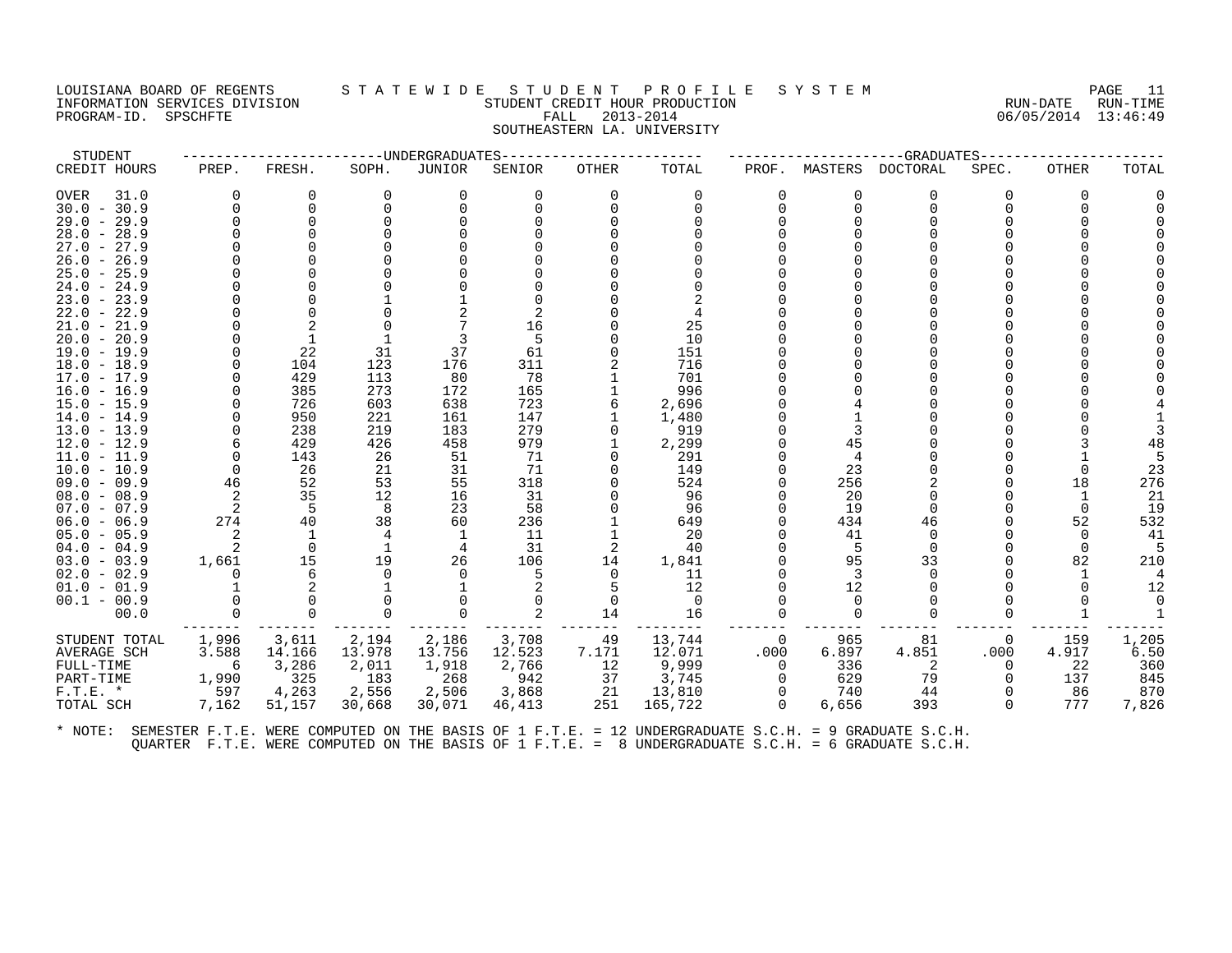#### LOUISIANA BOARD OF REGENTS S T A T E W I D E S T U D E N T P R O F I L E S Y S T E M PAGE 12 INFORMATION SERVICES DIVISION STUDENT CREDIT HOUR PRODUCTION RUN-DATE RUN-TIME PROGRAM-ID. SPSCHFTE FALL 2013-2014 06/05/2014 13:46:49 UNIVERSITY OF LA. AT LAFAYETTE

| STUDENT                        |                |              |            | ---------------DNDERGRADUATES |            |          |                |                |         | --GRADUATES |          |              |        |
|--------------------------------|----------------|--------------|------------|-------------------------------|------------|----------|----------------|----------------|---------|-------------|----------|--------------|--------|
| CREDIT HOURS                   | PREP.          | FRESH.       | SOPH.      | JUNIOR                        | SENIOR     | OTHER    | TOTAL          | PROF.          | MASTERS | DOCTORAL    | SPEC.    | <b>OTHER</b> | TOTAL  |
| OVER<br>31.0                   | $\Omega$       | 0            | $\Omega$   | 0                             | 0          | $\Omega$ | $\Omega$       | 0              | O       | $\Omega$    | 0        | 0            |        |
| $30.0 - 30.9$                  | $\Omega$       | $\Omega$     |            |                               |            | ∩        |                | $\Omega$       | 0       |             |          |              |        |
| $29.0 - 29.9$                  |                | $\Omega$     |            |                               |            |          |                | $\Omega$       |         |             |          |              |        |
| $28.0 - 28.9$                  |                |              |            |                               |            |          |                |                |         |             |          |              |        |
| $27.0 - 27.9$                  |                |              |            |                               |            |          |                |                |         |             |          |              |        |
| $26.0 - 26.9$                  |                |              |            |                               |            |          |                |                |         |             |          |              |        |
| $25.0 - 25.9$                  |                |              |            |                               |            |          |                |                |         |             |          |              |        |
| $24.0 - 24.9$                  |                |              |            |                               |            |          |                |                |         |             |          |              |        |
| $23.0 - 23.9$                  |                |              |            |                               |            |          |                |                |         |             |          |              |        |
| $22.0 - 22.9$                  |                |              |            |                               |            |          |                |                |         |             |          |              |        |
| $21.0 - 21.9$                  |                | $\Omega$     |            |                               | 34         |          | 42             |                |         |             |          |              |        |
| $20.0 - 20.9$                  | $\Omega$       | 5            | 17         | 23                            | 47         |          | 92             |                |         |             |          |              |        |
| $19.0 - 19.9$                  | $\Omega$       | 25<br>73     | 70         | 52                            | 75         |          | 222            |                |         |             |          |              |        |
| $18.0 - 18.9$                  | $\Omega$       |              | 146<br>183 | 203<br>137                    | 415        |          | 837<br>724     |                |         |             |          |              |        |
| $17.0 - 17.9$<br>$16.0 - 16.9$ |                | 241<br>595   | 336        | 223                           | 163<br>255 |          | 1,411          |                |         |             |          |              |        |
| $15.0 - 15.9$                  |                | 915          | 694        | 738                           | 908        | 9        | 3,264          |                | 15      |             |          |              | 22     |
| $14.0 - 14.9$                  |                | 916          | 397        | 271                           | 284        |          | 1,869          |                | 6       |             |          |              | 8      |
| $13.0 - 13.9$                  | $\Omega$       | 509          | 360        | 217                           | 323        |          | 1,413          |                | 69      |             |          |              | 74     |
| $12.0 - 12.9$                  |                | 392          | 538        | 565                           | 898        |          | 2,399          | $\Omega$       | 112     | 17          |          |              | 131    |
| $11.0 - 11.9$                  |                | 28           | 30         | 29                            | 76         | $\Omega$ | 163            |                | 16      | 2           |          |              | 18     |
| $10.0 - 10.9$                  | $\Omega$       | 9            | 22         | 22                            | 78         |          | 133            |                | 142     | 14          |          |              | 160    |
| $09.0 - 09.9$                  |                | 20           | 53         | 80                            | 331        |          | 489            |                | 407     | 110         |          |              | 526    |
| $08.0 - 08.9$                  | $\mathbf 0$    | 8            | 15         | 21                            | 39         |          | 84             |                | 32      | $\mathbf 0$ |          |              | 32     |
| $07.0 - 07.9$                  | 3              | -5           | 18         | 49                            | 74         | 6        | 155            | $\Omega$       | 17      | $\Omega$    |          |              | 21     |
| $06.0 - 06.9$                  | 53             | 26           | 61         | 93                            | 321        | 10       | 564            |                | 269     | 37          |          | 16           | 322    |
| $05.0 - 05.9$                  | $\overline{0}$ | -5           | 10         | 11                            | 31         | -2       | 59             |                | 48      | 2           |          | 1            | 51     |
| $04.0 - 04.9$                  | 40             | 2            | -2         | 10                            | 123        | -5       | 182            | $\Omega$       | -6      | $\Omega$    |          | 13           | 19     |
| $03.0 - 03.9$                  | 368            | 13           | 21         | 22                            | 191        | 74       | 689            |                | 85      | 44          |          | 33           | 162    |
| $02.0 - 02.9$                  | $\Omega$       | 1            | n          | $\Omega$                      | -5         | 36       | 42             | $\Omega$       | 9       | $\Omega$    |          |              | 12     |
| $01.0 - 01.9$                  | 87             | 2            |            |                               | 19         | 1        | 117            |                | 37      | 36          |          |              | 77     |
| $00.1 - 00.9$                  | $\Omega$       |              |            |                               | $\Omega$   | 0        | $\overline{0}$ |                |         |             |          |              | - 0    |
| 00.0                           |                | $\mathbf{1}$ |            |                               | 8          | 15       | 32             | $\Omega$       |         | $\Omega$    |          | 11           | 12     |
| STUDENT TOTAL                  | 553            | 3,792        | 2,978      | 2,786                         | 4,708      | 178      | 14,995         | $\mathbf 0$    | 1,274   | 275         | $\Omega$ | 102          | 1,651  |
| AVERAGE SCH                    | 3.077          | 14.325       | 14.018     | 13.700                        | 12.509     | 4.883    | 13.060         | .000           | 8.186   | 7.065       | .000     | 5.076        | 7.82   |
| FULL-TIME                      | $\bigcirc$     | 3,672        | 2,745      | 2,435                         | 3,412      | -22      | 12,286         | $\overline{0}$ | 770     | 156         | $\Omega$ | 17           | 943    |
| PART-TIME                      | 553            | 120          | 233        | 351                           | 1,296      | 156      | 2,709          | $\Omega$       | 504     | 119         | 0        | 85           | 708    |
| $F.T.E.$ *                     | 142            | 4,526        | 3,478      | 3,174                         | 4,900      | 66       | 16,285         | $\Omega$       | 1,158   | 216         | $\Omega$ | -51          | 1,425  |
| TOTAL SCH                      | 1,699          | 54,308       | 41,734     | 38,088                        | 58,796     | 796      | 195,421        | $\cap$         | 10,422  | 1,943       | $\Omega$ | 462          | 12,827 |
|                                |                |              |            |                               |            |          |                |                |         |             |          |              |        |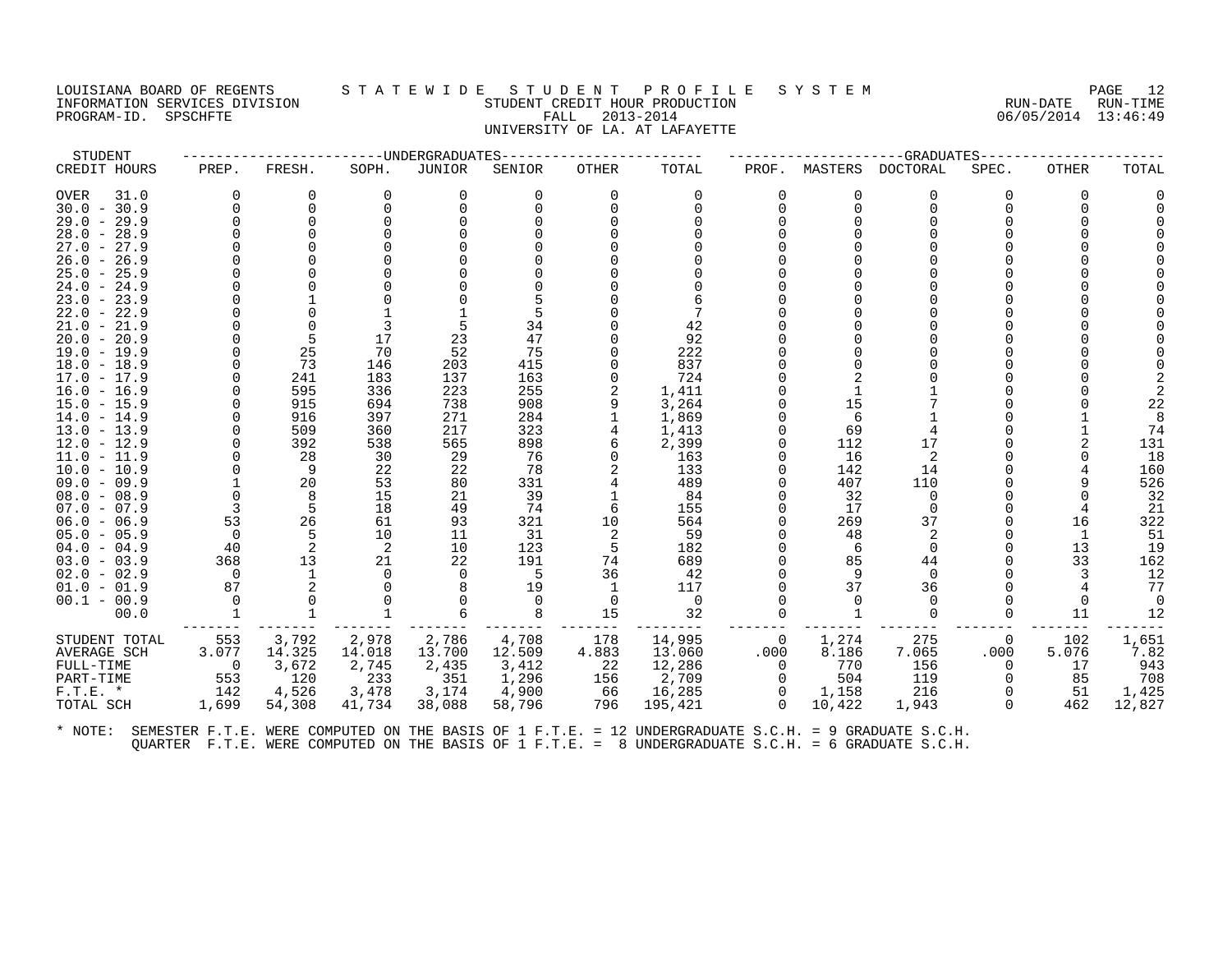#### LOUISIANA BOARD OF REGENTS S T A T E W I D E S T U D E N T P R O F I L E S Y S T E M PAGE 13 INFORMATION SERVICES DIVISION STUDENT CREDIT HOUR PRODUCTION RUN-DATE RUN-TIME PROGRAM-ID. SPSCHFTE FALL 2013-2014 06/05/2014 13:46:49 L.S.U. AT ALEXANDRIA

| STUDENT       |                |             |                | ------------------DNDERGRADUATES |          | -------------- |          |          |          | ---GRADUATES----- |              |          |       |
|---------------|----------------|-------------|----------------|----------------------------------|----------|----------------|----------|----------|----------|-------------------|--------------|----------|-------|
| CREDIT HOURS  | PREP.          | FRESH.      | SOPH.          | JUNIOR                           | SENIOR   | OTHER          | TOTAL    | PROF.    | MASTERS  | <b>DOCTORAL</b>   | SPEC.        | OTHER    | TOTAL |
| OVER<br>31.0  | 0              | 0           | $\Omega$       | 0                                | 0        | $\Omega$       | $\Omega$ | 0        | 0        | $\Omega$          | 0            | 0        |       |
| $30.0 - 30.9$ | $\Omega$       | $\Omega$    | $\Omega$       | $\Omega$                         | $\Omega$ | $\Omega$       |          | $\Omega$ | $\Omega$ | $\Omega$          |              |          |       |
| $29.0 - 29.9$ |                | $\Omega$    |                |                                  |          |                |          |          |          |                   |              |          |       |
| $28.0 - 28.9$ |                |             |                |                                  |          |                |          |          |          |                   |              |          |       |
| $27.0 - 27.9$ |                |             |                |                                  |          |                |          |          |          |                   |              |          |       |
| $26.0 - 26.9$ |                |             |                |                                  |          |                |          |          |          |                   |              |          |       |
| $25.0 - 25.9$ |                |             |                |                                  |          |                |          |          |          |                   |              |          |       |
| $24.0 - 24.9$ |                |             |                |                                  |          |                |          |          |          |                   |              |          |       |
| $23.0 - 23.9$ |                |             |                |                                  |          |                |          |          |          |                   |              |          |       |
| $22.0 - 22.9$ |                |             |                |                                  |          |                |          |          |          |                   |              |          |       |
| $21.0 - 21.9$ |                |             |                |                                  |          |                |          |          |          |                   |              |          |       |
| $20.0 - 20.9$ |                |             |                |                                  |          |                | 6        |          |          |                   |              |          |       |
| $19.0 - 19.9$ |                | 2           |                | 5                                |          |                | 16       |          |          |                   |              |          |       |
| $18.0 - 18.9$ |                | 3           |                | 12                               | 20       |                | 43       |          |          |                   |              |          |       |
| $17.0 - 17.9$ |                | 3           |                | 14                               | 2        |                | 23       |          |          |                   |              |          |       |
| $16.0 - 16.9$ |                | 43          | 18             | 18                               | 13       |                | 92       |          |          |                   |              |          |       |
| $15.0 - 15.9$ |                | 81          | 51             | 48                               | 57       |                | 238      |          |          |                   |              |          |       |
| $14.0 - 14.9$ |                | 43          | 22             | 14                               | 11       |                | 90       |          |          |                   |              |          |       |
| $13.0 - 13.9$ |                | 204         | 66             | 27                               | 32       |                | 330      |          |          |                   |              |          |       |
| $12.0 - 12.9$ | 3              | 149         | 96             | 77                               | 80       |                | 409      |          |          |                   |              |          |       |
| $11.0 - 11.9$ |                | 9           | 13             | 8                                | 4        |                | 37       |          |          |                   |              |          |       |
| $10.0 - 10.9$ | $\Omega$       | 45          | 18             | 5                                | 13       |                | 81       |          |          |                   |              |          |       |
| $09.0 - 09.9$ | 26             | 29          | 36             | 43                               | 63       |                | 200      |          |          |                   |              |          |       |
| $08.0 - 08.9$ | 2              | 4           | 22             | 28                               | 23       |                | 79       |          |          |                   |              |          |       |
| $07.0 - 07.9$ | -1             | 24          | 24             | 8                                | 25       |                | 87       |          |          |                   |              |          |       |
| $06.0 - 06.9$ | 47             | 43          | 46             | 25                               | 57       |                | 222      |          |          |                   |              |          |       |
| $05.0 - 05.9$ | $\mathbf 0$    | $\mathbf 0$ | $\overline{0}$ | 0                                |          |                | 5        |          |          |                   |              |          |       |
| $04.0 - 04.9$ | $\overline{3}$ | 7           | 12             |                                  | 9        | $\Omega$       | 35       |          |          |                   |              |          |       |
| $03.0 - 03.9$ | 105            | 19          | 16             | 15                               | 20       | 16             | 191      |          |          |                   |              | 11       |       |
| $02.0 - 02.9$ | 0              | $\Omega$    | 3              |                                  | n        | $\Omega$       | 4        |          |          |                   |              |          |       |
| $01.0 - 01.9$ |                |             |                |                                  |          |                | 13       |          |          |                   |              |          |       |
| $00.1 - 00.9$ |                |             |                |                                  |          |                | $\Omega$ |          |          |                   |              |          |       |
| 00.0          | $\Omega$       | $\Omega$    | $\Omega$       | $\Omega$                         | $\Omega$ | $\Omega$       | $\Omega$ | $\Omega$ |          | $\Omega$          | <sup>0</sup> |          |       |
| STUDENT TOTAL | 189            | 711         | 462            | 360                              | 451      | 38             | 2,211    | 0        | $\Omega$ | $\Omega$          | $\Omega$     | 18       | 18    |
| AVERAGE SCH   | 4.835          | 11.931      | 10.896         | 11.475                           | 10.764   | 6.263          | 10.698   | .000     | .000     | .000              | .000         | 4.166    | 4.16  |
| FULL-TIME     | 3              | 530         | 269            | 219                              | 230      | 6              | 1,257    | 0        | 0        | $\Omega$          | 0            | $\Omega$ |       |
| PART-TIME     | 186            | 181         | 193            | 141                              | 221      | 32             | 954      |          |          |                   | $\Omega$     | 18       | 18    |
| $F.T.E.$ *    | 76             | 707         | 420            | 344                              | 405      | 20             | 1,971    |          |          |                   |              | 8        |       |
| TOTAL SCH     | 914            | 8,483       | 5,034          | 4,131                            | 4,855    | 238            | 23,655   | $\Omega$ |          | $\Omega$          | $\Omega$     | 75       | 75    |
|               |                |             |                |                                  |          |                |          |          |          |                   |              |          |       |
|               |                |             |                |                                  |          |                |          |          |          |                   |              |          |       |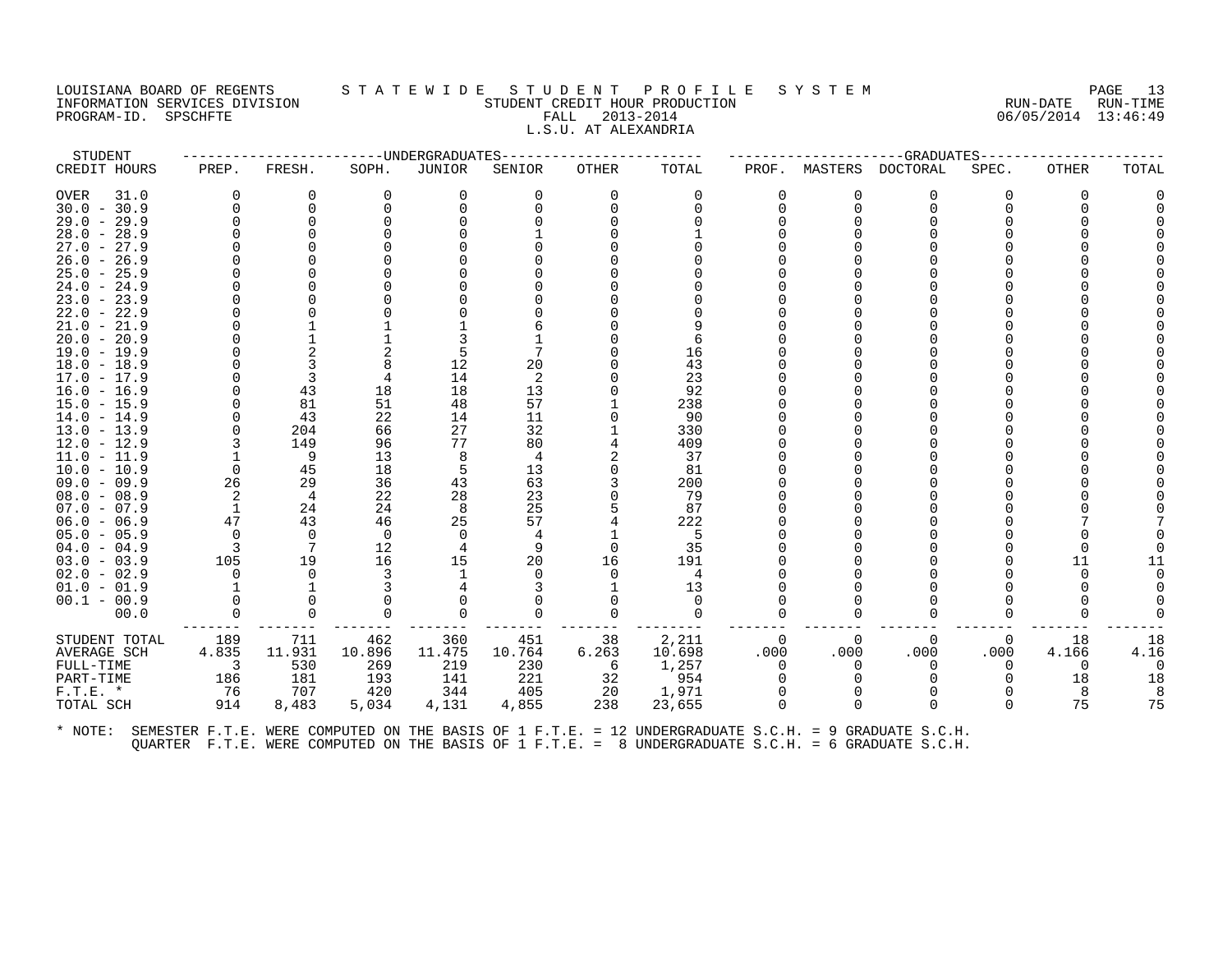#### LOUISIANA BOARD OF REGENTS STATEWIDE STUDENT PROFILE SYSTEM NAGE 14 INFORMATION SERVICES DIVISION SUN-TIME STUDENT CREDIT HOUR PRODUCTION SUNGLE RUN-DATE RUN-TIME<br>PROGRAM-ID. SPSCHFTE SERVITE SERVICES SUNGLESS SUNGLESS FALL 2013-2014 2019 PROGRAM-ID. SPSCHFTE FALL 2013-2014 L.S.U. AT BATON ROUGE

| STUDENT             |          |          |        | -UNDERGRADUATES |        |              |          |          |          | -GRADUATES |       |              |        |
|---------------------|----------|----------|--------|-----------------|--------|--------------|----------|----------|----------|------------|-------|--------------|--------|
| CREDIT HOURS        | PREP.    | FRESH.   | SOPH.  | JUNIOR          | SENIOR | <b>OTHER</b> | TOTAL    | PROF.    | MASTERS  | DOCTORAL   | SPEC. | <b>OTHER</b> | TOTAL  |
| <b>OVER</b><br>31.0 | $\Omega$ | O        | 0      |                 |        |              | $\Omega$ | O        | O        | 0          | 0     | <sup>0</sup> |        |
| $30.0 - 30.9$       | U        | $\Omega$ |        |                 |        |              |          |          | $\cap$   | ∩          |       |              |        |
| $29.0 - 29.9$       |          |          |        |                 |        |              |          |          |          |            |       |              |        |
| $28.0 - 28.9$       |          |          |        |                 |        |              |          |          |          |            |       |              |        |
| $27.0 - 27.9$       |          |          |        |                 |        |              |          |          |          |            |       |              |        |
| $26.0 -$<br>26.9    |          |          |        |                 |        |              |          |          |          |            |       |              |        |
| $25.0 - 25.9$       |          |          |        |                 |        |              |          | 23       |          |            |       |              | 23     |
| $24.0 - 24.9$       |          |          |        |                 |        |              |          | 148      |          |            |       |              | 148    |
| $23.0 - 23.9$       |          |          |        |                 |        |              |          | $\Omega$ |          |            |       |              |        |
| $22.0 - 22.9$       |          |          |        |                 |        |              |          | 86       |          |            |       |              | 86     |
| $21.0 - 21.9$       |          |          |        |                 | 26     |              | 36       |          |          |            |       |              |        |
| $20.0 - 20.9$       |          |          |        |                 | 18     |              | 32       | 40       |          |            |       |              | 43     |
| $19.0 - 19.9$       |          | 18       | 69     | 76              | 90     |              | 253      | $\Omega$ | 21       |            |       |              | 23     |
| $18.0 - 18.9$       |          | 75       | 170    | 265             | 331    |              | 843      | 49       | 44       |            |       |              | 98     |
| $17.0 - 17.9$       | $\Omega$ | 411      | 333    | 285             | 250    |              | 1,283    | $\Omega$ | 22       | 21         |       |              | 43     |
| $16.0 - 16.9$       | $\Omega$ | 1,416    | 920    | 738             | 596    | 5            | 3,675    | 24       | 47       | 20         |       |              | 92     |
| $15.0 - 15.9$       |          | 2,648    | 2,101  | 1,955           | 1,560  | 21           | 8,285    | $\Omega$ | 266      | 53         |       |              | 319    |
| $14.0 - 14.9$       |          | 689      | 599    | 450             | 553    | 8            | 2,299    | 5        | 41       | 25         |       |              | 72     |
| $13.0 - 13.9$       |          | 558      | 568    | 572             | 692    | 17           | 2,407    |          | 131      | 84         |       |              | 216    |
| $12.0 - 12.9$       |          | 586      | 756    | 810             | 1,491  | 47           | 3,690    | 12       | 405      | 210        |       |              | 631    |
| 11.0 - 11.9         |          | $\Omega$ | 7      | 13              | 76     |              | 105      | $\Omega$ | 41       | 63         |       |              | 105    |
| $10.0 - 10.9$       |          | 9        | 12     | 25              | 98     |              | 151      | 2        | 146      | 200        |       |              | 349    |
| $09.0 - 09.9$       |          | 10       | 34     | 43              | 261    | 12           | 360      | $\Omega$ | 654      | 912        |       |              | 1,576  |
| $08.0 - 08.9$       |          |          |        | 12              | 37     |              | 64       | 12       | 6        | 14         |       |              | 32     |
| $07.0 - 07.9$       | 14       | $\Omega$ |        |                 | 83     | 20           | 130      | $\Omega$ | 12       | 29         |       |              | 41     |
| $06.0 - 06.9$       | 6        | 15       | 23     | 30              | 218    | 34           | 326      |          | 332      | 87         |       | 33           | 457    |
| $05.0 - 05.9$       |          |          |        |                 | 11     | 10           | 25       |          |          | 25         |       |              | 26     |
| $04.0 - 04.9$       | 32       | $\Omega$ |        |                 | 21     | 23           | 85       |          | 17       | 11         |       | 3            | 31     |
| $03.0 - 03.9$       | 556      |          | 15     | 16              | 112    | 53           | 755      |          | 167      | 194        |       | 72           | 438    |
| $02.0 - 02.9$       | $\Omega$ |          |        |                 | 3      | 24           | 27       |          | 3        | 1          |       |              |        |
| $01.0 - 01.9$       | 18       |          |        |                 |        |              | 26       |          | 55       | 25         |       |              | 81     |
| $00.1 - 00.9$       | $\Omega$ |          |        |                 |        |              | $\Omega$ | 0        | $\Omega$ | $\Omega$   |       |              |        |
| 00.0                |          |          |        | 18              | 36     |              | 66       |          | 21       | 19         |       |              | 41     |
|                     |          |          |        |                 |        |              |          |          |          |            |       |              |        |
| STUDENT TOTAL       | 626      | 6,440    | 5,637  | 5,342           | 6,571  | 315          | 24,931   | 404      | 2,434    | 2,001      | 10    | 127          | 4,976  |
| AVERAGE SCH         | 3.111    | 14.794   | 14.578 | 14.501          | 13.361 | 7.902        | 13.926   | 21.037   | 9.962    | 9.131      | 4.800 | 4.817        | 10.39  |
| FULL-TIME           | 0        | 6,401    | 5,527  | 5,168           | 5,611  | 104          | 22,811   | 391      | 1,820    | 1,596      |       | 17           | 3,825  |
| PART-TIME           | 626      | 39       | 110    | 174             | 960    | 211          | 2,120    | 13       | 614      | 405        | 9     | 110          | 1,151  |
| $F.T.E. *$          | 162      | 7,940    | 6,843  | 6,434           | 7,276  | 202          | 28,858   | 944      | 2,671    | 2,011      |       | 67           | 5,699  |
| TOTAL SCH           | 1,948    | 95,279   | 82,118 | 77,206          | 87,316 | 2,426        | 346,293  | 8,499    | 24,040   | 18,098     | 48    | 607          | 51,292 |
|                     |          |          |        |                 |        |              |          |          |          |            |       |              |        |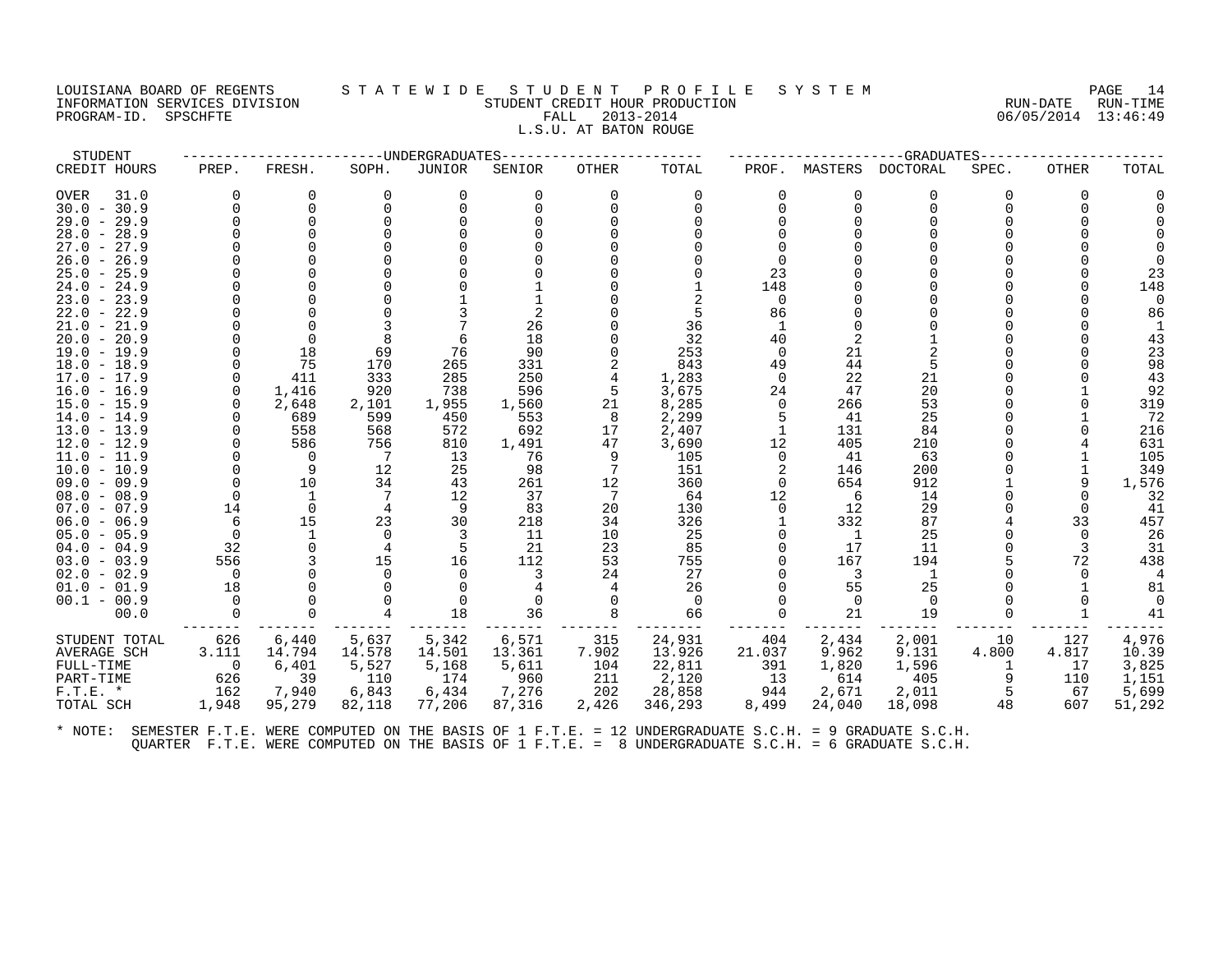# LOUISIANA BOARD OF REGENTS STATEWIDE STUDENT PROFILE SYSTEM NAGE 15 INFORMATION SERVICES DIVISION SUN-TIME STUDENT CREDIT HOUR PRODUCTION SUNGLE RUN-DATE RUN-TIME<br>PROGRAM-ID. SPSCHFTE SERVITE SERVICES SUNGLESS SUNGLESS FALL 2013-2014 2019 PROGRAM-ID. SPSCHFTE FALL 2013-2014 L.S.U. AT EUNICE

| STUDENT                        |                |                 |          | ----------------------DNDERGRADUATES |           | -------------- |                |           |          | ------------------GRADUATES----- |           |              |       |
|--------------------------------|----------------|-----------------|----------|--------------------------------------|-----------|----------------|----------------|-----------|----------|----------------------------------|-----------|--------------|-------|
| CREDIT HOURS                   | PREP.          | FRESH.          | SOPH.    | JUNIOR                               | SENIOR    | OTHER          | TOTAL          | PROF.     | MASTERS  | DOCTORAL                         | SPEC.     | <b>OTHER</b> | TOTAL |
| OVER<br>31.0                   | $\Omega$       | 0               | 0        | $\Omega$                             | 0         | $\Omega$       | 0              | $\Omega$  | 0        | $\Omega$                         | 0         | $\Omega$     |       |
| $30.0 - 30.9$                  | $\Omega$       | $\Omega$        |          |                                      |           |                |                | 0         | $\Omega$ | $\Omega$                         |           |              |       |
| $29.0 - 29.9$                  | $\Omega$       | $\Omega$        |          |                                      |           |                |                |           |          |                                  |           |              |       |
| $28.0 - 28.9$                  |                |                 |          |                                      |           |                |                |           |          |                                  |           |              |       |
| $27.0 - 27.9$                  |                |                 |          |                                      |           |                |                |           |          |                                  |           |              |       |
| $26.0 - 26.9$                  |                |                 |          |                                      |           |                |                |           |          |                                  |           |              |       |
| $25.0 - 25.9$                  |                |                 |          |                                      |           |                |                |           |          |                                  |           |              |       |
| $24.0 - 24.9$                  |                |                 |          |                                      |           |                |                |           |          |                                  |           |              |       |
| $23.0 - 23.9$                  |                |                 |          |                                      |           |                |                |           |          |                                  |           |              |       |
| $22.0 - 22.9$                  |                |                 |          |                                      |           |                |                |           |          |                                  |           |              |       |
| $21.0 - 21.9$                  |                |                 |          |                                      |           |                |                |           |          |                                  |           |              |       |
| $20.0 - 20.9$                  |                |                 |          |                                      |           |                |                |           |          |                                  |           |              |       |
| $19.0 - 19.9$                  | 0              |                 |          |                                      |           |                | 9              |           |          |                                  |           |              |       |
| $18.0 - 18.9$                  | $\Omega$       | 24              | 20       |                                      |           |                | 50             |           |          |                                  |           |              |       |
| $17.0 - 17.9$                  | 0              | 11              | 10       |                                      |           |                | 22             |           |          |                                  |           |              |       |
| $16.0 - 16.9$                  | $\Omega$       | 19              | 14       |                                      |           |                | 40             |           |          |                                  |           |              |       |
| $15.0 - 15.9$                  | $\Omega$       | 114             | 62       |                                      |           | 43             | 219            |           |          |                                  |           |              |       |
| $14.0 - 14.9$                  | $\Omega$       | 54              | 17       |                                      |           | 3              | 74             |           |          |                                  |           |              |       |
| $13.0 - 13.9$                  | $\Omega$       | 91              | 27       |                                      |           | 28             | 146            |           |          |                                  |           |              |       |
| $12.0 - 12.9$                  | $\Omega$       | 499             | 125      |                                      |           | 99             | 723            |           |          |                                  |           |              |       |
| 11.0 - 11.9                    |                | 13              | 13       |                                      |           | 14             | 40             |           |          |                                  |           |              |       |
| $10.0 - 10.9$                  |                | 17              | 15       |                                      |           |                | 41             |           |          |                                  |           |              |       |
| $09.0 - 09.9$                  | 4              | 252             | 90       |                                      |           | 106            | 452            |           |          |                                  |           |              |       |
| $08.0 - 08.9$                  | $\Omega$<br>7  | 11              | 18       |                                      |           | -6             | 35             |           |          |                                  |           |              |       |
| $07.0 - 07.9$                  | 24             | 17<br>219       | 39<br>69 |                                      |           | 18<br>62       | 81<br>374      |           |          |                                  |           |              |       |
| $06.0 - 06.9$<br>$05.0 - 05.9$ | $\overline{0}$ | 4               | 11       |                                      |           |                | 23             |           |          |                                  |           |              |       |
| $04.0 - 04.9$                  | 23             | 3               | -9       |                                      |           |                | 43             |           |          |                                  |           |              |       |
| $03.0 - 03.9$                  | 159            | 40              | 37       |                                      |           | 44             | 280            |           |          |                                  |           |              |       |
| $02.0 - 02.9$                  | $\overline{0}$ | $\Omega$        |          |                                      |           |                | -1             |           |          |                                  |           |              |       |
| $01.0 - 01.9$                  | 11             |                 |          |                                      |           |                | 20             |           |          |                                  |           |              |       |
| $00.1 - 00.9$                  | $\Omega$       |                 |          |                                      |           |                | $\Omega$       |           |          |                                  |           |              |       |
| 00.0                           | $\Omega$       | $\Omega$        | $\Omega$ |                                      |           |                | $\Omega$       | 0         | O        | $\Omega$                         |           |              |       |
|                                |                |                 | 583      |                                      |           |                |                |           | $\Omega$ |                                  |           |              |       |
| STUDENT TOTAL<br>AVERAGE SCH   | 228<br>3.548   | 1,393<br>10.689 | 10.271   | - 0<br>.000                          | 0<br>.000 | 469<br>9.488   | 2,673<br>9.778 | 0<br>.000 | .000     | 0<br>.000                        | 0<br>.000 | 0<br>.000    | .00   |
| FULL-TIME                      | $\overline{0}$ | 816             | 279      | 0                                    | 0         | 188            | 1,283          | 0         | O        | 0                                |           |              |       |
| PART-TIME                      | 228            | 577             | 304      | $\Omega$                             | $\Omega$  | 281            | 1,390          | $\Omega$  |          | $\Omega$                         |           |              |       |
| $F.T.E. *$                     | 67             | 1,241           | 499      |                                      |           | 371            | 2,178          |           |          |                                  |           |              |       |
| TOTAL SCH                      | 809            | 14,891          | 5,988    | $\Omega$                             | $\Omega$  | 4,450          | 26,138         | $\Omega$  | $\Omega$ | $\Omega$                         | 0         |              |       |
|                                |                |                 |          |                                      |           |                |                |           |          |                                  |           |              |       |
|                                |                |                 |          |                                      |           |                |                |           |          |                                  |           |              |       |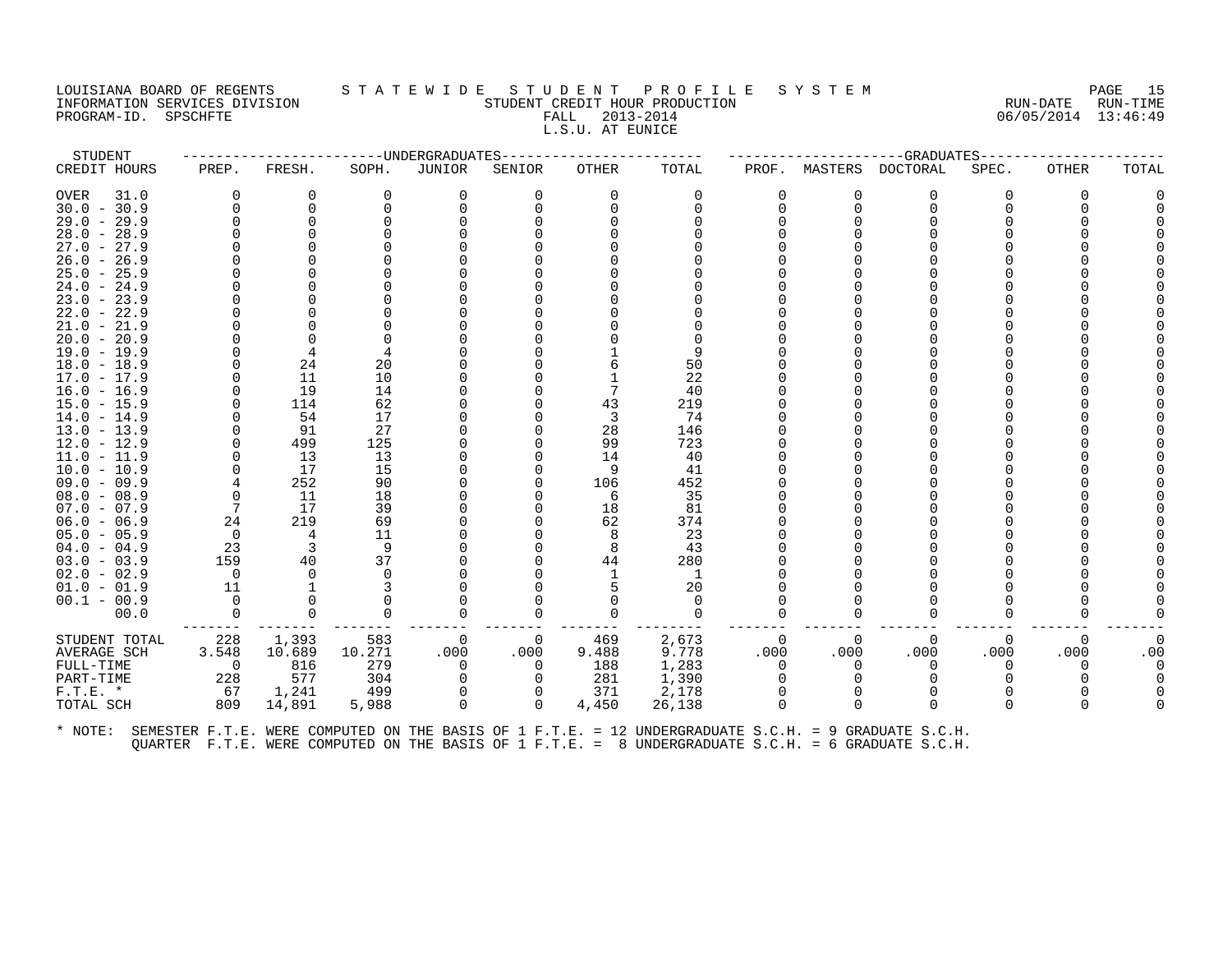# LOUISIANA BOARD OF REGENTS STATEWIDE STUDENT PROFILE SYSTEM PAGE 16<br>INFORMATION SERVICES DIVISION STUDENT CREDIT HOUR PRODUCTION PRODUCTION INFORMATION SERVICES DIVISION STUDENT CREDIT HOUR PRODUCTION RUN-DATE RUN-TIME PROGRAM-ID. SPSCHFTE FALL 2013-2014 06/05/2014 13:46:49 L.S.U. AT SHREVEPORT

| STUDENT                        |          |           | --------------UNDERGRADUATES |          |          |          |            |          |         | -GRADUATES- |          |       |       |
|--------------------------------|----------|-----------|------------------------------|----------|----------|----------|------------|----------|---------|-------------|----------|-------|-------|
| CREDIT HOURS                   | PREP.    | FRESH.    | SOPH.                        | JUNIOR   | SENIOR   | OTHER    | TOTAL      | PROF.    | MASTERS | DOCTORAL    | SPEC.    | OTHER | TOTAL |
| <b>OVER</b><br>31.0            |          | $\Omega$  | $\Omega$                     | $\Omega$ | 0        | $\Omega$ | 0          | O        |         | $\Omega$    | $\Omega$ | O     |       |
| $30.0 - 30.9$                  |          | $\Omega$  |                              | $\Omega$ |          |          |            |          |         |             |          |       |       |
| $29.0 - 29.9$                  |          | $\Omega$  |                              |          |          |          |            |          |         |             |          |       |       |
| $28.0 - 28.9$                  |          |           |                              |          |          |          |            |          |         |             |          |       |       |
| $27.0 - 27.9$                  |          |           |                              |          |          |          |            |          |         |             |          |       |       |
| $26.0 - 26.9$                  |          |           |                              |          |          |          |            |          |         |             |          |       |       |
| $25.0 - 25.9$                  |          |           |                              |          |          |          |            |          |         |             |          |       |       |
| $24.0 - 24.9$                  |          |           |                              |          |          |          |            |          |         |             |          |       |       |
| $23.0 - 23.9$                  |          |           |                              |          |          |          |            |          |         |             |          |       |       |
| $22.0 - 22.9$                  |          |           |                              |          |          |          |            |          |         |             |          |       |       |
| $21.0 - 21.9$                  |          |           |                              |          |          |          | 10         |          |         |             |          |       |       |
| $20.0 - 20.9$                  |          |           |                              |          |          |          |            |          |         |             |          |       |       |
| $19.0 - 19.9$                  |          | $\Omega$  |                              |          | 11       |          | 16         |          |         |             |          |       |       |
| $18.0 - 18.9$                  |          | 8         | 16                           | 29       | 47       |          | 100        |          |         |             |          |       |       |
| $17.0 - 17.9$                  |          | 5         | 11                           | 10       | 19       |          | 46         |          |         |             |          |       |       |
| $16.0 - 16.9$                  |          | 15        | 24                           | 19       | 28       |          | 88         |          |         |             |          |       |       |
| $15.0 - 15.9$                  | 3        | 160<br>11 | 109                          | 120      | 163      |          | 553        |          |         |             |          |       |       |
| $14.0 - 14.9$<br>$13.0 - 13.9$ | 25       | 39        | 36                           | 28<br>48 | 34<br>45 |          | 113<br>200 |          |         |             |          |       |       |
|                                | -1       | 233       | 41<br>152                    | 223      | 353      |          | 965        |          | 25      |             | 14       |       | 39    |
| $12.0 - 12.9$<br>$11.0 - 11.9$ | $\Omega$ | 2         | 1                            | 4        | 16       |          | 23         |          |         |             |          |       |       |
| $10.0 - 10.9$                  | 63       | 3         |                              | 8        | 20       |          | 98         |          |         |             |          |       |       |
| $09.0 - 09.9$                  | 35       | 13        | 27                           | 51       | 130      |          | 263        |          | 73      |             |          |       | 76    |
| $08.0 - 08.9$                  | $\Omega$ | $\Omega$  | $\Omega$                     | 3        | 12       |          | 15         |          |         |             |          |       |       |
| $07.0 - 07.9$                  | 36       | -2        | 6                            | 6        | 14       |          | 65         |          |         |             |          |       |       |
| $06.0 - 06.9$                  | 189      | 27        | 29                           | 42       | 134      | 32       | 453        |          | 148     |             |          | 14    | 166   |
| $05.0 - 05.9$                  | $\Omega$ | $\Omega$  | $\Omega$                     | 2        | 4        | $\Omega$ | 6          |          |         |             |          |       |       |
| $04.0 - 04.9$                  | 8        | $\Omega$  | $\Omega$                     | 3        | 6        | 1        | 18         |          |         |             |          |       |       |
| $03.0 - 03.9$                  | 494      |           | 12                           | 22       | 47       | 40       | 621        |          | 87      |             |          | 22    | 109   |
| $02.0 - 02.9$                  | $\Omega$ |           |                              | $\Omega$ |          |          |            |          |         |             |          |       |       |
| $01.0 - 01.9$                  |          |           |                              |          |          |          |            |          |         |             |          |       |       |
| $00.1 - 00.9$                  |          |           |                              |          |          |          |            |          |         |             |          |       |       |
| 00.0                           |          | $\Omega$  |                              |          |          |          |            |          |         |             |          |       |       |
| STUDENT TOTAL                  | 858      | 525       | 472                          | 622      | 1,097    | 95       | 3,669      | $\Omega$ | 382     | 0           | 19       | 39    | 440   |
| <b>AVERAGE SCH</b>             | 5.002    | 12.779    | 12.627                       | 12.157   | 11.451   | 5.420    | 10.257     | .000     | 6.439   | .000        | 10.578   | 4.421 | 6.44  |
| FULL-TIME                      | 33       | 472       | 392                          | 481      | 712      | - 7      | 2,097      | $\Omega$ | 115     | $\Omega$    | 15       | 2     | 132   |
| PART-TIME                      | 825      | 53        | 80                           | 141      | 385      | 88       | 1,572      | $\Omega$ | 267     | $\Omega$    | 4        | 37    | 308   |
| $F.T.E. *$                     | 358      | 559       | 497                          | 630      | 1,046    | 40       | 3,129      | $\Omega$ | 273     | $\Omega$    | 22       | 19    | 314   |
| TOTAL SCH                      | 4,292    | 6,709     | 5,960                        | 7,562    | 12,551   | 477      | 37,551     | $\Omega$ | 2,460   | $\Omega$    | 201      | 168   | 2,829 |
|                                |          |           |                              |          |          |          |            |          |         |             |          |       |       |
|                                |          |           |                              |          |          |          |            |          |         |             |          |       |       |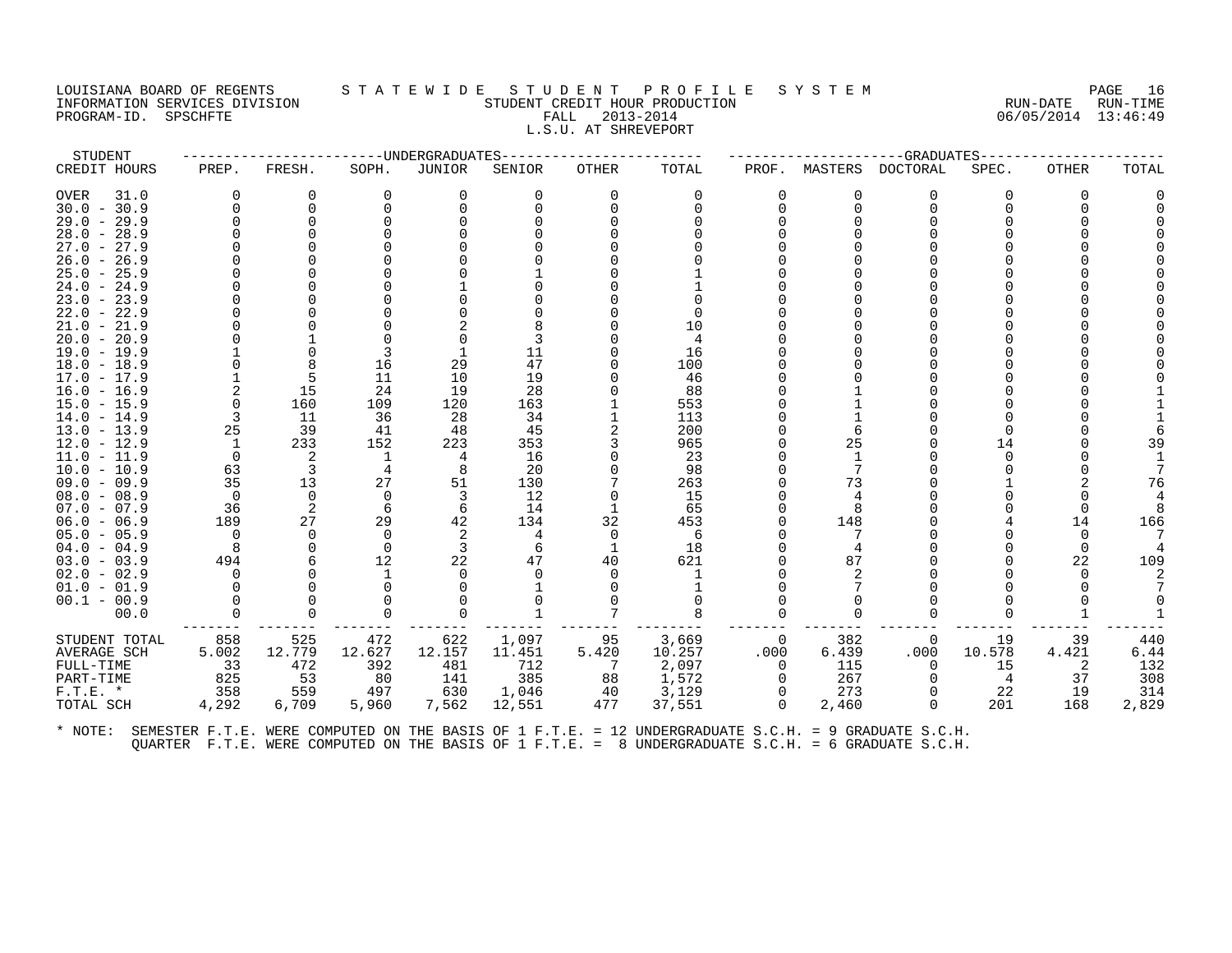#### LOUISIANA BOARD OF REGENTS S T A T E W I D E S T U D E N T P R O F I L E S Y S T E M PAGE 17 INFORMATION SERVICES DIVISION STUDENT CREDIT HOUR PRODUCTION RUN-DATE RUN-TIME PROGRAM-ID. SPSCHFTE FALL 2013-2014 06/05/2014 13:46:49 LSU HEALTH SCIENCES CENTER-N.O.

| STUDENT                                                                                                      |              | -----------------------DNDERGRADUATES |                |                          |          | ----------------------- |                          |                |                | ------------------GRADUATES------------- |          |                |                          |
|--------------------------------------------------------------------------------------------------------------|--------------|---------------------------------------|----------------|--------------------------|----------|-------------------------|--------------------------|----------------|----------------|------------------------------------------|----------|----------------|--------------------------|
| CREDIT HOURS                                                                                                 | PREP.        | FRESH.                                | SOPH.          | JUNIOR                   | SENIOR   | OTHER                   | TOTAL                    | PROF.          |                | MASTERS DOCTORAL                         | SPEC.    | <b>OTHER</b>   | TOTAL                    |
| OVER<br>31.0                                                                                                 | 0            | 0                                     | 0              | 0                        | 0        | 0                       | 0                        | 0              |                | 0                                        | 0        | 0              |                          |
| $30.0 - 30.9$                                                                                                | $\Omega$     | 0                                     |                | 0                        |          |                         |                          | 0              | $\Omega$       | $\Omega$                                 |          |                |                          |
| $29.0 - 29.9$                                                                                                |              |                                       |                |                          |          |                         |                          |                |                |                                          |          |                |                          |
| $28.0 - 28.9$                                                                                                |              |                                       |                |                          |          |                         |                          |                |                |                                          |          |                |                          |
| $27.0 - 27.9$                                                                                                |              |                                       |                |                          |          |                         |                          |                |                |                                          |          |                |                          |
| $26.0 - 26.9$                                                                                                |              |                                       |                |                          |          |                         |                          |                |                |                                          |          |                |                          |
| $25.0 - 25.9$                                                                                                |              |                                       |                |                          |          |                         |                          |                |                |                                          |          |                |                          |
| $24.0 - 24.9$                                                                                                |              |                                       |                |                          |          |                         |                          |                |                |                                          |          |                |                          |
| $23.0 - 23.9$                                                                                                |              |                                       |                |                          |          |                         |                          |                |                |                                          |          |                |                          |
| $22.0 - 22.9$                                                                                                |              |                                       |                |                          |          |                         |                          |                |                |                                          |          |                |                          |
| $21.0 - 21.9$                                                                                                |              |                                       |                |                          |          |                         |                          |                |                |                                          |          |                |                          |
| $20.0 - 20.9$                                                                                                |              |                                       |                |                          |          |                         |                          |                |                |                                          |          |                |                          |
| $19.0 - 19.9$                                                                                                |              |                                       |                |                          |          |                         |                          |                |                |                                          |          |                |                          |
| $18.0 - 18.9$                                                                                                |              |                                       |                |                          |          |                         |                          |                |                |                                          |          |                |                          |
| $17.0 - 17.9$                                                                                                |              |                                       |                |                          |          |                         |                          |                |                |                                          |          |                |                          |
| $16.0 - 16.9$                                                                                                |              |                                       |                |                          |          |                         |                          |                |                |                                          |          |                |                          |
| 15.0 - 15.9                                                                                                  |              |                                       |                |                          |          |                         |                          |                |                |                                          |          |                |                          |
| $14.0 - 14.9$                                                                                                |              |                                       |                |                          |          |                         |                          |                |                |                                          |          |                |                          |
| $13.0 - 13.9$                                                                                                |              |                                       |                |                          |          |                         |                          |                |                |                                          |          |                |                          |
| 12.0 - 12.9                                                                                                  |              |                                       |                |                          |          |                         |                          |                |                |                                          |          |                |                          |
| $11.0 - 11.9$                                                                                                |              |                                       |                |                          |          |                         |                          |                |                |                                          |          |                |                          |
| $10.0 - 10.9$                                                                                                |              |                                       |                |                          |          |                         |                          |                |                |                                          |          |                |                          |
| $09.0 - 09.9$                                                                                                |              |                                       |                |                          |          |                         |                          |                |                |                                          |          |                |                          |
| $08.0 - 08.9$                                                                                                |              |                                       |                |                          |          |                         |                          |                |                |                                          |          |                |                          |
| $07.0 - 07.9$                                                                                                |              |                                       |                |                          |          |                         |                          |                |                |                                          |          |                |                          |
| $06.0 - 06.9$                                                                                                |              |                                       |                |                          |          |                         |                          |                |                |                                          |          |                |                          |
| $05.0 - 05.9$                                                                                                |              |                                       |                |                          |          |                         |                          |                |                |                                          |          |                |                          |
| $04.0 - 04.9$                                                                                                |              |                                       |                |                          |          |                         |                          |                |                |                                          |          |                |                          |
| $03.0 - 03.9$                                                                                                |              |                                       |                |                          |          |                         |                          |                |                |                                          |          |                |                          |
| $02.0 - 02.9$                                                                                                |              |                                       |                |                          |          |                         |                          |                |                |                                          |          |                |                          |
| $01.0 - 01.9$                                                                                                |              |                                       |                |                          |          |                         |                          |                |                |                                          |          |                |                          |
| $00.1 - 00.9$                                                                                                |              |                                       | - 0            | $\Omega$                 |          |                         | $\Omega$                 |                |                |                                          |          |                |                          |
| 00.0                                                                                                         |              | 0                                     | 319            | 328                      | 267      | 6                       | 920                      | 1,032          | 481            | 333                                      | 0        | 63             | 1,909                    |
| STUDENT TOTAL                                                                                                | $\Omega$     | $\Omega$                              | 319            | 328                      | 267      | 6                       | 920                      | 1,032          | 481            | 333                                      | 0        | 63             | 1,909                    |
| AVERAGE SCH                                                                                                  | .000         | .000                                  | .000           | .000                     | .000     | .000                    | .000                     | .000           | .000           | .000                                     | .000     | .000           | .00                      |
| FULL-TIME                                                                                                    | $\Omega$     | $\Omega$                              | $\overline{0}$ | $\overline{\phantom{0}}$ | $\Omega$ | $\Omega$                | $\overline{\phantom{0}}$ | $\overline{0}$ | $\overline{0}$ | $\overline{0}$                           | $\Omega$ | $\overline{0}$ | $\overline{\phantom{0}}$ |
| PART-TIME                                                                                                    |              | $\Omega$                              | 319            | 328                      | 267      | 6                       | 920                      | 1,032          | 481            | 333                                      |          | 63             | 1,909                    |
| $F.T.E. *$                                                                                                   |              | $\Omega$                              | 0              | 0                        | 0        | 0                       | 0                        | 0              | $\Omega$       | 0                                        |          | $\Omega$       | 0                        |
| TOTAL SCH                                                                                                    | <sup>n</sup> | $\Omega$                              | $\Omega$       | $\Omega$                 | $\Omega$ | $\Omega$                | $\Omega$                 | $\Omega$       | $\Omega$       | $\Omega$                                 |          | <sup>n</sup>   | $\Omega$                 |
| * NOTE: SEMESTER F.T.E. WERE COMPUTED ON THE BASIS OF 1 F.T.E. = 12 UNDERGRADUATE S.C.H. = 9 GRADUATE S.C.H. |              |                                       |                |                          |          |                         |                          |                |                |                                          |          |                |                          |

QUARTER F.T.E. WERE COMPUTED ON THE BASIS OF 1 F.T.E. = 8 UNDERGRADUATE S.C.H. = 6 GRADUATE S.C.H.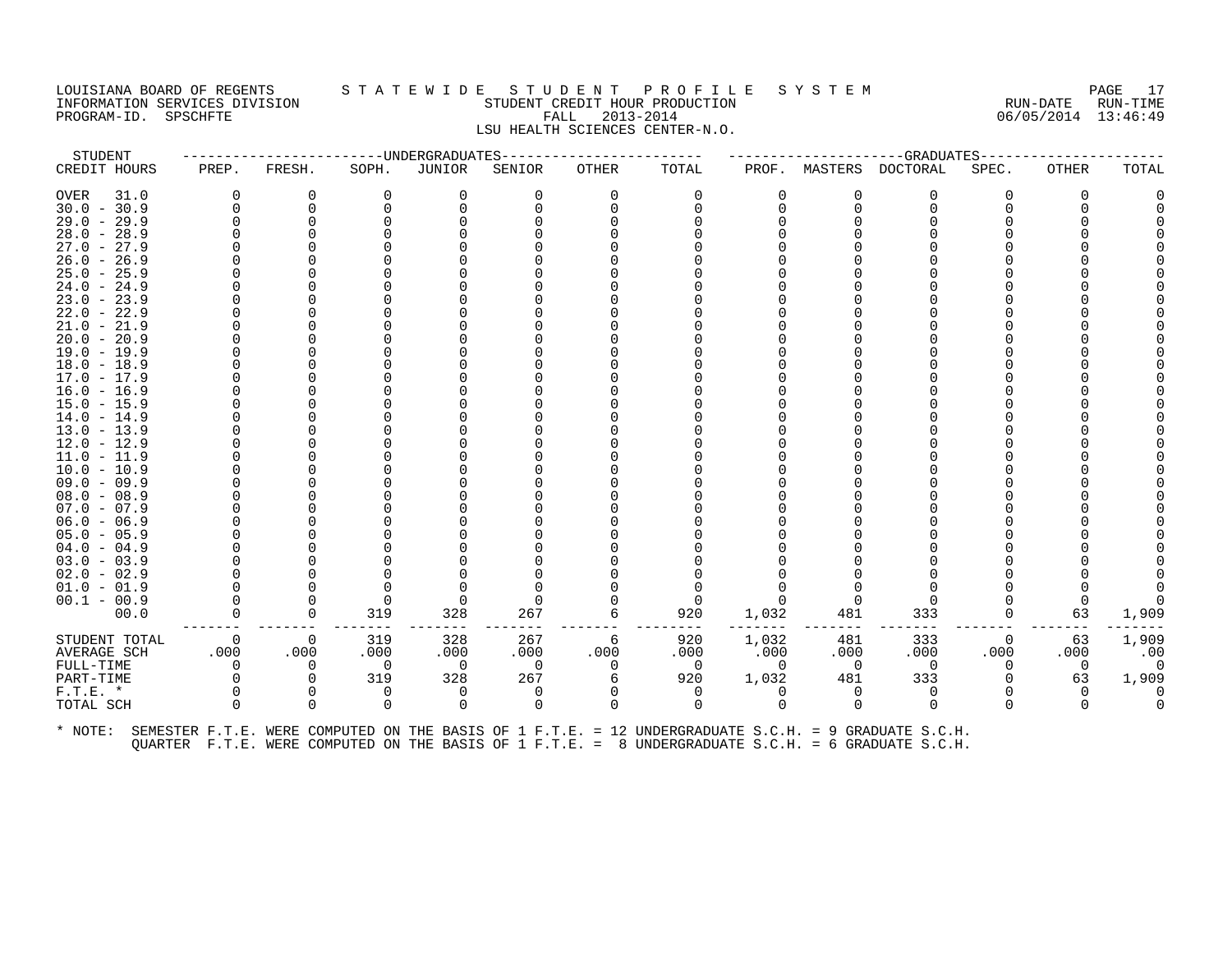# LOUISIANA BOARD OF REGENTS STATEWIDE STUDENT PROFILE SYSTEM PAGE 18<br>INFORMATION SERVICES DIVISION STUDENT CREDIT HOUR PRODUCTION PRODUCTION CERTAINE RUN-DATE RUN-TIME INFORMATION SERVICES DIVISION STUDENT CREDIT HOUR PRODUCTION RUN-DATE RUN-TIME PROGRAM-ID. SPSCHFTE FALL 2013-2014 06/05/2014 13:46:49 LSU HEALTH SCIENCES CTR-SHREVEPT

STUDENT ------------------------UNDERGRADUATES------------------------ ---------------------GRADUATES---------------------- CREDIT HOURS PREP. FRESH. SOPH. JUNIOR SENIOR OTHER TOTAL PROF. MASTERS DOCTORAL SPEC. OTHER TOTAL OVER 31.0 0 0 0 0 0 0 0 0 0 0 0 0 0 30.0 - 30.9 0 0 0 0 0 0 0 0 0 0 0 0 0 29.0 - 29.9 0 0 0 0 0 0 0 0 0 0 0 0 0 28.0 - 28.9 0 0 0 0 0 0 0 0 0 0 0 0 0 27.0 - 27.9 0 0 0 0 0 0 0 0 0 0 0 0 0 26.0 - 26.9 0 0 0 0 0 0 0 0 0 0 0 0 0 25.0 - 25.9 0 0 0 0 0 0 0 0 0 0 0 0 0 24.0 - 24.9 0 0 0 0 0 0 0 0 0 0 0 0 0 23.0 - 23.9 0 0 0 0 0 0 0 0 0 0 0 0 0 22.0 - 22.9 0 0 0 0 0 0 0 0 0 0 0 0 0 21.0 - 21.9 0 0 0 0 0 0 0 0 0 0 0 0 0 20.0 - 20.9 0 0 0 0 0 0 0 0 0 0 0 0 0 19.0 - 19.9 0 0 0 0 0 0 0 0 0 0 0 0 0 18.0 - 18.9 0 0 0 0 0 0 0 0 0 0 0 0 0 17.0 - 17.9 0 0 0 0 0 0 0 0 0 0 0 0 0 16.0 - 16.9 0 0 0 0 0 0 0 0 0 0 0 0 0 15.0 - 15.9 0 0 0 0 0 0 0 0 0 0 0 0 0 14.0 - 14.9 0 0 0 0 0 0 0 0 0 0 0 0 0 13.0 - 13.9 0 0 0 0 0 0 0 0 0 0 0 0 0 12.0 - 12.9 0 0 0 0 0 0 0 0 0 0 0 0 0 11.0 - 11.9 0 0 0 0 0 0 0 0 0 0 0 0 0 10.0 - 10.9 0 0 0 0 0 0 0 0 0 0 0 0 0 09.0 - 09.9 0 0 0 0 0 0 0 0 0 0 0 0 0 08.0 - 08.9 0 0 0 0 0 0 0 0 0 0 0 0 0 07.0 - 07.9 0 0 0 0 0 0 0 0 0 0 0 0 0 06.0 - 06.9 0 0 0 0 0 0 0 0 0 0 0 0 0 05.0 - 05.9 0 0 0 0 0 0 0 0 0 0 0 0 0 04.0 - 04.9 0 0 0 0 0 0 0 0 0 0 0 0 0 03.0 - 03.9 0 0 0 0 0 0 0 0 0 0 0 0 0 02.0 - 02.9 0 0 0 0 0 0 0 0 0 0 0 0 0 01.0 - 01.9 0 0 0 0 0 0 0 0 0 0 0 0 0 00.1 - 00.9 0 0 0 0 0 0 0 0 0 0 0 0 0 00.0 0 0 0 8 36 0 44 462 177 169 0 4 812 ------- ------- ------- ------- ------- ------- -------- ------- ------- ------- ------- ------- ------- STUDENT TOTAL 0 0 0 8 36 0 44 462 177 169 0 4 812 AVERAGE SCH .000 .000 .000 .000 .000 .000 .000 .000 .000 .000 .000 .000 .00 FULL-TIME 0 0 0 0 0 0 0 0 0 0 0 0 0 PART-TIME 0 0 0 8 36 0 44 462 177 169 0 4 812 F.T.E. \* 0 0 0 0 0 0 0 0 0 0 0 0 0 TOTAL SCH 0 0 0 0 0 0 0 0 0 0 0 0 0 \* NOTE: SEMESTER F.T.E. WERE COMPUTED ON THE BASIS OF 1 F.T.E. = 12 UNDERGRADUATE S.C.H. = 9 GRADUATE S.C.H.

QUARTER F.T.E. WERE COMPUTED ON THE BASIS OF 1 F.T.E. = 8 UNDERGRADUATE S.C.H. = 6 GRADUATE S.C.H.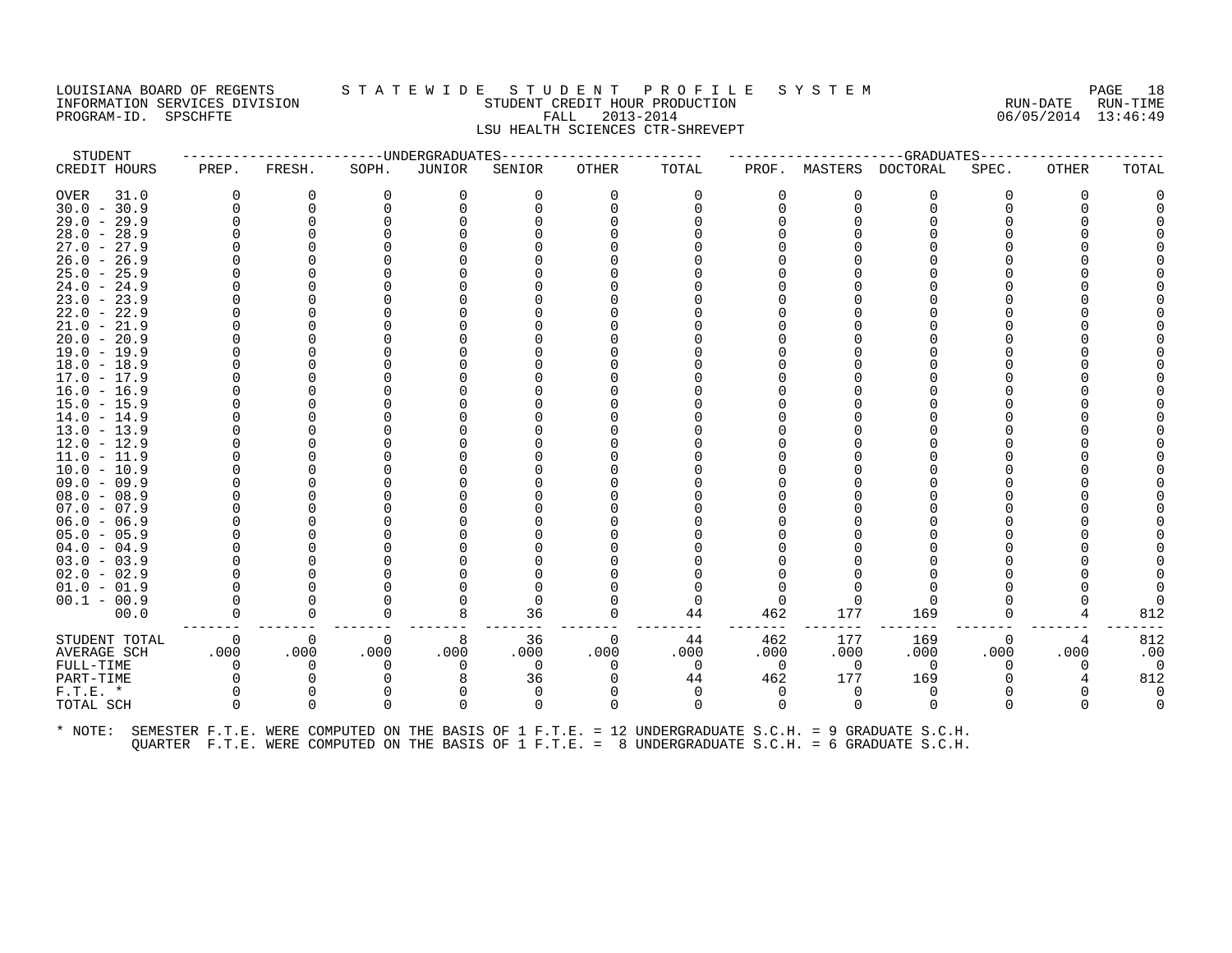#### LOUISIANA BOARD OF REGENTS S T A T E W I D E S T U D E N T P R O F I L E S Y S T E M PAGE 19 INFORMATION SERVICES DIVISION SUN-TIME STUDENT CREDIT HOUR PRODUCTION SUNGLE RUN-DATE RUN-TIME<br>PROGRAM-ID. SPSCHFTE SERVITE SERVICES SUNGLESS SUNGLESS FALL 2013-2014 2019 PROGRAM-ID. SPSCHFTE FALL 2013-2014 UNIVERSITY OF NEW ORLEANS

| STUDENT                        |                |              |           | -------------UNDERGRADUATES |            |          |              |                |          | --GRADUATES- |          |              |        |
|--------------------------------|----------------|--------------|-----------|-----------------------------|------------|----------|--------------|----------------|----------|--------------|----------|--------------|--------|
| CREDIT HOURS                   | PREP.          | FRESH.       | SOPH.     | JUNIOR                      | SENIOR     | OTHER    | TOTAL        | PROF.          | MASTERS  | DOCTORAL     | SPEC.    | <b>OTHER</b> | TOTAL  |
| OVER<br>31.0                   | $\Omega$       | $\Omega$     | $\Omega$  | O                           | 0          | $\Omega$ | $\Omega$     | $\Omega$       | O        | $\Omega$     | 0        | $\Omega$     |        |
| $30.0 - 30.9$                  | $\Omega$       | $\Omega$     |           |                             |            |          |              | <sup>n</sup>   | $\Omega$ | ∩            |          |              |        |
| $29.0 - 29.9$                  |                | $\Omega$     |           |                             |            |          |              |                |          |              |          |              |        |
| $28.0 - 28.9$                  |                |              |           |                             |            |          |              |                |          |              |          |              |        |
| $27.0 - 27.9$                  |                |              |           |                             |            |          |              |                |          |              |          |              |        |
| $26.0 - 26.9$                  |                |              |           |                             |            |          |              |                |          |              |          |              |        |
| $25.0 - 25.9$                  |                |              |           |                             |            |          |              |                |          |              |          |              |        |
| $24.0 - 24.9$                  |                |              |           |                             |            |          |              |                |          |              |          |              |        |
| $23.0 - 23.9$                  |                |              |           |                             |            |          |              |                |          |              |          |              |        |
| $22.0 - 22.9$                  |                |              |           |                             |            |          |              |                |          |              |          |              |        |
| $21.0 - 21.9$                  |                |              |           |                             |            |          | 14           |                |          |              |          |              |        |
| $20.0 - 20.9$                  |                |              |           |                             |            |          |              |                |          |              |          |              |        |
| $19.0 - 19.9$                  |                | 10           | 11        | 30                          | 52         |          | 103          |                |          |              |          |              |        |
| $18.0 - 18.9$                  |                | 30           | 64        | 93                          | 121        | 13       | 321          |                |          |              |          |              |        |
| 17.0 - 17.9                    |                | 71           | 28        | 34                          | 53         |          | 187          |                |          |              |          |              |        |
| 16.0 - 16.9                    |                | 357          | 101       | 115                         | 166        |          | 743          |                |          |              |          |              |        |
| $15.0 - 15.9$                  |                | 200<br>167   | 305<br>99 | 281<br>71                   | 374        | 16       | 1,176<br>461 |                | 40       |              |          |              |        |
| $14.0 - 14.9$<br>$13.0 - 13.9$ |                | 343          | 152       | 163                         | 123<br>237 | 1        | 896          |                | 13       | $\Omega$     |          |              | 17     |
| $12.0 - 12.9$                  | $\Omega$       | 214          | 342       | 334                         | 535        | 35       | 1,460        |                | 198      | 25           |          |              | 228    |
| $11.0 - 11.9$                  | $\Omega$       | 6            | 11        | 16                          | 55         |          | 91           |                | 6        | $\Omega$     |          |              |        |
| $10.0 - 10.9$                  |                | 17           | 22        | 28                          | 114        |          | 181          |                | 47       | 8            |          |              | 56     |
| $09.0 - 09.9$                  |                | 25           | 68        | 78                          | 221        |          | 399          |                | 593      | 204          |          |              | 805    |
| $08.0 - 08.9$                  |                | -1           | 5         | 8                           | 39         |          | 57           |                |          | $\Omega$     |          |              |        |
| $07.0 - 07.9$                  | $\Omega$       | 5            | 6         | 26                          | 60         | 3        | 100          |                | 8        | $\Omega$     |          |              | 10     |
| $06.0 - 06.9$                  | 9              | 33           | 42        | 75                          | 249        | 22       | 430          |                | 410      | 46           |          | 30           | 486    |
| $05.0 - 05.9$                  | $\Omega$       | <sup>1</sup> | 2         | $\Omega$                    | 15         | $\Omega$ | 18           |                | $\Omega$ |              |          | $\Omega$     |        |
| $04.0 - 04.9$                  | 0              | 4            | -1        | 6                           | 27         |          | 43           |                |          | $\Omega$     |          |              |        |
| $03.0 - 03.9$                  | 119            | 19           | 23        | 42                          | 163        | 41       | 407          | U              | 235      | 58           |          | 82           | 375    |
| $02.0 - 02.9$                  |                |              | $\Omega$  |                             |            |          | 3            |                | $\Omega$ | $\Omega$     |          |              |        |
| $01.0 - 01.9$                  |                |              |           |                             |            |          | 11           | 0              | 11       | 27           |          |              | 38     |
| $00.1 - 00.9$                  |                |              |           |                             |            |          | $\Omega$     |                | $\Omega$ | $\Omega$     |          |              |        |
| 00.0                           | $\Omega$       | $\Omega$     |           | 5                           | 20         |          | 33           |                | 63       | 27           |          |              | 92     |
| STUDENT TOTAL                  | 132            | 1,506        | 1,284     | 1,410                       | 2,652      | 160      | 7,144        | $\overline{0}$ | 1,635    | 400          | 0        | 144          | 2,179  |
| AVERAGE SCH                    | 3.439          | 13.823       | 13.154    | 12.886                      | 11.616     | 9.000    | 12.403       | .000           | 7.871    | 7.394        | .000     | 5.091        | 7.59   |
| FULL-TIME                      | $\overline{1}$ | 1,393        | 1,102     | 1,126                       | 1,679      | 70       | 5,371        | $\Omega$       | 904      | 241          | 0        | 23           | 1,168  |
| PART-TIME                      | 131            | 113          | 182       | 284                         | 973        | 90       | 1,773        | $\Omega$       | 731      | 159          | 0        | 121          | 1,011  |
| $F.T.E. *$                     | 38             | 1,735        | 1,405     | 1,509                       | 2,548      | 116      | 7,350        | 0              | 1,375    | 306          |          | 80           | 1,762  |
| TOTAL SCH                      | 454            | 20,818       | 16,864    | 18,106                      | 30,574     | 1,386    | 88,202       | $\Omega$       | 12,374   | 2,758        | $\Omega$ | 723          | 15,855 |
|                                |                |              |           |                             |            |          |              |                |          |              |          |              |        |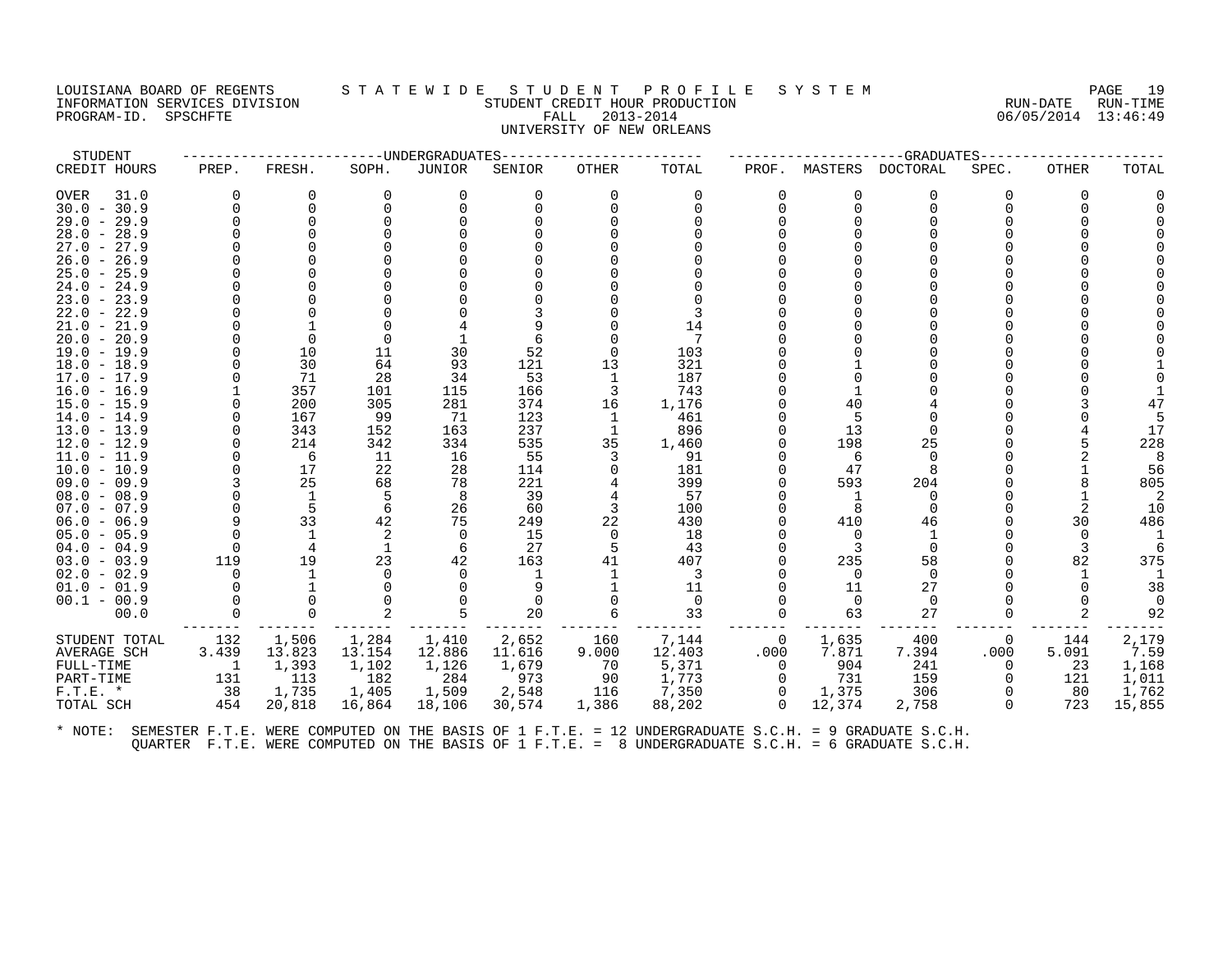# LOUISIANA BOARD OF REGENTS STATEWIDE STUDENT PROFILE SYSTEM PAGE 20<br>INFORMATION SERVICES DIVISION STATE WILL STUDENT CREDIT HOUR PRODUCTION FROM THE RUN-DATE RUN-TIME INFORMATION SERVICES DIVISION SUN-TIME STUDENT CREDIT HOUR PRODUCTION SUNGLE RUN-DATE RUN-TIME<br>PROGRAM-ID. SPSCHFTE SERVITE SERVICES SUNGLESS SUNGLESS FALL 2013-2014 2019 PROGRAM-ID. SPSCHFTE FALL 2013-2014 L.S.U. LAW CENTER

| STUDENT             |          |          |          | -----UNDERGRADUATES-- |          |          |          |              |      | ------------GRADUATES----                                                                            |          |              |       |
|---------------------|----------|----------|----------|-----------------------|----------|----------|----------|--------------|------|------------------------------------------------------------------------------------------------------|----------|--------------|-------|
| CREDIT HOURS        | PREP.    | FRESH.   | SOPH.    | JUNIOR                | SENIOR   | OTHER    | TOTAL    | PROF.        |      | MASTERS DOCTORAL                                                                                     | SPEC.    | <b>OTHER</b> | TOTAL |
| <b>OVER</b><br>31.0 |          | 0        | $\Omega$ | 0                     | O        |          | 0        | <sup>0</sup> | O    | <sup>0</sup>                                                                                         | U        | $\Omega$     |       |
| $30.0 - 30.9$       |          | 0        |          | $\Omega$              |          |          |          |              | ∩    |                                                                                                      |          |              |       |
| $29.0 - 29.9$       |          |          |          |                       |          |          |          |              |      |                                                                                                      |          |              |       |
| $28.0 - 28.9$       |          |          |          |                       |          |          |          |              |      |                                                                                                      |          |              |       |
| $27.0 - 27.9$       |          |          |          |                       |          |          |          |              |      |                                                                                                      |          |              |       |
| $26.0 - 26.9$       |          |          |          |                       |          |          |          |              |      |                                                                                                      |          |              |       |
| $25.0 - 25.9$       |          |          |          |                       |          |          |          |              |      |                                                                                                      |          |              |       |
| $24.0 - 24.9$       |          |          |          |                       |          |          |          |              |      |                                                                                                      |          |              |       |
| $23.0 - 23.9$       |          |          |          |                       |          |          |          |              |      |                                                                                                      |          |              |       |
| $22.0 - 22.9$       |          |          |          |                       |          |          |          |              |      |                                                                                                      |          |              |       |
| $21.0 - 21.9$       |          |          |          |                       |          |          |          |              |      |                                                                                                      |          |              |       |
| $20.0 - 20.9$       |          |          |          |                       |          |          |          |              |      |                                                                                                      |          |              |       |
| $19.0 - 19.9$       |          |          |          |                       |          |          |          |              |      |                                                                                                      |          |              |       |
| $18.0 - 18.9$       |          |          |          |                       |          |          |          |              |      |                                                                                                      |          |              |       |
| $17.0 - 17.9$       |          |          |          |                       |          |          |          | 40           |      |                                                                                                      |          |              | 40    |
| $16.0 - 16.9$       |          |          |          |                       |          |          |          | 280          |      |                                                                                                      |          |              | 280   |
| $15.0 - 15.9$       |          |          |          |                       |          |          |          | 107          |      |                                                                                                      |          |              | 107   |
| $14.0 - 14.9$       |          |          |          |                       |          |          |          | 80           |      |                                                                                                      |          |              | 80    |
| $13.0 - 13.9$       |          |          |          |                       |          |          |          | 62           |      |                                                                                                      |          |              | 62    |
| $12.0 - 12.9$       |          |          |          |                       |          |          |          | 19           |      |                                                                                                      |          |              | 19    |
| $11.0 - 11.9$       |          |          |          |                       |          |          |          | 2            |      |                                                                                                      |          |              |       |
| $10.0 - 10.9$       |          |          |          |                       |          |          |          |              |      |                                                                                                      |          |              |       |
| $09.0 - 09.9$       |          |          |          |                       |          |          |          |              |      |                                                                                                      |          |              |       |
| $08.0 - 08.9$       |          |          |          |                       |          |          |          |              |      |                                                                                                      |          |              |       |
| $07.0 - 07.9$       |          |          |          |                       |          |          |          |              |      |                                                                                                      |          |              |       |
| $06.0 - 06.9$       |          |          |          |                       |          |          |          |              |      |                                                                                                      |          |              |       |
| $05.0 - 05.9$       |          |          |          |                       |          |          |          |              |      |                                                                                                      |          |              |       |
| $04.0 - 04.9$       |          |          |          |                       |          |          |          |              |      |                                                                                                      |          |              |       |
| $03.0 - 03.9$       |          |          |          |                       |          |          |          | 10           |      |                                                                                                      |          |              |       |
| $02.0 - 02.9$       |          |          |          |                       |          |          |          |              |      |                                                                                                      |          |              |       |
| $01.0 - 01.9$       |          |          |          |                       |          |          |          |              |      |                                                                                                      |          |              |       |
| $00.1 - 00.9$       |          |          |          |                       |          |          |          |              |      |                                                                                                      |          |              |       |
| 00.0                |          | $\Omega$ |          | O                     | O        |          |          |              |      |                                                                                                      |          |              |       |
| STUDENT TOTAL       | $\Omega$ | $\Omega$ | 0        | 0                     | $\Omega$ | $\Omega$ | 0        | 621          | 0    | $\Omega$                                                                                             | $\Omega$ | 0            | 621   |
| <b>AVERAGE SCH</b>  | .000     | .000     | .000     | .000                  | .000     | .000     | .000     | 14.590       | .000 | .000                                                                                                 | .000     | .000         | 14.59 |
| FULL-TIME           |          | O        |          | 0                     |          |          |          | 595          |      |                                                                                                      | O        |              | 595   |
| PART-TIME           |          |          |          |                       |          |          |          | 26           |      |                                                                                                      |          |              | 26    |
| $F.T.E.$ *          |          | 0        |          | 0                     |          |          | 0        | 1,007        |      |                                                                                                      |          | $\Omega$     | 1,007 |
| TOTAL SCH           |          | $\Omega$ |          | $\Omega$              | $\Omega$ | $\Omega$ | $\Omega$ | 9,061        | 0    | $\Omega$                                                                                             |          |              | 9,061 |
| * NOTE:             |          |          |          |                       |          |          |          |              |      | SEMESTER F.T.E. WERE COMPUTED ON THE BASIS OF 1 F.T.E. = 12 UNDERGRADUATE S.C.H. = 9 GRADUATE S.C.H. |          |              |       |

QUARTER F.T.E. WERE COMPUTED ON THE BASIS OF 1 F.T.E. = 8 UNDERGRADUATE S.C.H. = 6 GRADUATE S.C.H.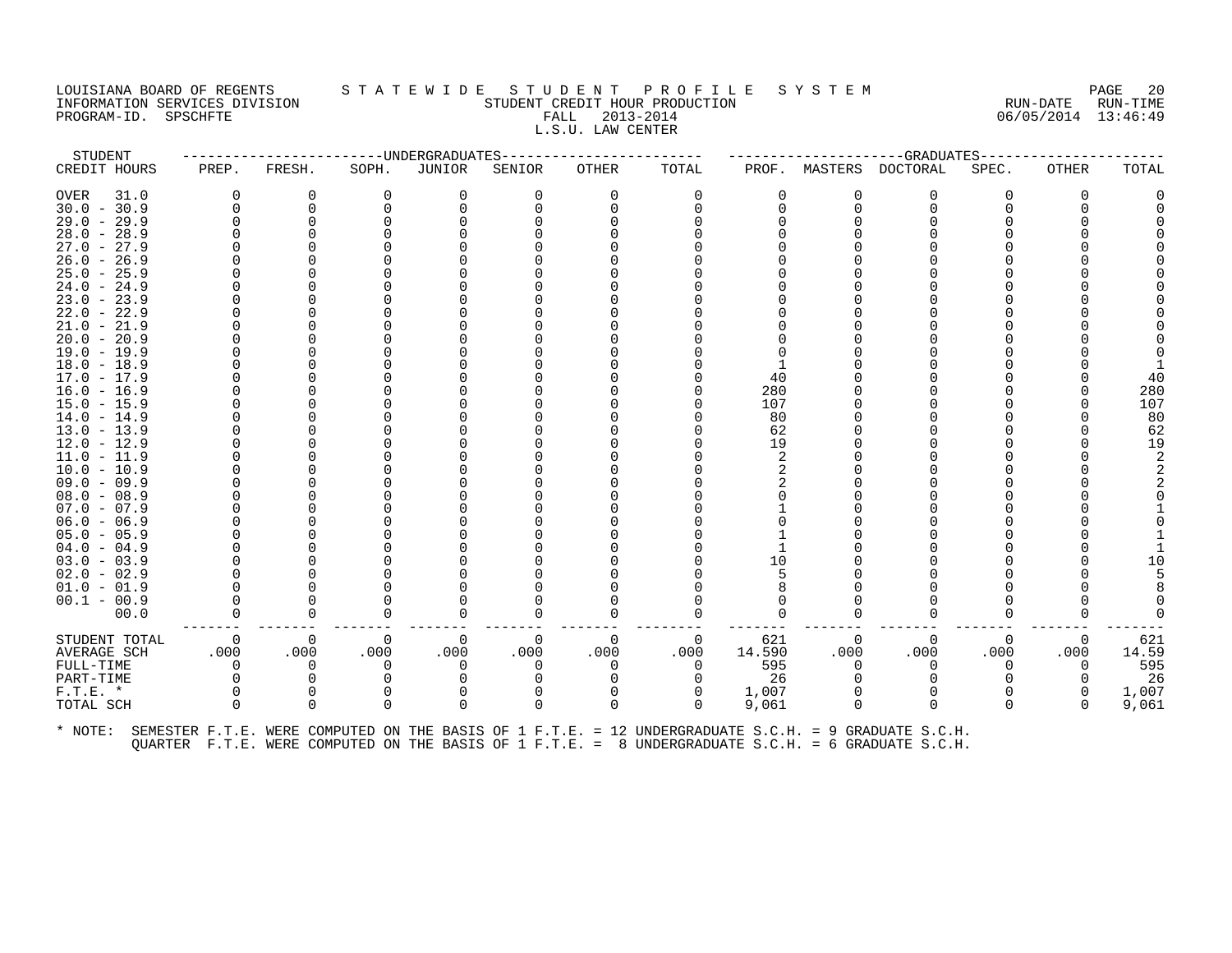#### LOUISIANA BOARD OF REGENTS STATEWIDE STUDENT PROFILE SYSTEM PAGE 21 INFORMATION SERVICES DIVISION SUN-TIME STUDENT CREDIT HOUR PRODUCTION SUNGLE RUN-DATE RUN-TIME<br>PROGRAM-ID. SPSCHFTE SERVITE SERVICES SUNGLESS SUNGLESS FALL 2013-2014 2019 PROGRAM-ID. SPSCHFTE FALL 2013-2014 SOUTHERN U. AT BATON ROUGE

| STUDENT       |          |              |              | --------------------UNDERGRADUATES |        | -------------- |        |          |          | --GRADUATES----- |                |              |       |
|---------------|----------|--------------|--------------|------------------------------------|--------|----------------|--------|----------|----------|------------------|----------------|--------------|-------|
| CREDIT HOURS  | PREP.    | FRESH.       | SOPH.        | JUNIOR                             | SENIOR | OTHER          | TOTAL  | PROF.    | MASTERS  | DOCTORAL         | SPEC.          | <b>OTHER</b> | TOTAL |
| OVER<br>31.0  | $\Omega$ | 0            | 0            | $\Omega$                           | 0      | $\Omega$       | 0      | $\Omega$ | 0        | $\Omega$         | 0              | $\Omega$     |       |
| $30.0 - 30.9$ | $\Omega$ | $\Omega$     |              |                                    |        |                |        | 0        | $\Omega$ | $\Omega$         |                |              |       |
| $29.0 - 29.9$ |          | $\Omega$     |              |                                    |        |                |        |          |          |                  |                |              |       |
| $28.0 - 28.9$ |          |              |              |                                    |        |                |        |          |          |                  |                |              |       |
| $27.0 - 27.9$ |          |              |              |                                    |        |                |        |          |          |                  |                |              |       |
| $26.0 - 26.9$ |          |              |              |                                    |        |                |        |          |          |                  |                |              |       |
| $25.0 - 25.9$ |          |              |              |                                    |        |                |        |          |          |                  |                |              |       |
| $24.0 - 24.9$ |          |              |              |                                    |        |                |        |          |          |                  |                |              |       |
| $23.0 - 23.9$ |          |              |              |                                    |        |                |        |          |          |                  |                |              |       |
| $22.0 - 22.9$ |          |              |              |                                    |        |                |        |          |          |                  |                |              |       |
| $21.0 - 21.9$ |          |              |              |                                    | 14     |                | 19     |          |          |                  |                |              |       |
| $20.0 - 20.9$ |          |              |              |                                    |        |                | 9      |          |          |                  |                |              |       |
| $19.0 - 19.9$ |          | 2            | 10           | 25                                 | 97     |                | 134    |          |          |                  |                |              |       |
| $18.0 - 18.9$ |          | 32           | 38           | 69                                 | 223    |                | 362    |          |          |                  |                |              |       |
| $17.0 - 17.9$ |          | 105          | 68           | 35                                 | 82     |                | 290    |          |          |                  |                |              |       |
| $16.0 - 16.9$ |          | 325          | 167          | 82                                 | 146    |                | 722    |          |          |                  |                |              |       |
| $15.0 - 15.9$ |          | 470          | 194          | 195                                | 295    |                | 1,155  |          |          |                  |                |              |       |
| $14.0 - 14.9$ | $\Omega$ | 145          | 105          | 67                                 | 155    |                | 472    |          |          |                  |                |              |       |
| $13.0 - 13.9$ | $\Omega$ | 112          | 152          | 104                                | 188    |                | 556    |          | ∩        |                  |                |              |       |
| $12.0 - 12.9$ |          | 143          | 129          | 186                                | 427    |                | 893    |          | 102      | 12               |                | 32           | 146   |
| $11.0 - 11.9$ |          | 2            |              | 5                                  | 16     |                | 26     |          | 2        | 1                |                |              |       |
| $10.0 - 10.9$ |          |              |              |                                    | 19     |                | 32     |          | 10       | 2                |                | 3            | 15    |
| $09.0 - 09.9$ |          | 5            | 10           | 28                                 | 75     |                | 128    | 0        | 271      | 51               |                | 13           | 335   |
| $08.0 - 08.9$ | $\Omega$ | $\mathbf{1}$ | $\mathbf{1}$ | 2                                  | 12     |                | 16     |          |          |                  |                | 2            | 10    |
| $07.0 - 07.9$ | $\Omega$ |              |              |                                    | 13     | $\Omega$       | 21     |          |          |                  |                |              |       |
| $06.0 - 06.9$ | 16       | 20           | 14           | 30                                 | 111    | 399            | 590    |          | 404      | 38               |                | 30           | 472   |
| $05.0 - 05.9$ | $\Omega$ | $\Omega$     |              | 2                                  | 2      | $\Omega$       | -5     |          | 6        | $\Omega$         |                | $\Omega$     |       |
| $04.0 - 04.9$ | $\Omega$ |              |              | 2                                  | 4      | 12             | 19     | U        | 2        |                  |                | $\Omega$     |       |
| $03.0 - 03.9$ | 49       |              |              |                                    | 28     | 67             | 149    |          | 51       | 17               |                | 15           | 83    |
| $02.0 - 02.9$ | $\Omega$ |              |              |                                    |        |                |        |          | 0        | $\Omega$         |                |              |       |
| $01.0 - 01.9$ | $\Omega$ |              |              |                                    |        |                |        |          |          |                  |                |              |       |
| $00.1 - 00.9$ |          |              |              |                                    |        |                |        |          |          |                  |                |              |       |
| 00.0          | $\Omega$ | $\Omega$     |              |                                    |        |                |        | 0        |          |                  |                |              |       |
| STUDENT TOTAL | 68       | 1,369        | 901          | 850                                | 1,921  | 503            | 5,612  | $\Omega$ | 867      | 130              | $\overline{0}$ | 121          | 1,118 |
| AVERAGE SCH   | 3.970    | 14.686       | 14.326       | 13.882                             | 13.693 | 5.698          | 13.234 | .000     | 7.564    | 7.263            | .000           | 9.363        | 7.72  |
| FULL-TIME     | $\Omega$ | 1,334        | 864          | 769                                | 1,638  | - 11           | 4,616  | $\Omega$ | 387      | 66               | $\Omega$       | 72           | 525   |
| PART-TIME     | 68       | 35           | 37           | 81                                 | 283    | 492            | 996    | $\Omega$ | 480      | 64               |                | 49           | 593   |
| $F.T.E. *$    | 23       | 1,676        | 1,076        | 983                                | 2,190  | 238            | 6,185  | $\Omega$ | 725      | 104              | 0              | 126          | 955   |
| TOTAL SCH     | 270      | 20,106       | 12,908       | 11,800                             | 26,278 | 2,855          | 74,217 | $\Omega$ | 6,521    | 937              | $\Omega$       | 1,133        | 8,591 |
|               |          |              |              |                                    |        |                |        |          |          |                  |                |              |       |
|               |          |              |              |                                    |        |                |        |          |          |                  |                |              |       |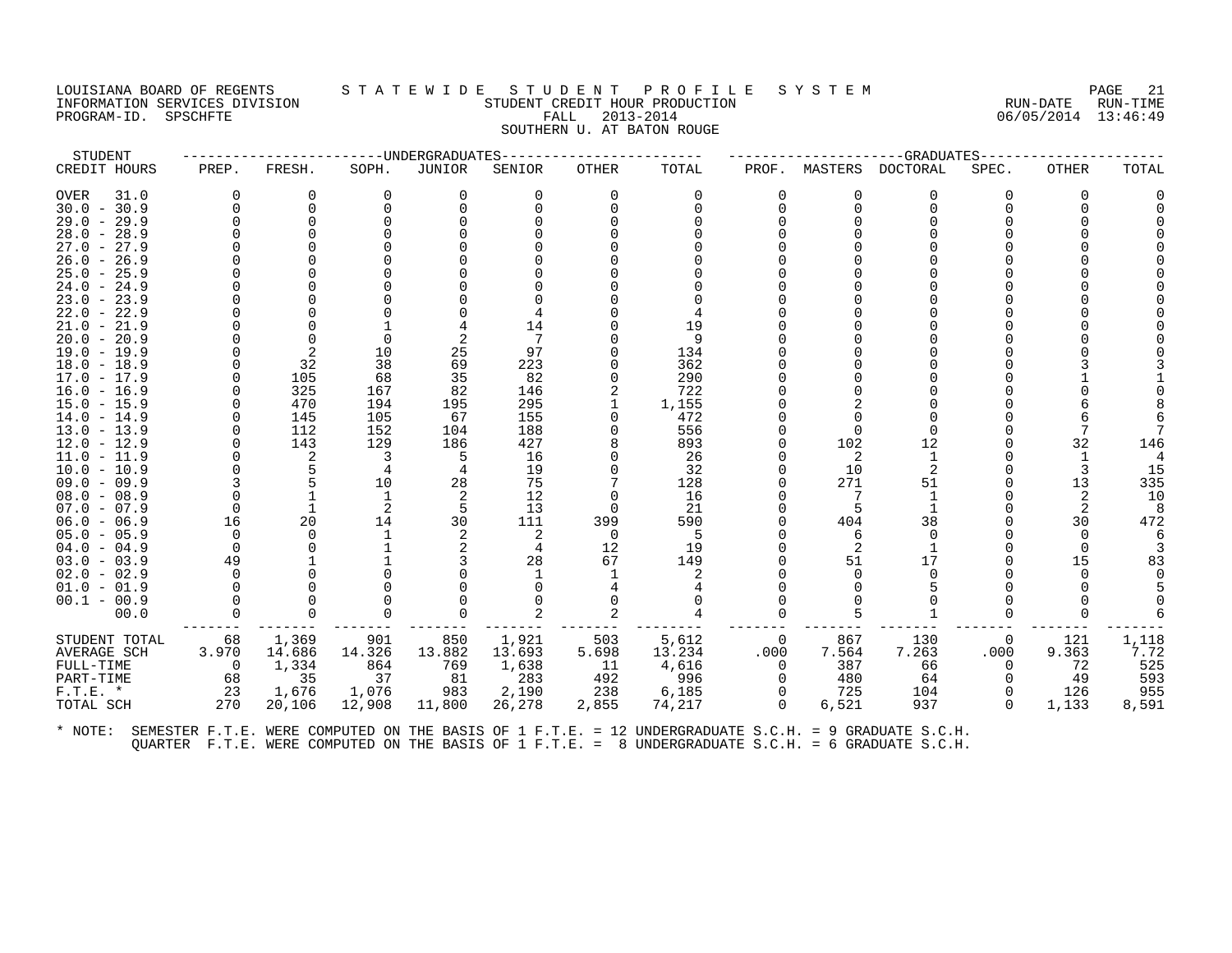# LOUISIANA BOARD OF REGENTS STATEWIDE STUDENT PROFILE SYSTEM PAGE 22<br>INFORMATION SERVICES DIVISION STATE WILL STUDENT CREDIT HOUR PRODUCTION CONTROLLER PROPORTE RUN-DATE RUN-TIME INFORMATION SERVICES DIVISION STUDENT CREDIT HOUR PRODUCTION RUN-DATE RUN-TIME PROGRAM-ID. SPSCHFTE FALL 2013-2014 06/05/2014 13:46:49 SOUTHERN U. AT NEW ORLEANS

STUDENT ------------------------UNDERGRADUATES------------------------ ---------------------GRADUATES---------------------- CREDIT HOURS PREP. FRESH. SOPH. JUNIOR SENIOR OTHER TOTAL PROF. MASTERS DOCTORAL SPEC. OTHER TOTAL OVER 31.0 0 0 0 0 0 0 0 0 0 0 0 0 0 30.0 - 30.9 0 0 0 0 0 0 0 0 0 0 0 0 0 29.0 - 29.9 0 0 0 0 0 0 0 0 0 0 0 0 0 28.0 - 28.9 0 0 0 0 0 0 0 0 0 0 0 0 0 27.0 - 27.9 0 0 0 0 0 0 0 0 0 0 0 0 0 26.0 - 26.9 0 0 0 0 0 0 0 0 0 0 0 0 0 25.0 - 25.9 0 0 0 0 0 0 0 0 0 0 0 0 0 24.0 - 24.9 0 0 0 0 0 0 0 0 0 0 0 0 0 23.0 - 23.9 0 0 0 0 0 0 0 0 0 0 0 0 0 22.0 - 22.9 0 0 0 0 3 0 3 0 0 0 0 0 0 21.0 - 21.9 0 0 1 0 11 0 12 0 0 0 0 0 0 20.0 - 20.9 0 0 0 1 2 0 3 0 1 0 0 0 1 19.0 - 19.9 0 0 2 3 32 0 37 0 0 0 0 0 0 18.0 - 18.9 0 1 4 17 74 0 96 0 79 0 0 0 79 17.0 - 17.9 0 1 1 6 12 0 20 0 13 0 0 0 13 16.0 - 16.9 0 8 15 14 32 1 70 0 55 0 0 0 55 15.0 - 15.9 0 17 19 45 98 7 186 0 26 0 0 0 26 14.0 - 14.9 0 33 8 11 11 3 66 0 5 0 0 0 5 13.0 - 13.9 0 107 54 50 63 2 276 0 9 0 0 0 9 12.0 - 12.9 0 133 137 179 191 14 654 0 13 0 0 0 13 11.0 - 11.9 0 9 4 2 12 0 27 0 21 0 0 0 21 10.0 - 10.9 0 28 21 20 12 2 83 0 4 0 0 0 4 09.0 - 09.9 0 32 51 59 69 15 226 0 38 0 0 0 38 08.0 - 08.9 0 5 1 4 11 0 21 0 33 0 0 0 33 07.0 - 07.9 0 6 14 3 21 5 49 0 2 0 0 0 2 06.0 - 06.9 0 157 36 36 47 32 308 0 133 0 0 0 133 05.0 - 05.9 0 0 0 0 1 0 1 0 4 0 0 0 4 04.0 - 04.9 0 3 0 3 5 1 12 0 0 0 0 0 0 03.0 - 03.9 290 39 9 3 12 21 374 0 25 0 0 0 25 02.0 - 02.9 0 1 0 0 0 0 0 1 0 1 0 0 0 1 01.0 - 01.9 0 1 0 0 0 0 1 0 0 0 0 0 0 00.1 - 00.9 0 0 0 0 0 0 0 0 0 0 0 0 0 00.0 0 0 0 0 1 0 1 0 0 0 0 0 0 ------- ------- ------- ------- ------- ------- -------- ------- ------- ------- ------- ------- ------- STUDENT TOTAL 290 581 377 456 720 103 2,527 0 462 0 0 0 462 AVERAGE SCH 3.000 9.793 11.124 11.798 12.768 7.826 10.340 .000 10.956 .000 .000 .000 10.95 FULL-TIME 0 300 241 326 529 27 1,423 0 264 0 0 0 264 PART-TIME 290 281 136 130 191 76 1,104 0 198 0 0 0 198 F.T.E. \* 73 474 350 448 765 67 2,177 0 562 0 0 0 562 TOTAL SCH 870 5,690 4,194 5,379 9,180 806 26,120 0 5,062 0 0 0 5,062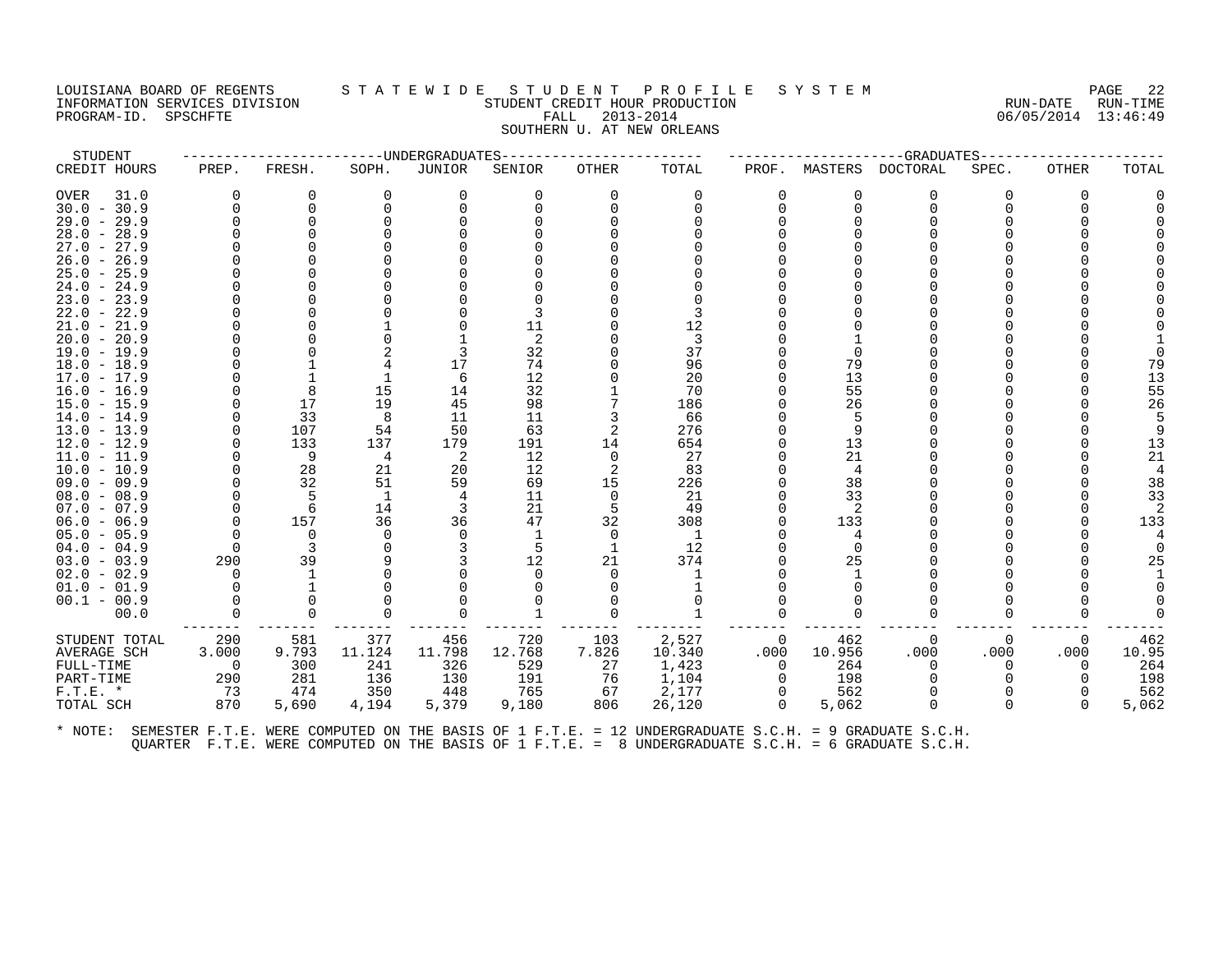PROGRAM-ID. SPSCHFTE

# LOUISIANA BOARD OF REGENTS STATEWIDE STUDENT PROFILE SYSTEM PAGE 23<br>INFORMATION SERVICES DIVISION STATEWIDENT CREDIT HOUR PRODUCTION INFORMATION SERVICES DIVISION SUBSERVICES ON SUBSERVICES SUBSERVICES SUBSERVICES SUBSERVICES DIVISION SUBSERVICES SUBSERVICES SUBSERVICES SUBSERVICES ON SUBSERVICES ON SUBSERVICES SUBSERVICES ON SUBSERVICES ON SUBSERVICES SOUTHERN U. AT SHREVEPORT

| STUDENT       |            |          |          | -----UNDERGRADUATES |             |          |              |              |          | ---------GRADUATES---- |              |       |       |
|---------------|------------|----------|----------|---------------------|-------------|----------|--------------|--------------|----------|------------------------|--------------|-------|-------|
| CREDIT HOURS  | PREP.      | FRESH.   | SOPH.    | JUNIOR              | SENIOR      | OTHER    | TOTAL        |              |          | PROF. MASTERS DOCTORAL | SPEC.        | OTHER | TOTAL |
| OVER<br>31.0  | 0          |          | $\Omega$ | 0                   | 0           | $\Omega$ | 0            | 0            | 0        | 0                      |              |       |       |
| $30.0 - 30.9$ |            |          |          | 0                   | U           | ∩        | <sup>n</sup> | $\Omega$     | $\Omega$ | ∩                      |              |       |       |
| $29.0 - 29.9$ |            | $\Omega$ |          |                     |             |          |              |              |          |                        |              |       |       |
| $28.0 - 28.9$ |            |          |          |                     |             |          |              |              |          |                        |              |       |       |
| $27.0 - 27.9$ |            |          |          |                     |             |          |              |              |          |                        |              |       |       |
| $26.0 - 26.9$ |            |          |          |                     |             |          |              |              |          |                        |              |       |       |
| $25.0 - 25.9$ |            |          |          |                     |             |          |              |              |          |                        |              |       |       |
| $24.0 - 24.9$ |            |          |          |                     |             |          |              |              |          |                        |              |       |       |
| $23.0 - 23.9$ |            |          |          |                     |             |          |              |              |          |                        |              |       |       |
| $22.0 - 22.9$ |            |          |          |                     |             |          |              |              |          |                        |              |       |       |
| $21.0 - 21.9$ |            |          |          |                     |             |          |              |              |          |                        |              |       |       |
| $20.0 - 20.9$ |            |          |          |                     |             |          |              |              |          |                        |              |       |       |
| $19.0 - 19.9$ |            | 2        | 2        |                     |             |          |              |              |          |                        |              |       |       |
| $18.0 - 18.9$ |            | 32       | 26       |                     |             |          | 67           |              |          |                        |              |       |       |
| 17.0 - 17.9   |            | -7       | -5       |                     |             |          | 13           |              |          |                        |              |       |       |
| $16.0 - 16.9$ |            | 27       | 15       |                     |             | 8        | 50           |              |          |                        |              |       |       |
| $15.0 - 15.9$ |            | 81       | 43       |                     |             | 26       | 150          |              |          |                        |              |       |       |
| $14.0 - 14.9$ |            | 49       | 23       |                     |             | 11       | 83           |              |          |                        |              |       |       |
| $13.0 - 13.9$ | $\Omega$   | 337      | 48       |                     |             | 21       | 406          |              |          |                        |              |       |       |
| $12.0 - 12.9$ | $\Omega$   | 1,105    | 136      |                     |             | 97       | 1,338        |              |          |                        |              |       |       |
| $11.0 - 11.9$ |            | 25       | 26       |                     |             | 32       | 83           |              |          |                        |              |       |       |
| $10.0 - 10.9$ |            | 53       | 14       |                     |             | 23       | 90           |              |          |                        |              |       |       |
| 09.0 - 09.9   |            | 77       | 35       |                     |             | 70       | 182          |              |          |                        |              |       |       |
| $08.0 - 08.9$ |            | 8        | 19       |                     |             | 11       | 39           |              |          |                        |              |       |       |
| $07.0 - 07.9$ | 2          | 26       | 16       |                     |             | 15       | 59           |              |          |                        |              |       |       |
| $06.0 - 06.9$ | 67         | 57       | 57       |                     |             | 18       | 199          |              |          |                        |              |       |       |
| $05.0 - 05.9$ | 6          | 3        |          |                     |             | 4        | 16           |              |          |                        |              |       |       |
| $04.0 - 04.9$ | 26         | 11       | 3        |                     |             | 23       | 63           |              |          |                        |              |       |       |
| $03.0 - 03.9$ | 62         | 17       | 13       |                     |             | 19       | 111          |              |          |                        |              |       |       |
| $02.0 - 02.9$ | 32         | 0        |          |                     |             | $\Omega$ | 33           |              |          |                        |              |       |       |
| $01.0 - 01.9$ | 12         | -2       |          |                     |             |          | 22           |              |          |                        |              |       |       |
| $00.1 - 00.9$ | $\Omega$   | $\Omega$ |          |                     |             |          | $\Omega$     |              |          |                        |              |       |       |
| 00.0          | $\Omega$   | $\Omega$ |          |                     | 0           |          | $\Omega$     | $\Omega$     | 0        |                        |              |       |       |
| STUDENT TOTAL | 208        | 1,919    | 489      | 0                   | 0           | 400      | 3,016        | $\Omega$     | 0        | 0                      | 0            | 0     |       |
| AVERAGE SCH   | 3.942      | 11.935   | 11.355   | .000                | .000        | 10.137   | 11.052       | .000         | .000     | .000                   | .000         | .000  | .00   |
| FULL-TIME     | $\bigcirc$ | 1,640    | 302      | $\Omega$            | $\Omega$    | 177      | 2,119        | $\Omega$     | 0        | $\Omega$               | <sup>n</sup> |       |       |
| PART-TIME     | 208        | 279      | 187      | 0                   |             | 223      | 897          | <sup>n</sup> |          |                        |              |       |       |
| $F.T.E. *$    | 68         | 1,909    | 463      | 0                   | U           | 338      | 2,778        | $\Omega$     |          |                        |              |       |       |
| TOTAL SCH     | 820        | 22,905   | 5,553    | $\mathbf 0$         | $\mathbf 0$ | 4,055    | 33,333       | $\Omega$     | $\Omega$ | $\Omega$               | $\Omega$     |       |       |
|               |            |          |          |                     |             |          |              |              |          |                        |              |       |       |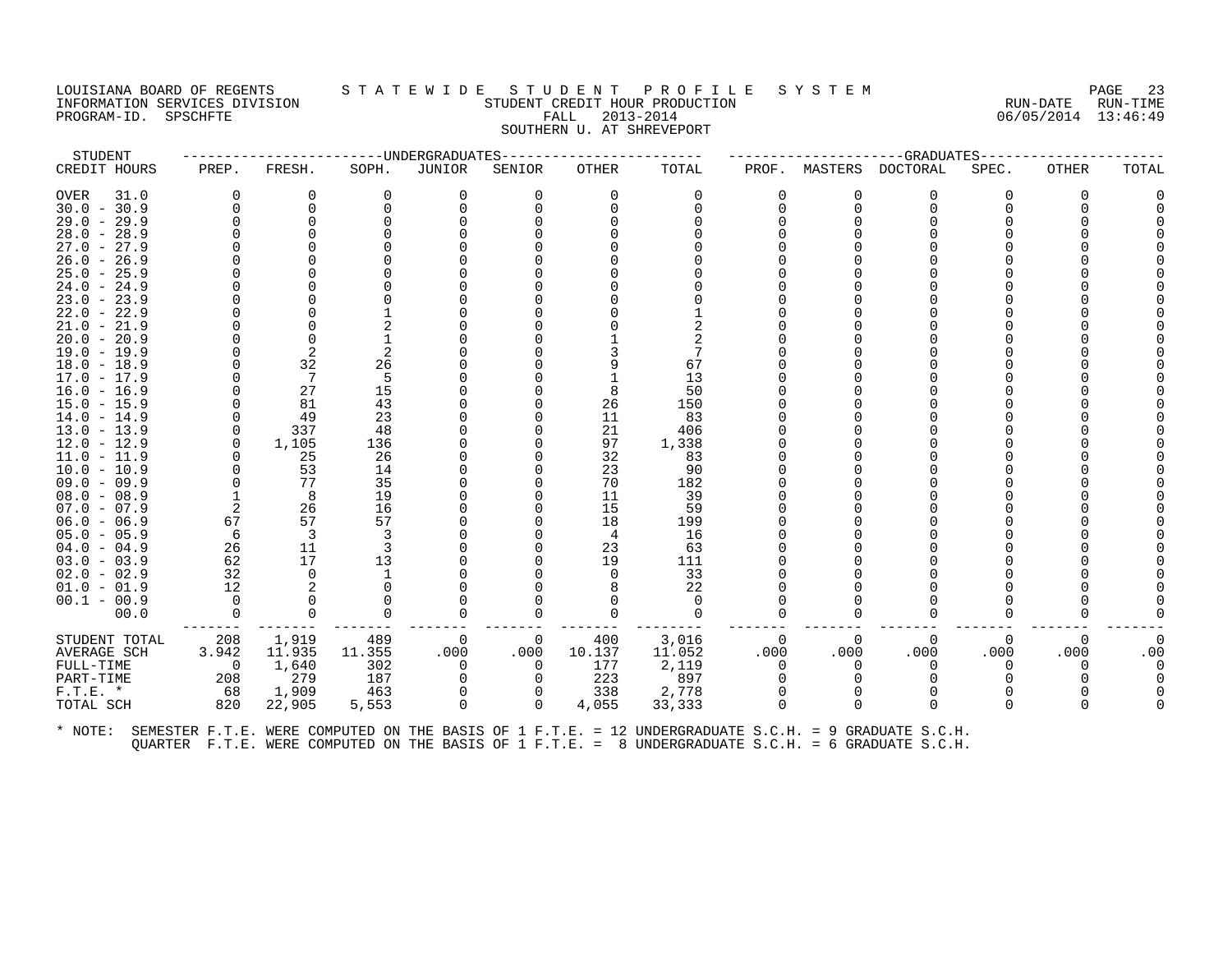# LOUISIANA BOARD OF REGENTS STATEWIDE STUDENT PROFILE SYSTEM NAGE 24 INFORMATION SERVICES DIVISION SUNGLERICAL STUDENT CREDIT HOUR PRODUCTION SUNGLERIC RUN-DATE RUN-TIME<br>PROGRAM-ID. SPSCHFTE SANTE SUN-TIME FALL 2013-2014 2019-2014 STUDENT REDIT HOUR PRODUCTION PROGRAM-ID. SPSCHFTE FALL 2013-2014 SOUTHERN LAW CENTER

| STUDENT       |          |          |              | ---------------UNDERGRADUATES |          | -------------- |          |        |          | ----------GRADUATES-----                                                                             |       |              |       |
|---------------|----------|----------|--------------|-------------------------------|----------|----------------|----------|--------|----------|------------------------------------------------------------------------------------------------------|-------|--------------|-------|
| CREDIT HOURS  | PREP.    | FRESH.   | SOPH.        | <b>JUNIOR</b>                 | SENIOR   | OTHER          | TOTAL    | PROF.  | MASTERS  | DOCTORAL                                                                                             | SPEC. | <b>OTHER</b> | TOTAL |
| OVER<br>31.0  | 0        | 0        | 0            |                               |          |                | 0        | 0      |          | 0                                                                                                    |       | $\Omega$     |       |
| $30.0 - 30.9$ | $\Omega$ | $\Omega$ |              |                               |          |                |          | 0      | ∩        | O                                                                                                    |       |              |       |
| $29.0 - 29.9$ |          |          |              |                               |          |                |          |        |          |                                                                                                      |       |              |       |
| $28.0 - 28.9$ |          |          |              |                               |          |                |          |        |          |                                                                                                      |       |              |       |
| $27.0 - 27.9$ |          |          |              |                               |          |                |          |        |          |                                                                                                      |       |              |       |
| $26.0 - 26.9$ |          |          |              |                               |          |                |          |        |          |                                                                                                      |       |              |       |
| $25.0 - 25.9$ |          |          |              |                               |          |                |          |        |          |                                                                                                      |       |              |       |
| $24.0 - 24.9$ |          |          |              |                               |          |                |          |        |          |                                                                                                      |       |              |       |
| $23.0 - 23.9$ |          |          |              |                               |          |                |          |        |          |                                                                                                      |       |              |       |
| $22.0 - 22.9$ |          |          |              |                               |          |                |          |        |          |                                                                                                      |       |              |       |
| $21.0 - 21.9$ |          |          |              |                               |          |                |          |        |          |                                                                                                      |       |              |       |
| $20.0 - 20.9$ |          |          |              |                               |          |                |          |        |          |                                                                                                      |       |              |       |
| $19.0 - 19.9$ |          |          |              |                               |          |                |          | 28     |          |                                                                                                      |       |              | 28    |
| $18.0 - 18.9$ |          |          |              |                               |          |                |          | 41     |          |                                                                                                      |       |              | 41    |
| $17.0 - 17.9$ |          |          |              |                               |          |                |          | 64     |          |                                                                                                      |       |              | 64    |
| $16.0 - 16.9$ |          |          |              |                               |          |                |          | 197    |          |                                                                                                      |       |              | 197   |
| $15.0 - 15.9$ |          |          |              |                               |          |                |          | 63     |          |                                                                                                      |       |              | 63    |
| $14.0 - 14.9$ |          |          |              |                               |          |                |          | 32     |          |                                                                                                      |       |              | 32    |
| $13.0 - 13.9$ |          |          |              |                               |          |                |          | 31     |          |                                                                                                      |       |              | 31    |
| $12.0 - 12.9$ |          |          |              |                               |          |                |          | 19     |          |                                                                                                      |       |              | 19    |
| $11.0 - 11.9$ |          |          |              |                               |          |                |          | 82     |          |                                                                                                      |       |              | 82    |
| $10.0 - 10.9$ |          |          |              |                               |          |                |          | 104    |          |                                                                                                      |       |              | 104   |
| $09.0 - 09.9$ |          |          |              |                               |          |                |          | 10     |          |                                                                                                      |       |              | 10    |
| $08.0 - 08.9$ |          |          |              |                               |          |                |          | 10     |          |                                                                                                      |       |              | 10    |
| $07.0 - 07.9$ |          |          |              |                               |          |                |          | 0      |          |                                                                                                      |       |              |       |
| $06.0 - 06.9$ |          |          |              |                               |          |                |          |        |          |                                                                                                      |       |              |       |
| $05.0 - 05.9$ |          |          |              |                               |          |                |          |        |          |                                                                                                      |       |              |       |
| $04.0 - 04.9$ |          |          |              |                               |          |                |          |        |          |                                                                                                      |       |              |       |
| $03.0 - 03.9$ |          |          |              |                               |          |                |          |        |          |                                                                                                      |       |              |       |
| $02.0 - 02.9$ |          |          |              |                               |          |                |          |        |          |                                                                                                      |       |              |       |
| $01.0 - 01.9$ |          |          |              |                               |          |                |          |        |          |                                                                                                      |       |              |       |
| $00.1 - 00.9$ |          |          |              |                               |          |                |          |        |          |                                                                                                      |       |              |       |
| 00.0          |          | 0        | 0            |                               |          |                |          |        |          | O                                                                                                    |       |              |       |
| STUDENT TOTAL | 0        | 0        | 0            | $\Omega$                      | $\Omega$ | $\Omega$       | 0        | 682    | 0        | 0                                                                                                    | 0     | 0            | 682   |
| AVERAGE SCH   | .000     | .000     | .000         | .000                          | .000     | .000           | .000     | 14.173 | .000     | .000                                                                                                 | .000  | .000         | 14.17 |
| FULL-TIME     | $\Omega$ | $\Omega$ |              |                               | O        |                | $\Omega$ | 672    | ∩        | $\Omega$                                                                                             | 0     | $\Omega$     | 672   |
| PART-TIME     |          |          |              |                               |          |                |          | 10     |          |                                                                                                      |       |              | 10    |
| $F.T.E. *$    | $\Omega$ | $\Omega$ |              |                               |          |                | 0        | 1,074  |          | $\Omega$                                                                                             |       | $\Omega$     | 1,074 |
| TOTAL SCH     |          | $\Omega$ | <sup>n</sup> | $\Omega$                      | 0        | $\Omega$       | $\Omega$ | 9,666  | $\Omega$ | $\Omega$                                                                                             |       | $\cap$       | 9,666 |
| * NOTE:       |          |          |              |                               |          |                |          |        |          | SEMESTER F.T.E. WERE COMPUTED ON THE BASIS OF 1 F.T.E. = 12 UNDERGRADUATE S.C.H. = 9 GRADUATE S.C.H. |       |              |       |

QUARTER F.T.E. WERE COMPUTED ON THE BASIS OF 1 F.T.E. = 8 UNDERGRADUATE S.C.H. = 6 GRADUATE S.C.H.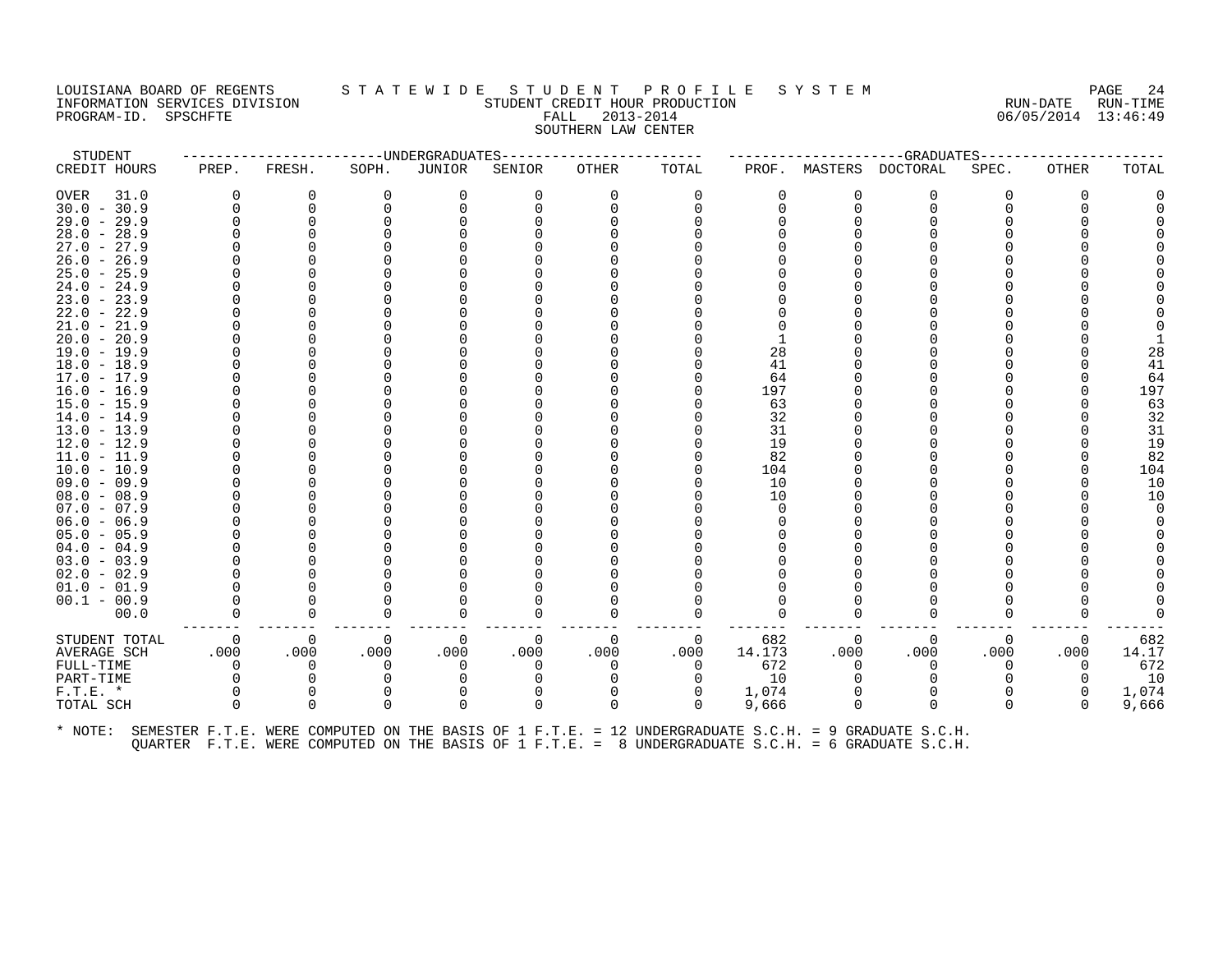#### LOUISIANA BOARD OF REGENTS STATEWIDE STUDENT PROFILE SYSTEM PAGE 25<br>INFORMATION SERVICES DIVISION STATEWIDENT CREDIT HOUR PRODUCTION INFORMATION SERVICES DIVISION SUNGLERICAL STUDENT CREDIT HOUR PRODUCTION SUNGLERIC RUN-DATE RUN-TIME<br>PROGRAM-ID. SPSCHFTE SUN-TIME SUNGLERICAL SERIE RALL 2013-2014 STALL 2013-2014 PROGRAM-ID. SPSCHFTE FALL 2013-2014 BATON ROUGE COMMUNITY COLLEGE

| STUDENT                        |                         |             |            | ----------------------UNDERGRADUATES |                | -------------- |              |          |          |          | --GRADUATES----- |              |       |
|--------------------------------|-------------------------|-------------|------------|--------------------------------------|----------------|----------------|--------------|----------|----------|----------|------------------|--------------|-------|
| CREDIT HOURS                   | PREP.                   | FRESH.      | SOPH.      | JUNIOR                               | SENIOR         | OTHER          | TOTAL        | PROF.    | MASTERS  | DOCTORAL | SPEC.            | <b>OTHER</b> | TOTAL |
| OVER<br>31.0                   | 0                       | 0           | $\Omega$   | 0                                    | 0              | $\Omega$       | 0            | $\Omega$ | 0        | 0        | 0                | $\Omega$     |       |
| $30.0 - 30.9$                  | $\Omega$                | $\Omega$    |            |                                      |                |                |              | 0        | $\Omega$ | $\Omega$ |                  |              |       |
| $29.0 - 29.9$                  | $\Omega$                | 0           |            |                                      |                |                |              |          |          |          |                  |              |       |
| $28.0 - 28.9$                  |                         |             |            |                                      |                |                |              |          |          |          |                  |              |       |
| $27.0 - 27.9$                  |                         |             |            |                                      |                |                |              |          |          |          |                  |              |       |
| $26.0 - 26.9$                  |                         |             |            |                                      |                |                |              |          |          |          |                  |              |       |
| $25.0 - 25.9$                  |                         |             |            |                                      |                |                |              |          |          |          |                  |              |       |
| $24.0 - 24.9$                  |                         |             |            |                                      |                |                |              |          |          |          |                  |              |       |
| $23.0 - 23.9$                  |                         |             |            |                                      |                |                |              |          |          |          |                  |              |       |
| $22.0 - 22.9$                  |                         |             |            |                                      |                |                | 6            |          |          |          |                  |              |       |
| $21.0 - 21.9$                  |                         | 27          | 17         |                                      |                |                | 48           |          |          |          |                  |              |       |
| $20.0 - 20.9$                  |                         | 23          | 21         |                                      |                |                | 50           |          |          |          |                  |              |       |
| $19.0 - 19.9$                  | 0                       | 9           | 22         |                                      |                | 6              | 37           |          |          |          |                  |              |       |
| $18.0 - 18.9$                  | $\Omega$                | 64          | 81         |                                      |                | 27             | 172          |          |          |          |                  |              |       |
| $17.0 - 17.9$                  |                         | 22          | 14         |                                      |                | 13             | 49           |          |          |          |                  |              |       |
| $16.0 - 16.9$                  |                         | 92          | 48         |                                      |                | 18             | 159          |          |          |          |                  |              |       |
| $15.0 - 15.9$                  | 8                       | 432         | 239        |                                      |                | 102            | 781          |          |          |          |                  |              |       |
| $14.0 - 14.9$                  | 0<br>$\Omega$           | 87          | 85         |                                      |                | 41             | 213          |          |          |          |                  |              |       |
| $13.0 - 13.9$                  | 22                      | 208         | 142<br>711 |                                      |                | 127<br>283     | 477          |          |          |          |                  |              |       |
| $12.0 - 12.9$<br>$11.0 - 11.9$ | 29                      | 1,742<br>49 | 36         |                                      |                | -32            | 2,758<br>146 |          |          |          |                  |              |       |
| $10.0 - 10.9$                  | $\overline{7}$          | 97          | 107        |                                      |                | 64             | 275          |          |          |          |                  |              |       |
| 09.0 - 09.9                    | 35                      | 810         | 264        |                                      |                | 142            | 1,251        |          |          |          |                  |              |       |
| $08.0 - 08.9$                  | 11                      | 24          | 26         |                                      |                | 24             | 85           |          |          |          |                  |              |       |
| $07.0 - 07.9$                  | $\overline{\mathbf{3}}$ | 87          | 99         |                                      |                | -93            | 282          |          |          |          |                  |              |       |
| $06.0 - 06.9$                  | 108                     | 598         | 231        |                                      |                | 193            | 1,130        |          |          |          |                  |              |       |
| $05.0 - 05.9$                  | 40                      | 575         | 28         |                                      |                | 16             | 659          |          |          |          |                  |              |       |
| $04.0 - 04.9$                  | 71                      | 40          | 60         |                                      |                | 56             | 227          |          |          |          |                  |              |       |
| $03.0 - 03.9$                  | 592                     | 375         | 166        |                                      |                | 186            | 1,319        |          |          |          |                  |              |       |
| $02.0 - 02.9$                  | 79                      | 11          |            |                                      |                | 4              | 98           |          |          |          |                  |              |       |
| $01.0 - 01.9$                  | 14                      | 14          |            |                                      |                |                | 36           |          |          |          |                  |              |       |
| $00.1 - 00.9$                  | $\Omega$                | $\Omega$    |            |                                      |                |                |              |          |          |          |                  |              |       |
| 00.0                           | $\Omega$                | $\Omega$    | $\Omega$   | $\Omega$                             | 0              |                | $\Omega$     | $\Omega$ | $\Omega$ | $\Omega$ | 0                |              |       |
| STUDENT TOTAL                  | 1,020                   | 5,393       | 2,410      | - 0                                  | 0              | 1,443          | 10,266       | $\Omega$ | $\Omega$ | $\Omega$ | $\Omega$         | $\Omega$     |       |
| AVERAGE SCH                    | 4.208                   | 9.836       | 10.773     | .000                                 | .000           | 9.448          | 9.442        | .000     | .000     | .000     | .000             | .000         | .00   |
| FULL-TIME                      | 31                      | 2,713       | 1,386      | $\overline{0}$                       | $\overline{0}$ | 628            | 4,758        | 0        | $\Omega$ | 0        | 0                | $\Omega$     |       |
| PART-TIME                      | 989                     | 2,680       | 1,024      | 0                                    | $\Omega$       | 815            | 5,508        | $\Omega$ |          |          |                  |              |       |
| $F.T.E.$ *                     | 358                     | 4,421       | 2,164      |                                      | 0              | 1,136          | 8,078        |          |          |          |                  |              |       |
| TOTAL SCH                      | 4,293                   | 53,049      | 25,963     | $\Omega$                             | $\Omega$       | 13,634         | 96,939       | $\Omega$ | $\Omega$ | $\Omega$ | 0                | $\Omega$     |       |
|                                |                         |             |            |                                      |                |                |              |          |          |          |                  |              |       |
|                                |                         |             |            |                                      |                |                |              |          |          |          |                  |              |       |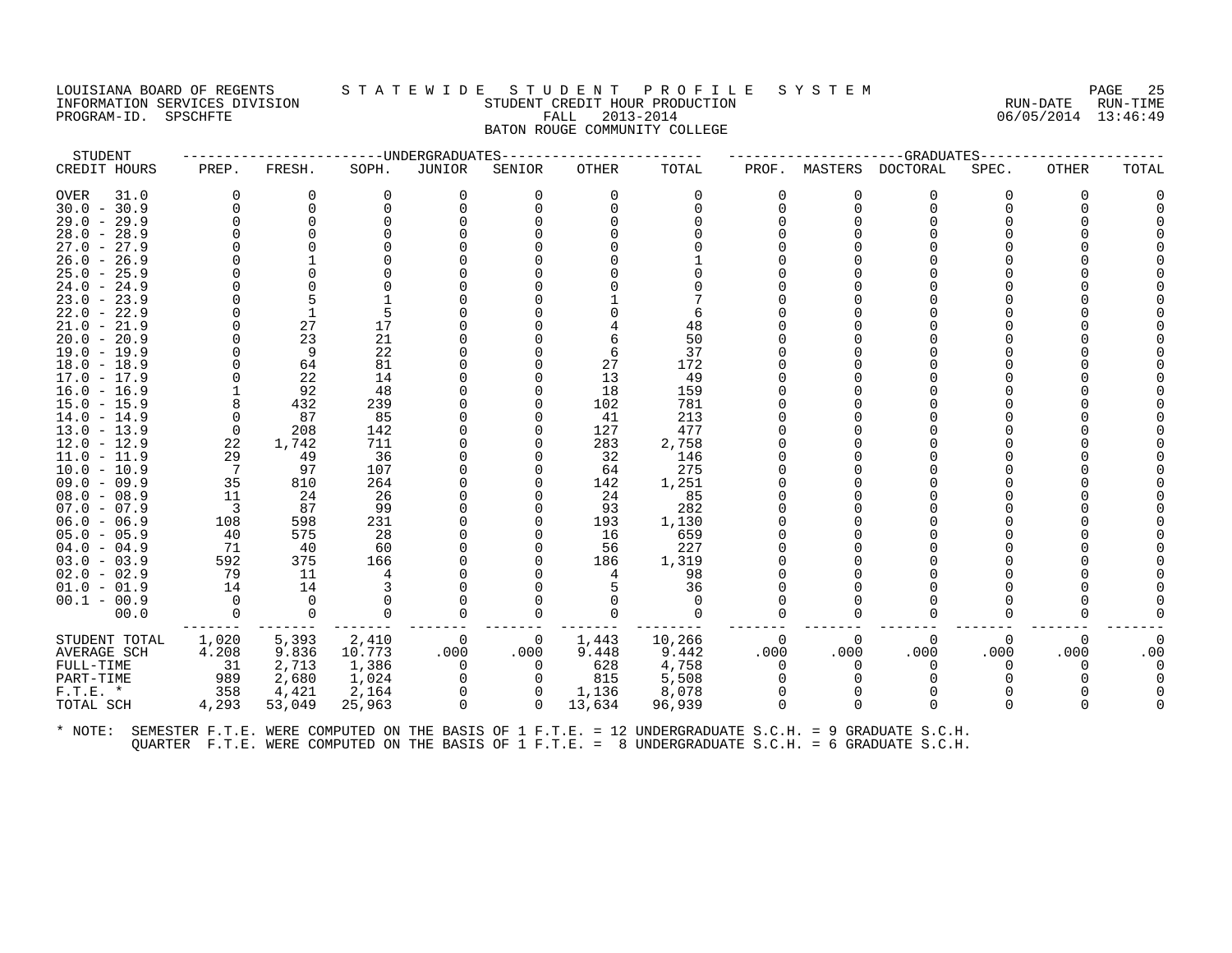# LOUISIANA BOARD OF REGENTS STATEWIDE STUDENT PROFILE SYSTEM PAGE 26<br>TNEORMATION SERVICES DIVISION STUDENT CREDIT HOUR PRODUCTION PROFICE RUN-DATE RUN-TIME INFORMATION SERVICES DIVISION STUDENT CREDIT HOUR PRODUCTION RUN-DATE RUN-TIME PROGRAM-ID. SPSCHFTE FALL 2013-2014 06/05/2014 13:46:49 BOSSIER PARISH COMMUNITY COLLEGE

STUDENT ------------------------UNDERGRADUATES------------------------ ---------------------GRADUATES---------------------- CREDIT HOURS PREP. FRESH. SOPH. JUNIOR SENIOR OTHER TOTAL PROF. MASTERS DOCTORAL SPEC. OTHER TOTAL OVER 31.0 0 0 0 0 0 0 0 0 0 0 0 0 0 30.0 - 30.9 0 0 0 0 0 1 1 0 0 0 0 0 0 29.0 - 29.9 0 0 0 0 0 0 0 0 0 0 0 0 0 28.0 - 28.9 0 0 0 0 0 0 0 0 0 0 0 0 0 27.0 - 27.9 0 0 0 0 0 1 1 0 0 0 0 0 0 26.0 - 26.9 0 0 0 0 0 0 0 0 0 0 0 0 0 25.0 - 25.9 0 0 0 0 0 0 0 0 0 0 0 0 0 24.0 - 24.9 0 1 1 0 0 1 3 0 0 0 0 0 0 23.0 - 23.9 0 0 0 0 0 0 0 0 0 0 0 0 0 22.0 - 22.9 0 0 0 0 0 0 0 0 0 0 0 0 0 21.0 - 21.9 0 8 10 0 0 11 29 0 0 0 0 0 0 20.0 - 20.9 0 3 0 0 0 2 5 0 0 0 0 0 0 19.0 - 19.9 0 4 8 0 0 15 27 0 0 0 0 0 0 18.0 - 18.9 0 46 26 0 0 46 118 0 0 0 0 0 0 17.0 - 17.9 0 32 19 0 0 8 59 0 0 0 0 0 0 16.0 - 16.9 0 39 48 0 0 36 123 0 0 0 0 0 0 15.0 - 15.9 1 506 191 0 0 127 825 0 0 0 0 0 0 14.0 - 14.9 0 46 29 0 0 60 135 0 0 0 0 0 0 13.0 - 13.9 1 256 173 0 0 196 626 0 0 0 0 0 0 12.0 - 12.9 1 1,603 767 0 0 514 2,885 0 0 0 0 0 0 11.0 - 11.9 2 23 30 0 0 20 75 0 0 0 0 0 0 10.0 - 10.9 2 82 79 0 0 52 215 0 0 0 0 0 0 09.0 - 09.9 10 428 221 0 0 215 874 0 0 0 0 0 0 08.0 - 08.9 4 39 33 0 0 43 119 0 0 0 0 0 0 07.0 - 07.9 3 52 80 0 0 73 208 0 0 0 0 0 0 06.0 - 06.9 116 415 184 0 0 245 960 0 0 0 0 0 0 05.0 - 05.9 30 9 13 0 0 20 72 0 0 0 0 0 0 04.0 - 04.9 13 8 25 0 0 51 97 0 0 0 0 0 0 03.0 - 03.9 297 190 97 0 0 183 767 0 0 0 0 0 0 02.0 - 02.9 0 3 5 0 0 10 18 0 0 0 0 0 0 01.0 - 01.9 42 4 2 0 0 10 58 0 0 0 0 0 0 00.1 - 00.9 0 0 0 0 0 0 0 0 0 0 0 0 0 00.0 0 1 0 0 0 1 2 0 0 0 0 0 0 ------- ------- ------- ------- ------- ------- -------- ------- ------- ------- ------- ------- ------- STUDENT TOTAL 522 3,798 2,041 0 0 1,941 8,302 0 0 0 0 0 0 AVERAGE SCH 3.938 11.027 10.864 .000 .000 10.062 10.315 .000 .000 .000 .000 .000 .00 FULL-TIME 3 2,544 1,272 0 0 1,018 4,837 0 0 0 0 0 0 PART-TIME 519 1,254 769 0 0 923 3,465 0 0 0 0 0 0 F.T.E. \* 171 3,489 1,848 0 0 1,627 7,135 0 0 0 0 0 0 TOTAL SCH 2,056 41,870 22,174 0 0 19,521 85,621 0 0 0 0 0 0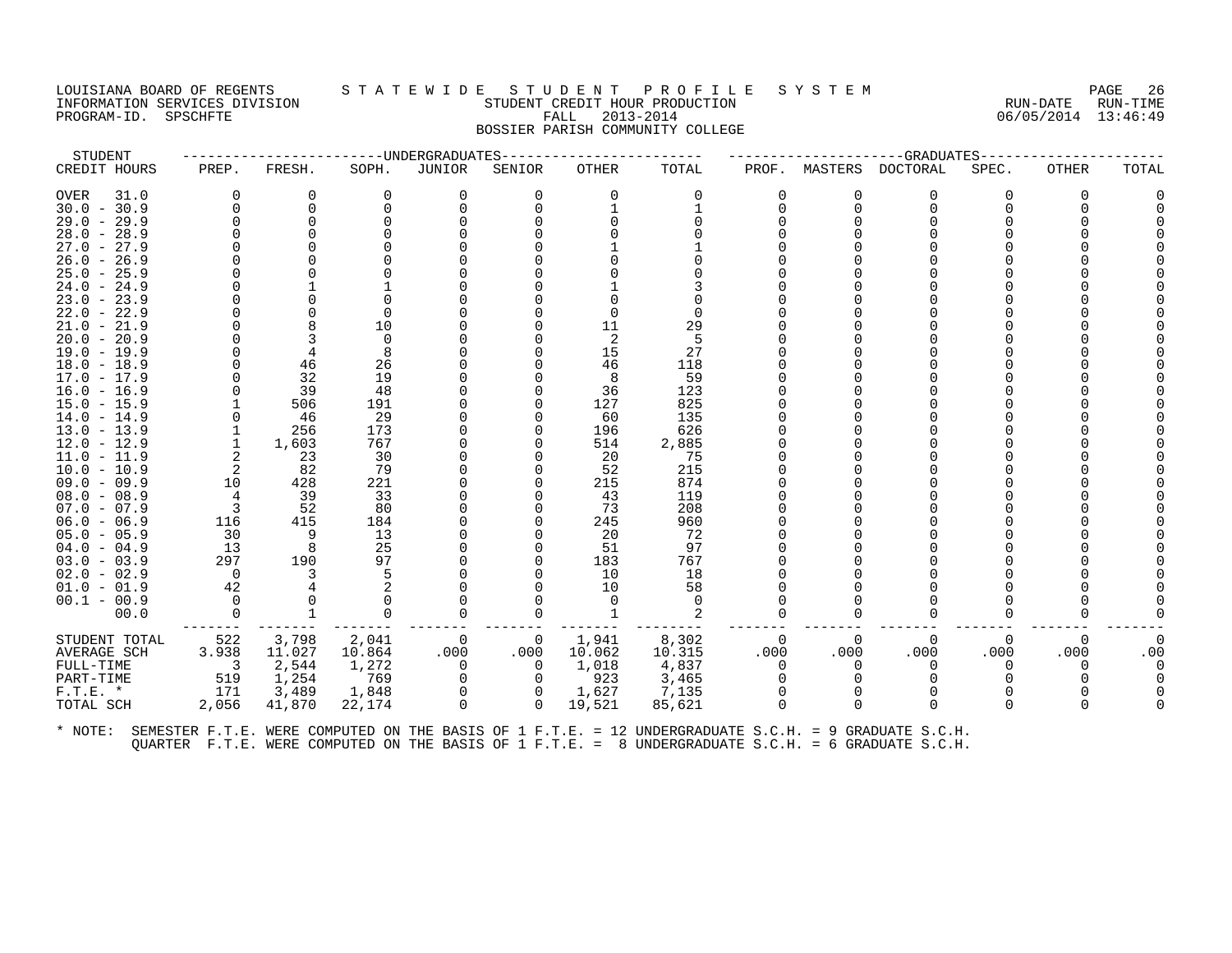#### LOUISIANA BOARD OF REGENTS S T A T E W I D E S T U D E N T P R O F I L E S Y S T E M PAGE 27 INFORMATION SERVICES DIVISION STUDENT CREDIT HOUR PRODUCTION RUN-DATE RUN-TIME PROGRAM-ID. SPSCHFTE FALL 2013-2014 06/05/2014 13:46:49 DELGADO COMMUNITY COLLEGE

| STUDENT                        |                |                |             | ----------------------UNDERGRADUATES |          | -------------- |              |          |          | ------------------GRADUATES----- |       |              |       |
|--------------------------------|----------------|----------------|-------------|--------------------------------------|----------|----------------|--------------|----------|----------|----------------------------------|-------|--------------|-------|
| CREDIT HOURS                   | PREP.          | FRESH.         | SOPH.       | JUNIOR                               | SENIOR   | OTHER          | TOTAL        | PROF.    | MASTERS  | DOCTORAL                         | SPEC. | <b>OTHER</b> | TOTAL |
| OVER<br>31.0                   | $\Omega$       | 0              | 0           | $\Omega$                             | 0        | $\Omega$       | $\Omega$     | $\Omega$ | O        | $\Omega$                         | 0     | $\Omega$     |       |
| $30.0 - 30.9$                  | $\Omega$       | $\Omega$       |             |                                      |          |                |              | 0        | $\Omega$ | $\Omega$                         |       |              |       |
| $29.0 - 29.9$                  |                | $\Omega$       |             |                                      |          |                |              |          |          |                                  |       |              |       |
| $28.0 - 28.9$                  |                |                |             |                                      |          |                |              |          |          |                                  |       |              |       |
| $27.0 - 27.9$                  |                |                |             |                                      |          |                |              |          |          |                                  |       |              |       |
| $26.0 - 26.9$                  |                |                |             |                                      |          |                |              |          |          |                                  |       |              |       |
| $25.0 - 25.9$                  |                |                |             |                                      |          |                |              |          |          |                                  |       |              |       |
| $24.0 - 24.9$                  |                |                |             |                                      |          |                |              |          |          |                                  |       |              |       |
| $23.0 - 23.9$                  |                |                |             |                                      |          |                |              |          |          |                                  |       |              |       |
| $22.0 - 22.9$                  |                | $\Omega$       |             |                                      |          |                |              |          |          |                                  |       |              |       |
| $21.0 - 21.9$                  | $\Omega$       | 49             | 38          |                                      |          | 16             | 103          |          |          |                                  |       |              |       |
| $20.0 - 20.9$                  | $\Omega$       | $\Omega$       |             |                                      |          |                |              |          |          |                                  |       |              |       |
| 19.0 - 19.9                    | $\Omega$       | 2              |             |                                      |          | -2             | 6            |          |          |                                  |       |              |       |
| $18.0 - 18.9$                  |                | 54             | 60          |                                      |          | 49             | 163          |          |          |                                  |       |              |       |
| 17.0 - 17.9                    | $\Omega$       | 30             | 39          |                                      |          | 95             | 164          |          |          |                                  |       |              |       |
| $16.0 - 16.9$                  | $\Omega$       | 75             | 75          |                                      |          | 31             | 181          |          |          |                                  |       |              |       |
| $15.0 - 15.9$                  | 41             | 250            | 218         |                                      |          | 189            | 698          |          |          |                                  |       |              |       |
| $14.0 - 14.9$                  | $\Omega$       | 122            | 59          |                                      |          | 63             | 244          |          |          |                                  |       |              |       |
| $13.0 - 13.9$                  | 0              | 566            | 454         |                                      |          | 237            | 1,257        |          |          |                                  |       |              |       |
| $12.0 - 12.9$                  | 4<br>$\Omega$  | 2,947<br>77    | 1,294<br>66 |                                      |          | 842<br>50      | 5,087<br>193 |          |          |                                  |       |              |       |
| $11.0 - 11.9$<br>$10.0 - 10.9$ | $\Omega$       | 369            | 328         |                                      |          | 447            | 1,144        |          |          |                                  |       |              |       |
| $09.0 - 09.9$                  | 3              | 1,412          | 654         |                                      |          | 743            | 2,812        |          |          |                                  |       |              |       |
| $08.0 - 08.9$                  | $\overline{0}$ | 96             | 79          |                                      |          | 93             | 268          |          |          |                                  |       |              |       |
| $07.0 - 07.9$                  | 18             | 340            | 399         |                                      |          | 366            | 1,123        |          |          |                                  |       |              |       |
| $06.0 - 06.9$                  | 32             | 1,569          | 757         |                                      |          | 693            | 3,051        |          |          |                                  |       |              |       |
| $05.0 - 05.9$                  | $\overline{0}$ | - 25           | -26         |                                      |          | 27             | 78           |          |          |                                  |       |              |       |
| $04.0 - 04.9$                  | $\overline{4}$ | 142            | 188         |                                      |          | 161            | 495          |          |          |                                  |       |              |       |
| $03.0 - 03.9$                  | 96             | 728            | 309         |                                      |          | 401            | 1,534        |          |          |                                  |       |              |       |
| $02.0 - 02.9$                  | $\Omega$       | $-5$           | - 3         |                                      |          | - 7            | 15           |          |          |                                  |       |              |       |
| $01.0 - 01.9$                  | $\mathbf 0$    | 21             | 24          |                                      |          | 34             | 79           |          |          |                                  |       |              |       |
| $00.1 - 00.9$                  | $\Omega$       | $\overline{0}$ | $\Omega$    |                                      |          | $\Omega$       | $\Omega$     |          |          |                                  |       |              |       |
| 00.0                           | $\Omega$       | $\mathbf 0$    | $\Omega$    |                                      | $\Omega$ | $\Omega$       | $\Omega$     | $\Omega$ | ∩        | $\Omega$                         |       |              |       |
| STUDENT TOTAL                  | 198            | 8,879          | 5,074       | 0                                    | 0        | 4,547          | 18,698       | $\Omega$ | $\Omega$ | $\mathbf 0$                      | 0     | $\Omega$     |       |
| AVERAGE SCH                    | 6.626          | 9.533          | 9.665       | .000                                 | .000     | 9.124          | 9.438        | .000     | .000     | .000                             | .000  | .000         | .00   |
| FULL-TIME                      | 45             | 4,095          | 2,241       | $\Omega$                             | $\Omega$ | 1,525          | 7,906        | $\Omega$ | $\Omega$ | $\Omega$                         | 0     | $\Omega$     |       |
| PART-TIME                      | 153            | 4,784          | 2,833       |                                      | 0        | 3,022          | 10,792       | $\Omega$ |          | $\Omega$                         |       |              |       |
| $F.T.E. *$                     | 109            | 7,054          | 4,087       | $\Omega$                             | $\Omega$ | 3,458          | 14,707       | $\Omega$ |          |                                  |       |              |       |
| TOTAL SCH                      | 1,312          | 84,644         | 49,043      | $\Omega$                             | $\Omega$ | 41,490         | 176,489      | $\Omega$ | $\Omega$ | $\Omega$                         |       | ∩            |       |
|                                |                |                |             |                                      |          |                |              |          |          |                                  |       |              |       |
|                                |                |                |             |                                      |          |                |              |          |          |                                  |       |              |       |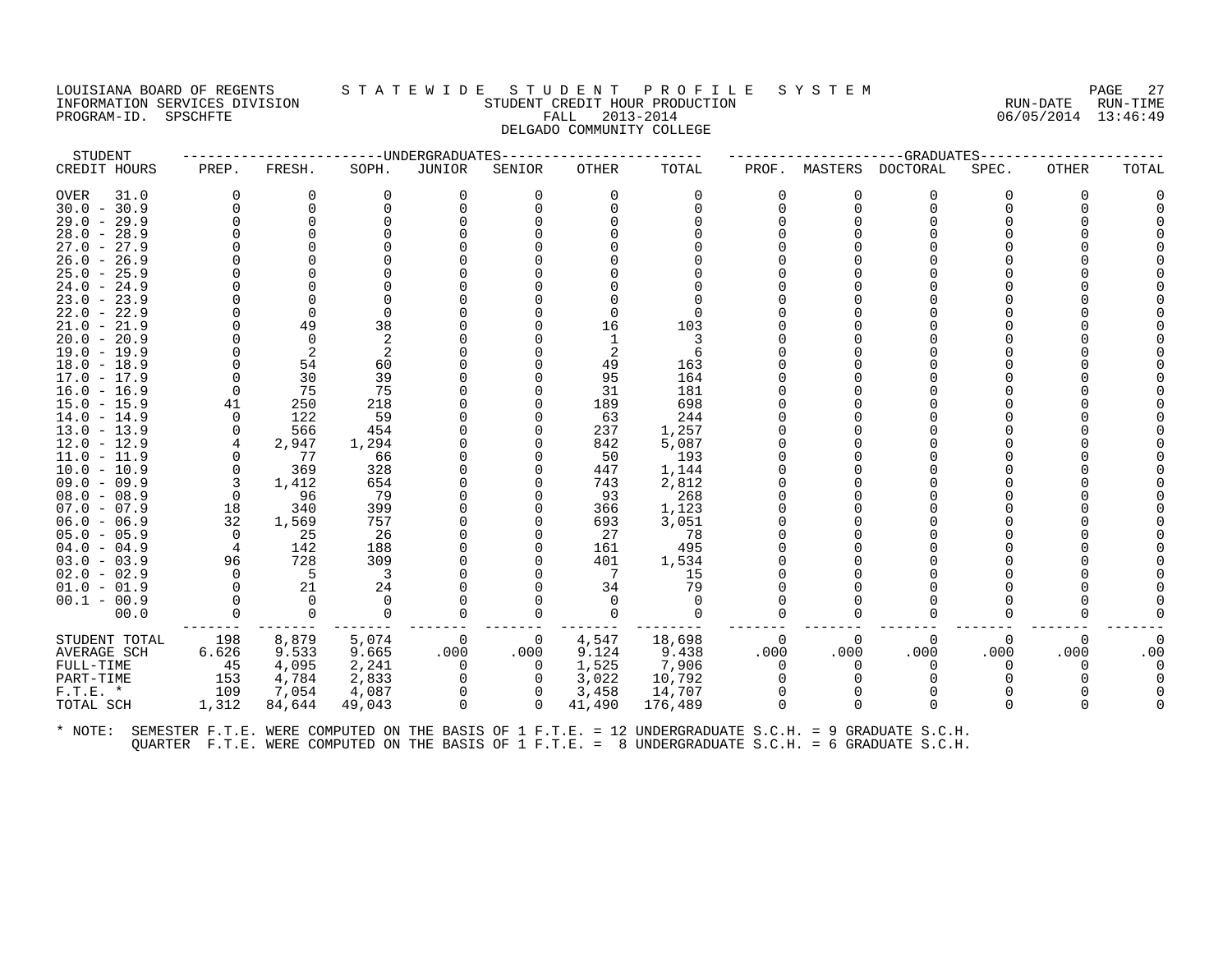# LOUISIANA BOARD OF REGENTS STATEWIDE STUDENT PROFILE SYSTEM PAGE 28<br>INFORMATION SERVICES DIVISION STUDENT CREDITION STUDENT CREDITION PRODUCTION CONTROLLATION CREDITION CONTROLLATION INFORMATION SERVICES DIVISION STUDENT CREDIT HOUR PRODUCTION RUN-DATE RUN-TIME PROGRAM-ID. SPSCHFTE FALL 2013-2014 06/05/2014 13:46:49 ELAINE P. NUNEZ COMMUN. COLLEGE

STUDENT ------------------------UNDERGRADUATES------------------------ ---------------------GRADUATES---------------------- CREDIT HOURS PREP. FRESH. SOPH. JUNIOR SENIOR OTHER TOTAL PROF. MASTERS DOCTORAL SPEC. OTHER TOTAL OVER 31.0 0 0 0 0 0 0 0 0 0 0 0 0 0 30.0 - 30.9 0 0 0 0 0 0 0 0 0 0 0 0 0 29.0 - 29.9 0 0 0 0 0 0 0 0 0 0 0 0 0 28.0 - 28.9 0 0 0 0 0 0 0 0 0 0 0 0 0 27.0 - 27.9 0 0 0 0 0 0 0 0 0 0 0 0 0 26.0 - 26.9 0 0 0 0 0 0 0 0 0 0 0 0 0 25.0 - 25.9 0 0 0 0 0 0 0 0 0 0 0 0 0 24.0 - 24.9 0 0 0 0 0 0 0 0 0 0 0 0 0 23.0 - 23.9 0 0 0 0 0 0 0 0 0 0 0 0 0 22.0 - 22.9 0 0 0 0 0 0 0 0 0 0 0 0 0 21.0 - 21.9 0 0 7 0 0 19 26 0 0 0 0 0 0 20.0 - 20.9 0 0 0 0 0 1 1 0 0 0 0 0 0 19.0 - 19.9 0 1 1 0 0 4 6 0 0 0 0 0 0 18.0 - 18.9 0 3 8 0 0 34 45 0 0 0 0 0 0 17.0 - 17.9 0 0 5 0 0 13 18 0 0 0 0 0 0 16.0 - 16.9 0 13 6 0 0 9 28 0 0 0 0 0 0 15.0 - 15.9 0 38 32 0 0 36 106 0 0 0 0 0 0 14.0 - 14.9 1 4 7 0 0 13 25 0 0 0 0 0 0 13.0 - 13.9 4 70 40 0 0 31 145 0 0 0 0 0 0 12.0 - 12.9 1 273 133 0 0 111 518 0 0 0 0 0 0 11.0 - 11.9 9 3 4 0 0 11 27 0 0 0 0 0 0 10.0 - 10.9 10 26 28 0 0 29 93 0 0 0 0 0 0 09.0 - 09.9 16 113 54 0 0 48 231 0 0 0 0 0 0 08.0 - 08.9 14 0 1 0 0 2 17 0 0 0 0 0 0 07.0 - 07.9 26 43 22 0 0 21 112 0 0 0 0 0 0 06.0 - 06.9 112 138 70 0 0 47 367 0 0 0 0 0 0 05.0 - 05.9 1 0 0 0 0 0 1 0 0 0 0 0 0 04.0 - 04.9 6 6 7 0 0 12 31 0 0 0 0 0 0 03.0 - 03.9 586 57 17 0 0 31 691 0 0 0 0 0 0 02.0 - 02.9 0 0 0 0 0 0 0 0 0 0 0 0 0 01.0 - 01.9 0 0 1 0 0 6 7 0 0 0 0 0 0 00.1 - 00.9 0 0 0 0 0 0 0 0 0 0 0 0 0 00.0 0 1 0 0 0 0 1 0 0 0 0 0 0 ------- ------- ------- ------- ------- ------- -------- ------- ------- ------- ------- ------- ------- STUDENT TOTAL 786 789 443 0 0 478 2,496 0 0 0 0 0 0 AVERAGE SCH 4.038 9.805 10.512 .000 .000 11.221 8.385 .000 .000 .000 .000 .000 .00 FULL-TIME 6 402 239 0 0 271 918 0 0 0 0 0 0 PART-TIME 780 387 204 0 0 207 1,578 0 0 0 0 0 0 F.T.E. \* 265 644 388 0 0 447 1,744 0 0 0 0 0 0 TOTAL SCH 3,174 7,727 4,657 0 0 5,364 20,922 0 0 0 0 0 0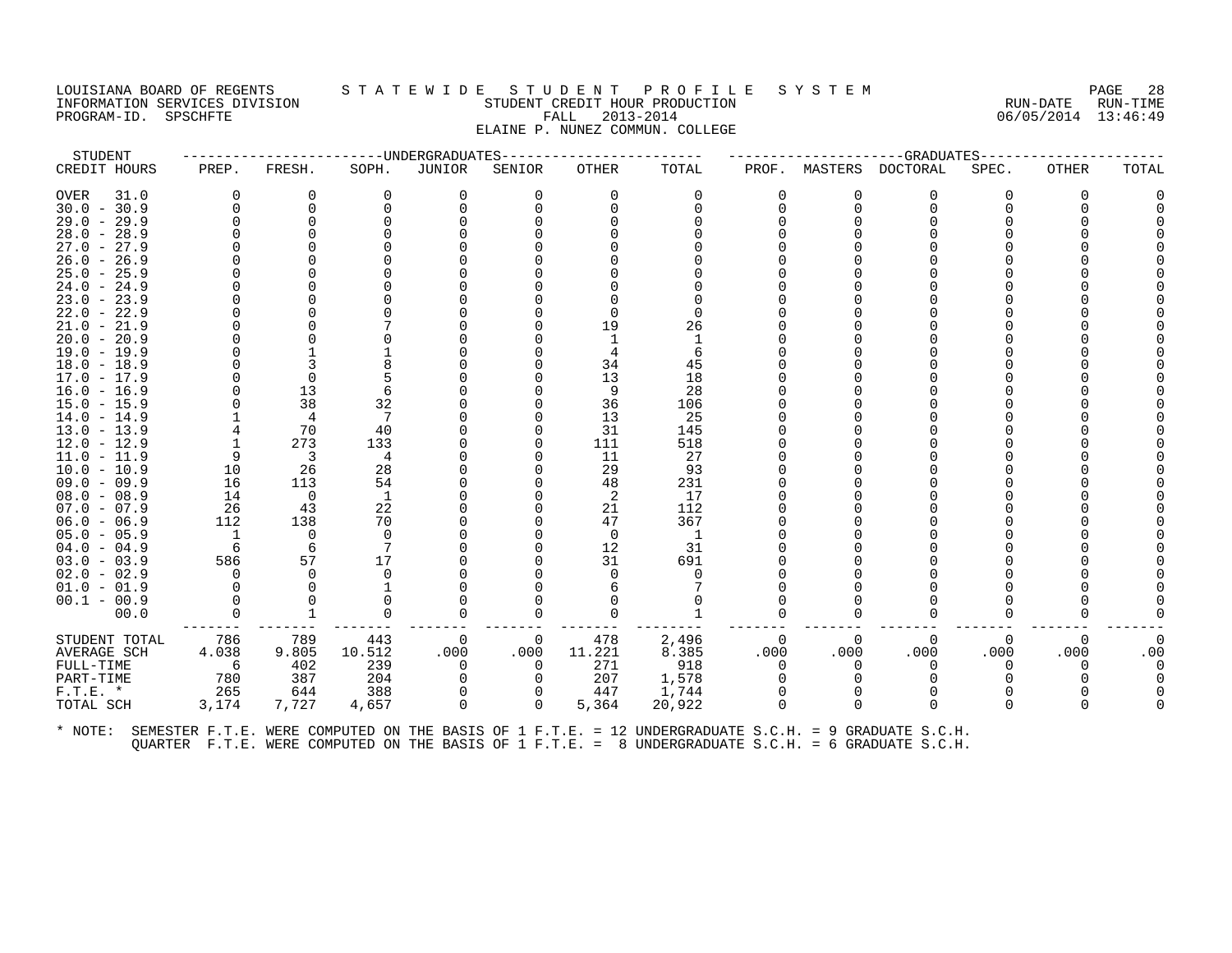# LOUISIANA BOARD OF REGENTS STATEWIDE STUDE NT PROFILE SYSTEM PAGE 29<br>TNEORMATION SERVICES DIVISION STUDENT CREDIT HOUR PRODUCTION PROFICE RUN-DATE RUN-TIME INFORMATION SERVICES DIVISION STUDENT CREDIT HOUR PRODUCTION RUN-DATE RUN-TIME PROGRAM-ID. SPSCHFTE FALL 2013-2014 06/05/2014 13:46:49 RIVER PARISHES COMMUNITY COLLEGE

STUDENT ------------------------UNDERGRADUATES------------------------ ---------------------GRADUATES---------------------- CREDIT HOURS PREP. FRESH. SOPH. JUNIOR SENIOR OTHER TOTAL PROF. MASTERS DOCTORAL SPEC. OTHER TOTAL OVER 31.0 0 0 0 0 0 0 0 0 0 0 0 0 0 30.0 - 30.9 0 0 0 0 0 0 0 0 0 0 0 0 0 29.0 - 29.9 0 0 0 0 0 0 0 0 0 0 0 0 0 28.0 - 28.9 0 0 0 0 0 0 0 0 0 0 0 0 0 27.0 - 27.9 0 0 0 0 0 0 0 0 0 0 0 0 0 26.0 - 26.9 0 0 0 0 0 0 0 0 0 0 0 0 0 25.0 - 25.9 0 0 0 0 0 0 0 0 0 0 0 0 0 24.0 - 24.9 0 0 0 0 0 0 0 0 0 0 0 0 0 23.0 - 23.9 0 0 0 0 0 0 0 0 0 0 0 0 0 22.0 - 22.9 0 0 0 0 0 0 0 0 0 0 0 0 0 21.0 - 21.9 0 0 2 0 0 3 5 0 0 0 0 0 0 20.0 - 20.9 0 0 1 0 0 1 2 0 0 0 0 0 0 19.0 - 19.9 0 2 2 0 0 5 9 0 0 0 0 0 0 18.0 - 18.9 1 4 5 0 0 12 22 0 0 0 0 0 0 17.0 - 17.9 0 7 4 0 0 1 12 0 0 0 0 0 0 16.0 - 16.9 2 36 13 0 0 9 60 0 0 0 0 0 0 15.0 - 15.9 8 36 30 0 0 45 119 0 0 0 0 0 0 14.0 - 14.9 0 17 17 0 0 14 48 0 0 0 0 0 0 13.0 - 13.9 1 150 64 0 0 20 235 0 0 0 0 0 0 12.0 - 12.9 25 115 101 0 0 51 292 0 0 0 0 0 0 11.0 - 11.9 0 7 6 0 0 6 19 0 0 0 0 0 0 10.0 - 10.9 15 63 36 0 0 20 134 0 0 0 0 0 0 09.0 - 09.9 82 63 59 0 0 37 241 0 0 0 0 0 0 08.0 - 08.9 13 6 4 0 0 4 27 0 0 0 0 0 0 07.0 - 07.9 41 46 30 0 0 27 144 0 0 0 0 0 0 06.0 - 06.9 193 81 49 0 0 55 378 0 0 0 0 0 0 05.0 - 05.9 77 5 2 0 0 3 87 0 0 0 0 0 0 04.0 - 04.9 136 24 9 0 0 107 276 0 0 0 0 0 0 03.0 - 03.9 879 128 34 0 0 74 1,115 0 0 0 0 0 0 02.0 - 02.9 0 0 0 0 0 0 0 0 0 0 0 0 0 01.0 - 01.9 0 2 1 0 0 10 13 0 0 0 0 0 0 0 00.1 - 00.9 0 0 0 0 0 0 0 0 0 0 0 0 0 00.0 0 0 0 0 0 0 0 0 0 0 0 0 0 ------- ------- ------- ------- ------- ------- -------- ------- ------- ------- ------- ------- ------- STUDENT TOTAL 1,473 792 469 0 0 504 3,238 0 0 0 0 0 0 AVERAGE SCH 4.403 9.532 10.319 .000 .000 8.180 7.102 .000 .000 .000 .000 .000 .00 FULL-TIME 37 367 239 0 0 161 804 0 0 0 0 0 0 PART-TIME 1,436 425 230 0 0 343 2,434 0 0 0 0 0 0 F.T.E. \* 541 629 403 0 0 344 1,917 0 0 0 0 0 0 TOTAL SCH 6,486 7,550 4,840 0 0 4,123 22,999 0 0 0 0 0 0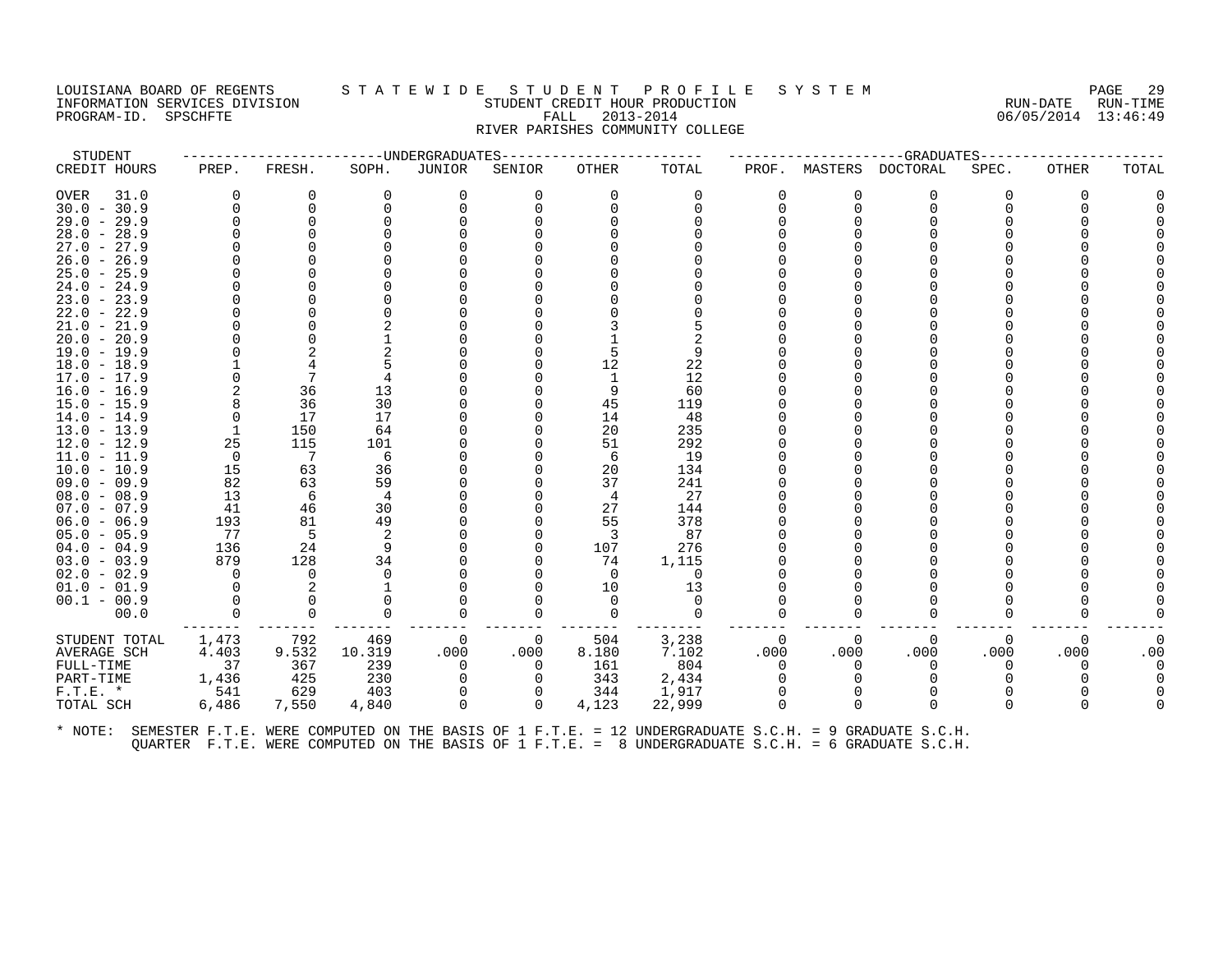PROGRAM-ID. SPSCHFTE

# LOUISIANA BOARD OF REGENTS STATEWIDE STUDENT PROFILE SYSTEM PAGE 30<br>INFORMATION SERVICES DIVISION STUDENT CREDIT HOUR PRODUCTION FORD PROMETT ON RUN-DATE RUN-TIME INFORMATION SERVICES DIVISION SUNGLERICAL STUDENT CREDIT HOUR PRODUCTION SUNGLERIC RUN-DATE RUN-TIME<br>PROGRAM-ID. SPSCHFTE SUN-TIME SERVICES SUNGLERICAL PALL 2013-2014 STALL 2013-2014 SOUTH LA. COMMUNITY COLLEGE

| STUDENT       |          |          | --------------------WNDERGRADUATES |                |          |          |          |          |              | ------------GRADUATES----- |          |          |       |
|---------------|----------|----------|------------------------------------|----------------|----------|----------|----------|----------|--------------|----------------------------|----------|----------|-------|
| CREDIT HOURS  | PREP.    | FRESH.   | SOPH.                              | JUNIOR         | SENIOR   | OTHER    | TOTAL    | PROF.    | MASTERS      | <b>DOCTORAL</b>            | SPEC.    | OTHER    | TOTAL |
| OVER<br>31.0  | $\Omega$ | O        | $\Omega$                           | $\Omega$       | $\Omega$ | $\Omega$ | 0        | 0        | 0            | $\Omega$                   | 0        |          |       |
| $30.0 - 30.9$ | $\Omega$ | $\Omega$ |                                    | $\Omega$       |          | $\Omega$ |          | $\Omega$ | $\Omega$     | $\Omega$                   |          |          |       |
| $29.0 - 29.9$ | $\Omega$ | $\Omega$ |                                    |                |          |          |          |          |              |                            |          |          |       |
| $28.0 - 28.9$ |          |          |                                    |                |          |          |          |          |              |                            |          |          |       |
| $27.0 - 27.9$ |          |          |                                    |                |          |          |          |          |              |                            |          |          |       |
| $26.0 - 26.9$ |          | $\Omega$ |                                    |                |          |          |          |          |              |                            |          |          |       |
| $25.0 - 25.9$ |          | $\Omega$ |                                    |                |          |          | $\Omega$ |          |              |                            |          |          |       |
| $24.0 - 24.9$ |          | 15       |                                    |                |          |          | 17       |          |              |                            |          |          |       |
| $23.0 - 23.9$ |          | $\Omega$ |                                    |                |          |          | $\Omega$ |          |              |                            |          |          |       |
| $22.0 - 22.9$ |          | 23       |                                    |                |          |          | 32       |          |              |                            |          |          |       |
| $21.0 - 21.9$ |          |          |                                    |                |          |          |          |          |              |                            |          |          |       |
| $20.0 - 20.9$ |          | 2        |                                    |                |          |          |          |          |              |                            |          |          |       |
| $19.0 - 19.9$ |          | 8        |                                    |                |          | 2        | 13       |          |              |                            |          |          |       |
| $18.0 - 18.9$ |          | 45       | 24                                 |                |          | 12       | 82       |          |              |                            |          |          |       |
| $17.0 - 17.9$ |          | 61       | 23                                 |                |          | 10       | 97       |          |              |                            |          |          |       |
| $16.0 - 16.9$ |          | 83       | 42                                 |                |          | 10       | 139      |          |              |                            |          |          |       |
| $15.0 - 15.9$ | 8        | 343      | 163                                |                |          | 97       | 611      |          |              |                            |          |          |       |
| $14.0 - 14.9$ | 39       | 192      | 78                                 |                |          | 54       | 363      |          |              |                            |          |          |       |
| $13.0 - 13.9$ | 10       | 181      | 98                                 |                |          | 57       | 346      |          |              |                            |          |          |       |
| $12.0 - 12.9$ | 97       | 1,009    | 414                                |                |          | 131      | 1,651    |          |              |                            |          |          |       |
| $11.0 - 11.9$ | 14       | 76       | 36                                 |                |          | 17       | 143      |          |              |                            |          |          |       |
| $10.0 - 10.9$ | 58       | 53       | 34                                 |                |          | 11       | 156      |          |              |                            |          |          |       |
| $09.0 - 09.9$ | 130      | 383      | 138                                |                |          | 54       | 705      |          |              |                            |          |          |       |
| $08.0 - 08.9$ | 108      | 57       | 52                                 |                |          | 20       | 237      |          |              |                            |          |          |       |
| $07.0 - 07.9$ | 43       | 21       | 22                                 |                |          | 16       | 102      |          |              |                            |          |          |       |
| $06.0 - 06.9$ | 236      | 405      | 93                                 |                |          | 53       | 787      |          |              |                            |          |          |       |
| $05.0 - 05.9$ | 118      | 49       | 13                                 |                |          | 16       | 196      |          |              |                            |          |          |       |
| $04.0 - 04.9$ | 59       | 62       | 14                                 |                |          |          | 142      |          |              |                            |          |          |       |
| $03.0 - 03.9$ | 976      | 216      | 73                                 |                |          | 140      | 1,405    |          |              |                            |          |          |       |
| $02.0 - 02.9$ | 38       | 8        | 6                                  |                |          | 3        | 55       |          |              |                            |          |          |       |
| $01.0 - 01.9$ | 14       | 16       |                                    |                |          |          | 38       |          |              |                            |          |          |       |
| $00.1 - 00.9$ | $\Omega$ | $\cap$   |                                    |                |          | ∩        | $\Omega$ |          |              |                            |          |          |       |
| 00.0          | $\Omega$ | $\Omega$ |                                    | 0              | $\Omega$ | $\Omega$ | $\Omega$ | $\Omega$ | <sup>0</sup> | $\Omega$                   |          |          |       |
| STUDENT TOTAL | 1,956    | 3,309    | 1,345                              | - 0            | 0        | 716      | 7,326    | 0        | 0            | 0                          | 0        | $\Omega$ |       |
| AVERAGE SCH   | 5.328    | 10.748   | 11.232                             | .000           | .000     | 9.925    | 9.309    | .000     | .000         | .000                       | .000     | .000     | .00   |
| FULL-TIME     | 162      | 1,963    | 859                                | $\overline{0}$ | 0        | 376      | 3,360    | $\Omega$ | $\Omega$     | $\Omega$                   | 0        |          |       |
| PART-TIME     | 1,794    | 1,346    | 486                                | 0              | $\Omega$ | 340      | 3,966    | $\Omega$ |              |                            |          |          |       |
| $F.T.E. *$    | 869      | 2,964    | 1,259                              | $\mathbf 0$    | $\Omega$ | 592      | 5,684    | $\Omega$ |              |                            |          |          |       |
| TOTAL SCH     | 10,422   | 35,567   | 15,107                             | 0              | $\Omega$ | 7,107    | 68,203   | $\Omega$ | $\Omega$     | $\Omega$                   | $\Omega$ |          |       |
|               |          |          |                                    |                |          |          |          |          |              |                            |          |          |       |
|               |          |          |                                    |                |          |          |          |          |              |                            |          |          |       |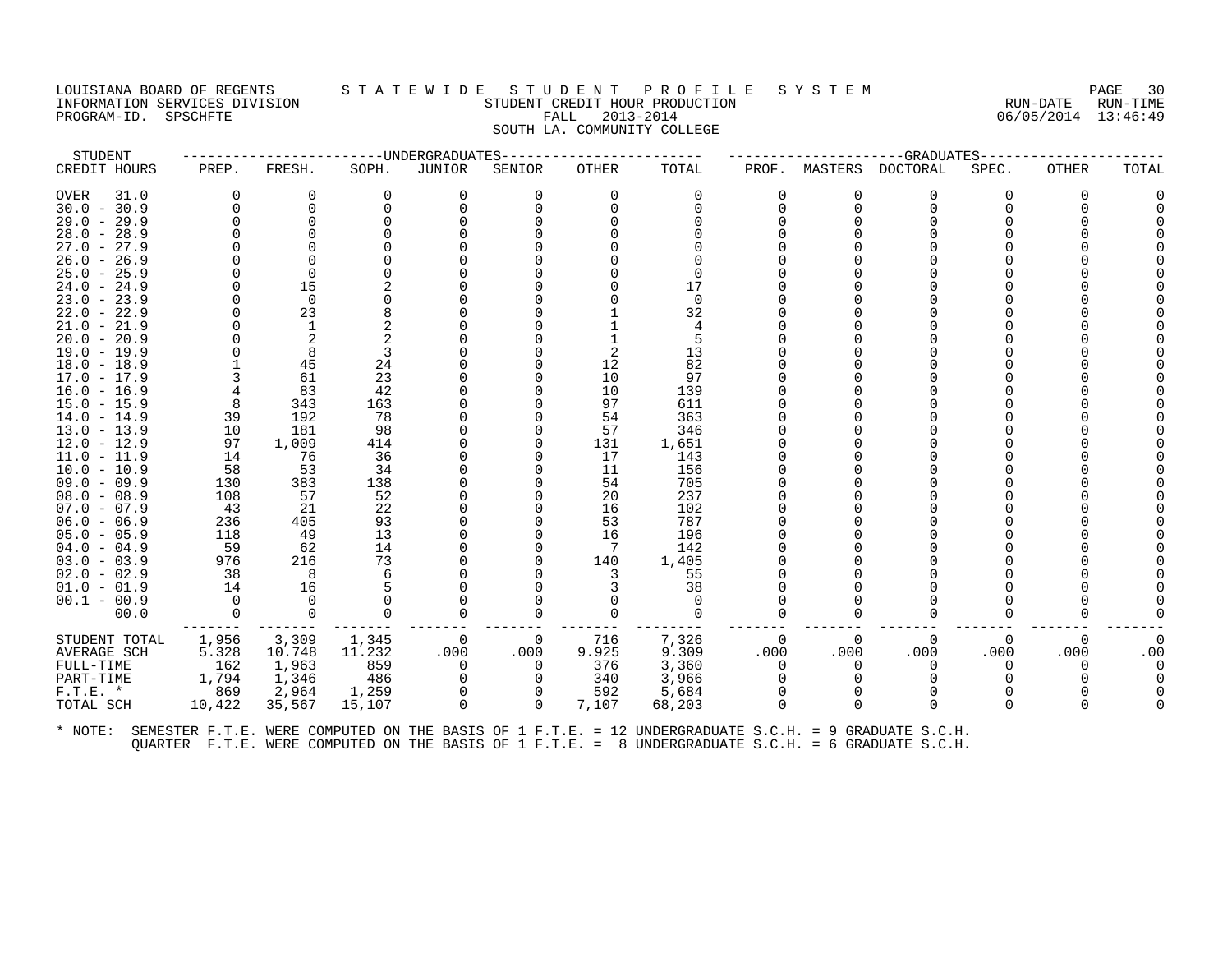#### LOUISIANA BOARD OF REGENTS S T A T E W I D E S T U D E N T P R O F I L E S Y S T E M PAGE 31 INFORMATION SERVICES DIVISION STUDENT CREDIT HOUR PRODUCTION RUN-DATE RUN-TIME PROGRAM-ID. SPSCHFTE FALL 2013-2014 06/05/2014 13:46:49 LA. DELTA COMMUNITY COLLEGE

| STUDENT       |                          |             | --------------------UNDERGRADUATES |             | --------------- |          | ------------------GRADUATES----- |                |          |              |              |          |       |
|---------------|--------------------------|-------------|------------------------------------|-------------|-----------------|----------|----------------------------------|----------------|----------|--------------|--------------|----------|-------|
| CREDIT HOURS  | PREP.                    | FRESH.      | SOPH.                              | JUNIOR      | SENIOR          | OTHER    | TOTAL                            | PROF.          | MASTERS  | DOCTORAL     | SPEC.        | OTHER    | TOTAL |
| OVER<br>31.0  | $\Omega$                 | 0           | $\Omega$                           | 0           | 0               | $\Omega$ | $\Omega$                         | 0              | O        | $\Omega$     | 0            | 0        |       |
| $30.0 - 30.9$ | $\Omega$                 | $\Omega$    | $\Omega$                           | $\Omega$    | U               | $\Omega$ |                                  | $\Omega$       | $\Omega$ | $\Omega$     |              |          |       |
| $29.0 - 29.9$ | $\Omega$                 | $\mathbf 0$ |                                    |             |                 |          |                                  |                |          |              |              |          |       |
| $28.0 - 28.9$ |                          |             |                                    |             |                 |          |                                  |                |          |              |              |          |       |
| $27.0 - 27.9$ |                          |             |                                    |             |                 |          |                                  |                |          |              |              |          |       |
| $26.0 - 26.9$ |                          |             |                                    |             |                 |          |                                  |                |          |              |              |          |       |
| $25.0 - 25.9$ |                          |             |                                    |             |                 |          |                                  |                |          |              |              |          |       |
| $24.0 - 24.9$ |                          |             |                                    |             |                 |          |                                  |                |          |              |              |          |       |
| $23.0 - 23.9$ |                          |             |                                    |             |                 |          |                                  |                |          |              |              |          |       |
| $22.0 - 22.9$ |                          |             |                                    |             |                 |          |                                  |                |          |              |              |          |       |
| $21.0 - 21.9$ |                          |             |                                    |             |                 |          |                                  |                |          |              |              |          |       |
| $20.0 - 20.9$ |                          |             |                                    |             |                 |          |                                  |                |          |              |              |          |       |
| $19.0 - 19.9$ |                          | 3           |                                    |             |                 | 5        | 9                                |                |          |              |              |          |       |
| $18.0 - 18.9$ |                          | 23          | 17                                 |             |                 | 29       | 69                               |                |          |              |              |          |       |
| 17.0 - 17.9   |                          | 14          | 12                                 |             |                 | 17       | 43                               |                |          |              |              |          |       |
| $16.0 - 16.9$ |                          | 54          | 36                                 |             |                 | 21       | 111                              |                |          |              |              |          |       |
| $15.0 - 15.9$ |                          | 89          | 79                                 |             |                 | 89       | 257                              |                |          |              |              |          |       |
| $14.0 - 14.9$ |                          | 113         | 34                                 |             |                 | 31       | 179                              |                |          |              |              |          |       |
| $13.0 - 13.9$ |                          | 329         | 142                                |             |                 | 89       | 560                              |                |          |              |              |          |       |
| $12.0 - 12.9$ |                          | 290         | 207                                |             |                 | 139      | 636                              |                |          |              |              |          |       |
| $11.0 - 11.9$ |                          | 29          | 27                                 |             |                 | 29       | 88                               |                |          |              |              |          |       |
| $10.0 - 10.9$ | 7                        | 67          | 47                                 |             |                 | 72       | 193                              |                |          |              |              |          |       |
| $09.0 - 09.9$ | 21                       | 89          | 69                                 |             |                 | 65       | 244                              |                |          |              |              |          |       |
| $08.0 - 08.9$ | -1                       | 49          | 17                                 |             |                 | 27       | 94                               |                |          |              |              |          |       |
| $07.0 - 07.9$ | 19                       | 79          | 38                                 |             |                 | 40       | 176                              |                |          |              |              |          |       |
| $06.0 - 06.9$ | 180                      | 93          | 84                                 |             |                 | 67       | 424                              |                |          |              |              |          |       |
| $05.0 - 05.9$ | 40                       | 26          | 18                                 |             |                 | 17       | 101                              |                |          |              |              |          |       |
| $04.0 - 04.9$ | 65                       | 25          | 27                                 |             |                 | 37       | 154                              |                |          |              |              |          |       |
| $03.0 - 03.9$ | 206                      | 119         | 52                                 |             |                 | 103      | 480                              |                |          |              |              |          |       |
| $02.0 - 02.9$ | 10                       | 27          |                                    |             |                 | 1        | 39                               |                |          |              |              |          |       |
| $01.0 - 01.9$ | $\Omega$                 | 2           |                                    |             |                 |          | 9                                |                |          |              |              |          |       |
| $00.1 - 00.9$ |                          |             |                                    |             |                 |          |                                  |                |          |              |              |          |       |
| 00.0          | $\Omega$                 | 1           | $\Omega$                           | $\Omega$    | 0               | $\Omega$ |                                  | $\Omega$       |          | $\Omega$     | <sup>0</sup> |          |       |
| STUDENT TOTAL | 553                      | 1,521       | 915                                | 0           | 0               | 885      | 3,874                            | $\Omega$       | $\Omega$ | $\Omega$     | $\Omega$     | $\Omega$ | 0     |
| AVERAGE SCH   | 4.746                    | 10.647      | 10.735                             | .000        | .000            | 10.194   | 9.722                            | .000           | .000     | .000         | .000         | .000     | .00   |
| FULL-TIME     | $\overline{\phantom{0}}$ | 915         | 531                                | 0           | 0               | 424      | 1,871                            | $\overline{0}$ |          | 0            | $\Omega$     | O        |       |
| PART-TIME     | 552                      | 606         | 384                                | $\mathbf 0$ | 0               | 461      | 2,003                            | 0              |          |              |              |          |       |
| $F.T.E. *$    | 219                      | 1,349       | 819                                |             | $\Omega$        | 752      | 3,138                            |                |          |              |              |          |       |
| TOTAL SCH     | 2,625                    | 16,183      | 9,823                              | $\mathbf 0$ | $\Omega$        | 9,022    | 37,653                           | $\Omega$       |          | <sup>n</sup> | $\Omega$     |          |       |
|               |                          |             |                                    |             |                 |          |                                  |                |          |              |              |          |       |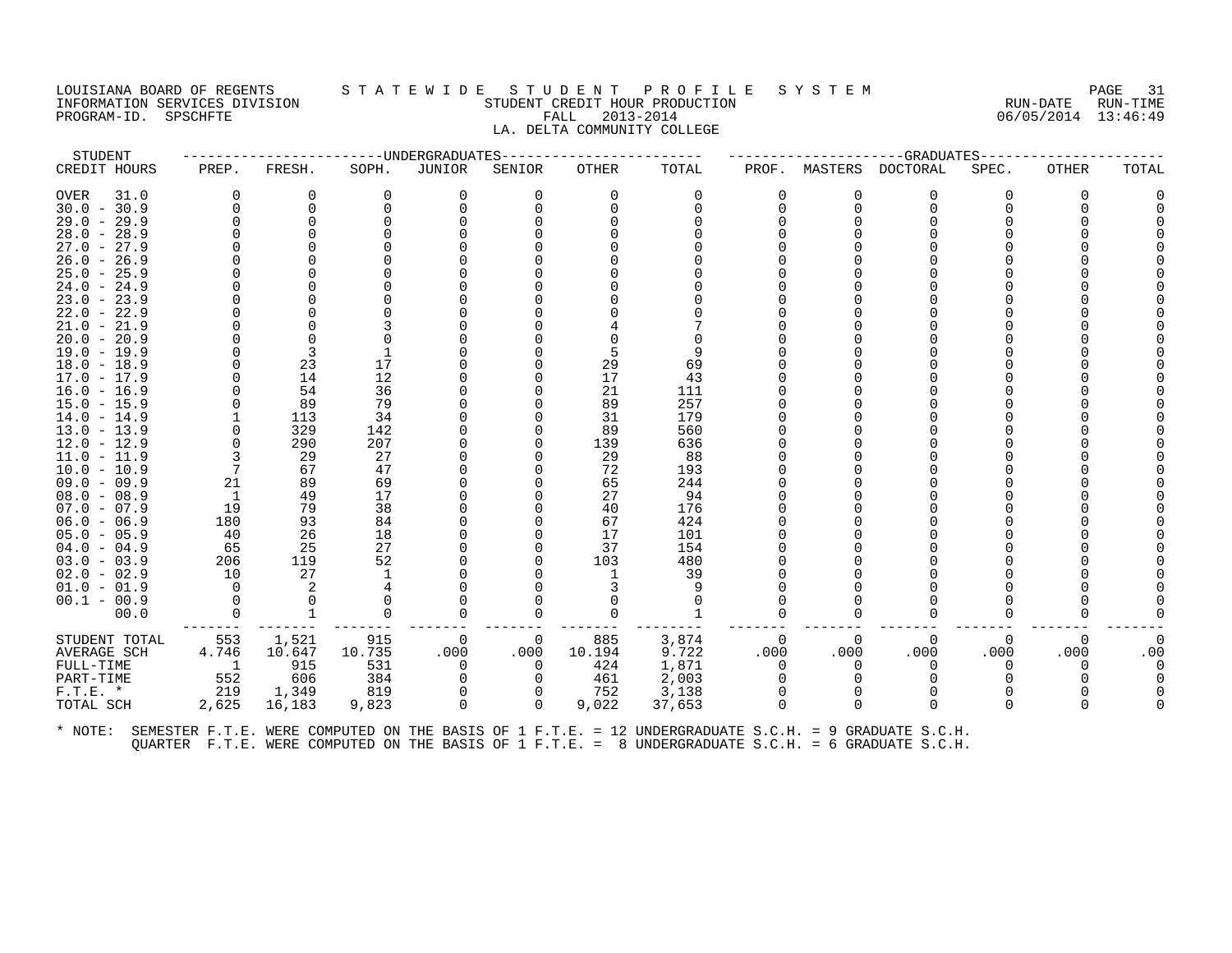# LOUISIANA BOARD OF REGENTS STATEWIDE STUDENT PROFILE SYSTEM PAGE 32<br>INFORMATION SERVICES DIVISION STATEWES STUDENT CREDIT HOUR PRODUCTION ASSESSED TO A SERVICE RUN-DATE RUN-TIME INFORMATION STUDENT CREDIT HOUR PRODUCTION STUDENT CREDIT HOUR PRODUCTION RUN-DATE RUN-TIME<br>FALL 2013-2014 RUN-DATE RUN-DATE RUN-TIME PROGRAM-ID. SPSCHFTE FALL 2013-2014 L. E. FLETCHER

STUDENT ------------------------UNDERGRADUATES------------------------ ---------------------GRADUATES----------------------

| OVER<br>31.0<br>$30.0 - 30.9$<br>$29.0 - 29.9$<br>$28.0 - 28.9$<br>$27.0 - 27.9$<br>$26.0 - 26.9$<br>$25.0 - 25.9$<br>$24.0 - 24.9$<br>$23.0 - 23.9$<br>$22.0 - 22.9$<br>$21.0 - 21.9$<br>$20.0 - 20.9$<br>$19.0 - 19.9$<br>$18.0 - 18.9$<br>$17.0 - 17.9$<br>$16.0 - 16.9$<br>$15.0 - 15.9$<br>$14.0 - 14.9$<br>$13.0 - 13.9$<br>$12.0 - 12.9$<br>11.0 - 11.9<br>$10.0 - 10.9$<br>$09.0 - 09.9$<br>$08.0 - 08.9$<br>$07.0 - 07.9$<br>$06.0 - 06.9$ | 0<br>$\Omega$<br>8<br>20<br>4                                 | 0<br>$\Omega$<br>13<br>3<br>7<br>195<br>17<br>30<br>458<br>6<br>12<br>104<br>3<br>13<br>107 | $\Omega$<br>12<br>3<br>12<br>62<br>14<br>58<br>162<br>9<br>23<br>59<br>$\overline{4}$<br>19<br>49<br>$\Omega$ | 0                                              | $\Omega$                          | 0<br>16<br>32<br>8<br>31<br>80<br>56<br>391 | 0<br>$\Omega$<br>41<br>23<br>292<br>39<br>121<br>703<br>21<br>41<br>221<br>11<br>49<br>567<br>20 | 0<br>U                               | 0<br>$\Omega$                          | 0<br>$\Omega$                                                        | 0                                      | 0                          |     |
|-----------------------------------------------------------------------------------------------------------------------------------------------------------------------------------------------------------------------------------------------------------------------------------------------------------------------------------------------------------------------------------------------------------------------------------------------------|---------------------------------------------------------------|---------------------------------------------------------------------------------------------|---------------------------------------------------------------------------------------------------------------|------------------------------------------------|-----------------------------------|---------------------------------------------|--------------------------------------------------------------------------------------------------|--------------------------------------|----------------------------------------|----------------------------------------------------------------------|----------------------------------------|----------------------------|-----|
| $05.0 - 05.9$<br>$04.0 - 04.9$<br>$03.0 - 03.9$<br>$02.0 - 02.9$<br>$01.0 - 01.9$                                                                                                                                                                                                                                                                                                                                                                   | $\mathbf{1}$<br>87<br>$\Omega$<br>$\Omega$                    | 15<br>13<br>86<br>35<br>198                                                                 | 10<br>28                                                                                                      |                                                |                                   | 10<br>70<br>-1<br>18                        | 34<br>271<br>36<br>220                                                                           |                                      |                                        |                                                                      |                                        |                            |     |
| $00.1 - 00.9$<br>00.0<br>STUDENT TOTAL<br>AVERAGE SCH<br>FULL-TIME<br>PART-TIME<br>$F.T.E. *$<br>TOTAL SCH                                                                                                                                                                                                                                                                                                                                          | $\Omega$<br>$\Omega$<br>132<br>4.575<br>8<br>124<br>50<br>604 | 78<br>$\Omega$<br>1,394<br>8.684<br>724<br>670<br>1,009<br>12,106                           | 0<br>530<br>10.851<br>324<br>206<br>479<br>5,751                                                              | $\overline{0}$<br>.000<br>$\Omega$<br>$\Omega$ | 0<br>.000<br>$\Omega$<br>$\Omega$ | 755<br>7.629<br>177<br>578<br>480<br>5,760  | 87<br>$\Omega$<br>2,811<br>8.616<br>1,233<br>1,578<br>2,018<br>24,221                            | 0<br>0<br>.000<br>$\Omega$<br>O<br>U | ∩<br>$\Omega$<br>.000<br>∩<br>$\Omega$ | $\Omega$<br>$\Omega$<br>.000<br>$\Omega$<br><sup>0</sup><br>$\Omega$ | O<br>$\Omega$<br>.000<br>0<br>$\Omega$ | $\Omega$<br>.000<br>O<br>∩ | .00 |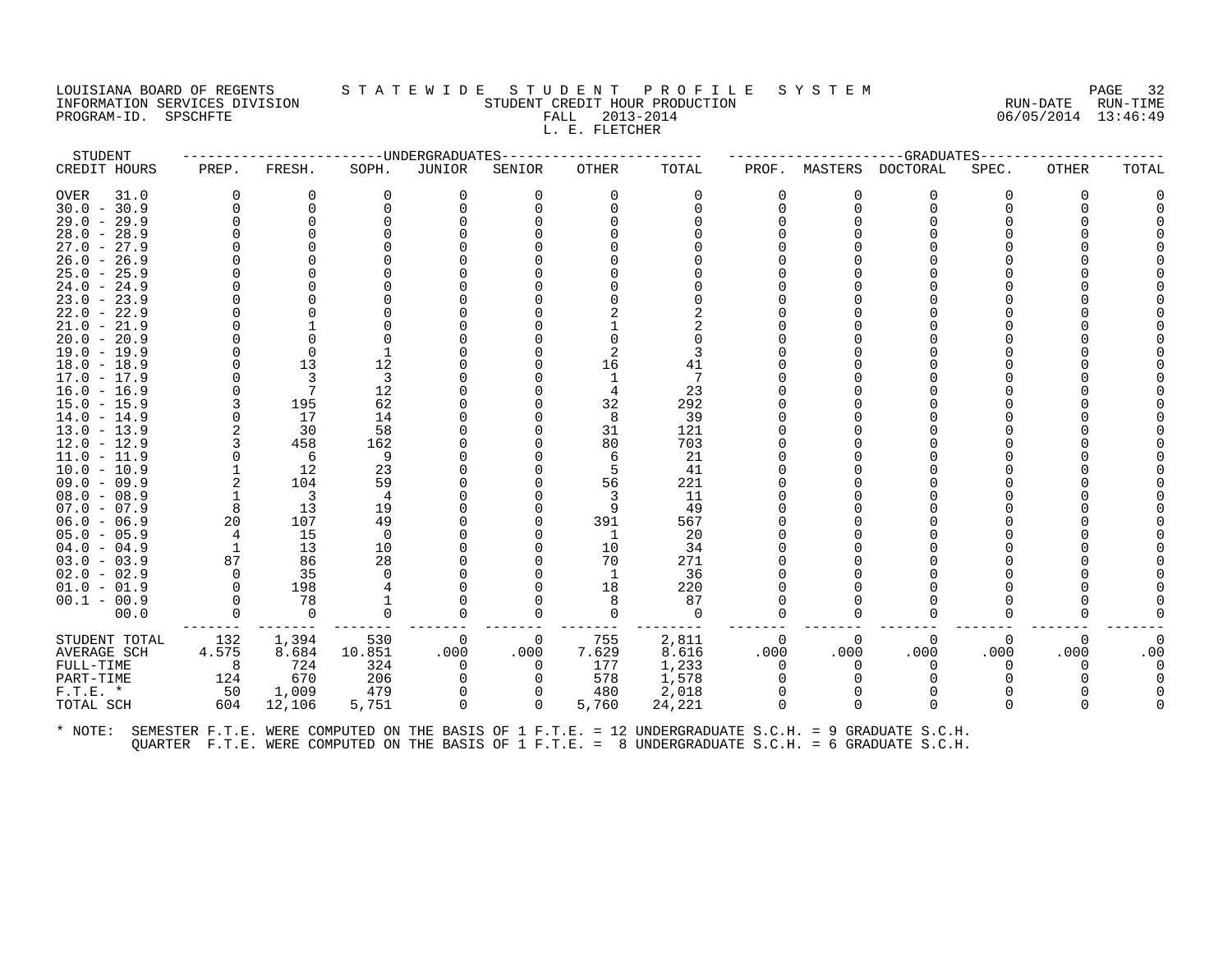# LOUISIANA BOARD OF REGENTS STATEWIDE STUDENT PROFILE SYSTEM PAGE 33<br>INFORMATION SERVICES DIVISION STATEWIDENT CREDIT HOUR PRODUCTION FORDER AUN-DATE RUN-TIME INFORMATION SERVICES DIVISION SUBSERVICES ON STUDENT CREDIT HOUR PRODUCTION SUBSERVICES RUN-DATE RUN-TIME<br>PROGRAM-ID. SPSCHFTE SERVICES DIVISION SERVICES EXPLORED STUDENT CREDIT HOUR PRODUCTION SUBSERVICES DIVISION S PROGRAM-ID. SPSCHFTE FALL 2013-2014 SOWELA

| STUDENT                        |                |          | -------------UNDERGRADUATES- |             |              | -----------GRADUATES---- |          |          |          |          |       |       |       |
|--------------------------------|----------------|----------|------------------------------|-------------|--------------|--------------------------|----------|----------|----------|----------|-------|-------|-------|
| CREDIT HOURS                   | PREP.          | FRESH.   | SOPH.                        | JUNIOR      | SENIOR       | OTHER                    | TOTAL    | PROF.    | MASTERS  | DOCTORAL | SPEC. | OTHER | TOTAL |
| OVER<br>31.0                   | 0              | 0        | $\Omega$                     | 0           | $\Omega$     | 0                        | $\Omega$ | 0        | 0        | 0        |       |       |       |
| $30.0 - 30.9$                  | $\Omega$       | 0        |                              | $\Omega$    |              | $\Omega$                 |          | $\Omega$ | $\Omega$ | $\Omega$ |       |       |       |
| $29.0 - 29.9$                  |                | $\Omega$ |                              |             |              |                          |          |          |          |          |       |       |       |
| $28.0 - 28.9$                  |                |          |                              |             |              |                          |          |          |          |          |       |       |       |
| $27.0 - 27.9$                  |                |          |                              |             |              |                          |          |          |          |          |       |       |       |
| $26.0 - 26.9$                  |                |          |                              |             |              |                          |          |          |          |          |       |       |       |
| $25.0 - 25.9$                  |                |          |                              |             |              |                          |          |          |          |          |       |       |       |
| $24.0 - 24.9$                  |                |          |                              |             |              |                          |          |          |          |          |       |       |       |
| $23.0 - 23.9$                  |                |          |                              |             |              |                          |          |          |          |          |       |       |       |
| $22.0 - 22.9$                  |                |          |                              |             |              |                          |          |          |          |          |       |       |       |
| $21.0 - 21.9$                  |                |          |                              |             |              |                          |          |          |          |          |       |       |       |
| $20.0 - 20.9$<br>$19.0 - 19.9$ |                | 23       | 23                           |             |              |                          | 52       |          |          |          |       |       |       |
| $18.0 - 18.9$                  |                | 21       | 24                           |             |              | 10                       | 56       |          |          |          |       |       |       |
| 17.0 - 17.9                    |                | 15       | 19                           |             |              | 16                       | 50       |          |          |          |       |       |       |
| $16.0 - 16.9$                  |                | 26       | 30                           |             |              | 16                       | 74       |          |          |          |       |       |       |
| $15.0 - 15.9$                  |                | 144      | 62                           |             |              | 37                       | 249      |          |          |          |       |       |       |
| 14.0 - 14.9                    |                | 137      | 46                           |             |              | 31                       | 218      |          |          |          |       |       |       |
| $13.0 - 13.9$                  | $\Omega$       | 73       | 55                           |             |              | 33                       | 161      |          |          |          |       |       |       |
| $12.0 - 12.9$                  | 43             | 570      | 162                          |             |              | 57                       | 832      |          |          |          |       |       |       |
| $11.0 - 11.9$                  | -1             | 30       | 18                           |             |              | 14                       | 63       |          |          |          |       |       |       |
| $10.0 - 10.9$                  | $\Omega$       | 53       | 18                           |             |              | 15                       | 86       |          |          |          |       |       |       |
| $09.0 - 09.9$                  | 5              | 220      | 37                           |             |              | 26                       | 288      |          |          |          |       |       |       |
| $08.0 - 08.9$                  | 17             | 18       | 15                           |             |              | 6                        | 56       |          |          |          |       |       |       |
| $07.0 - 07.9$                  | $\overline{0}$ | 8        | 9                            |             |              | 16                       | 33       |          |          |          |       |       |       |
| $06.0 - 06.9$                  | 21             | 136      | 40                           |             |              | 27                       | 224      |          |          |          |       |       |       |
| $05.0 - 05.9$                  | -3             | 111      | 34                           |             |              | 8                        | 156      |          |          |          |       |       |       |
| $04.0 - 04.9$                  | 75             | 20       | .5                           |             |              | 5                        | 105      |          |          |          |       |       |       |
| $03.0 - 03.9$                  | 332            | 79       | 15                           |             |              | 26                       | 452      |          |          |          |       |       |       |
| $02.0 - 02.9$                  | 56             | $\Omega$ |                              |             |              |                          | 58       |          |          |          |       |       |       |
| $01.0 - 01.9$                  | $\Omega$       |          |                              |             |              |                          |          |          |          |          |       |       |       |
| $00.1 - 00.9$                  |                |          |                              |             |              |                          |          |          |          |          |       |       |       |
| 00.0                           |                |          |                              |             | O            |                          |          |          |          |          |       |       |       |
| STUDENT TOTAL                  | 566            | 1,689    | 616                          | 0           | 0            | 355                      | 3,226    | $\Omega$ | 0        | $\Omega$ | 0     |       |       |
| AVERAGE SCH                    | 4.333          | 10.737   | 11.887                       | .000        | .000         | 11.397                   | 9.905    | .000     | .000     | .000     | .000  | .000  | .00   |
| FULL-TIME                      | 56             | 1,011    | 423                          | 0           | $\Omega$     | 212                      | 1,702    | $\Omega$ | $\Omega$ | $\Omega$ | 0     |       |       |
| PART-TIME                      | 510            | 678      | 193                          | 0           |              | 143                      | 1,524    |          |          |          |       |       |       |
| $F.T.E. *$                     | 204            | 1,510    | 610                          | $\Omega$    |              | 337                      | 2,662    | $\Omega$ |          |          |       |       |       |
| TOTAL SCH                      | 2,453          | 18,125   | 7,322                        | $\mathbf 0$ | $\mathbf{0}$ | 4,046                    | 31,946   | $\Omega$ | 0        | $\Omega$ |       |       |       |
|                                |                |          |                              |             |              |                          |          |          |          |          |       |       |       |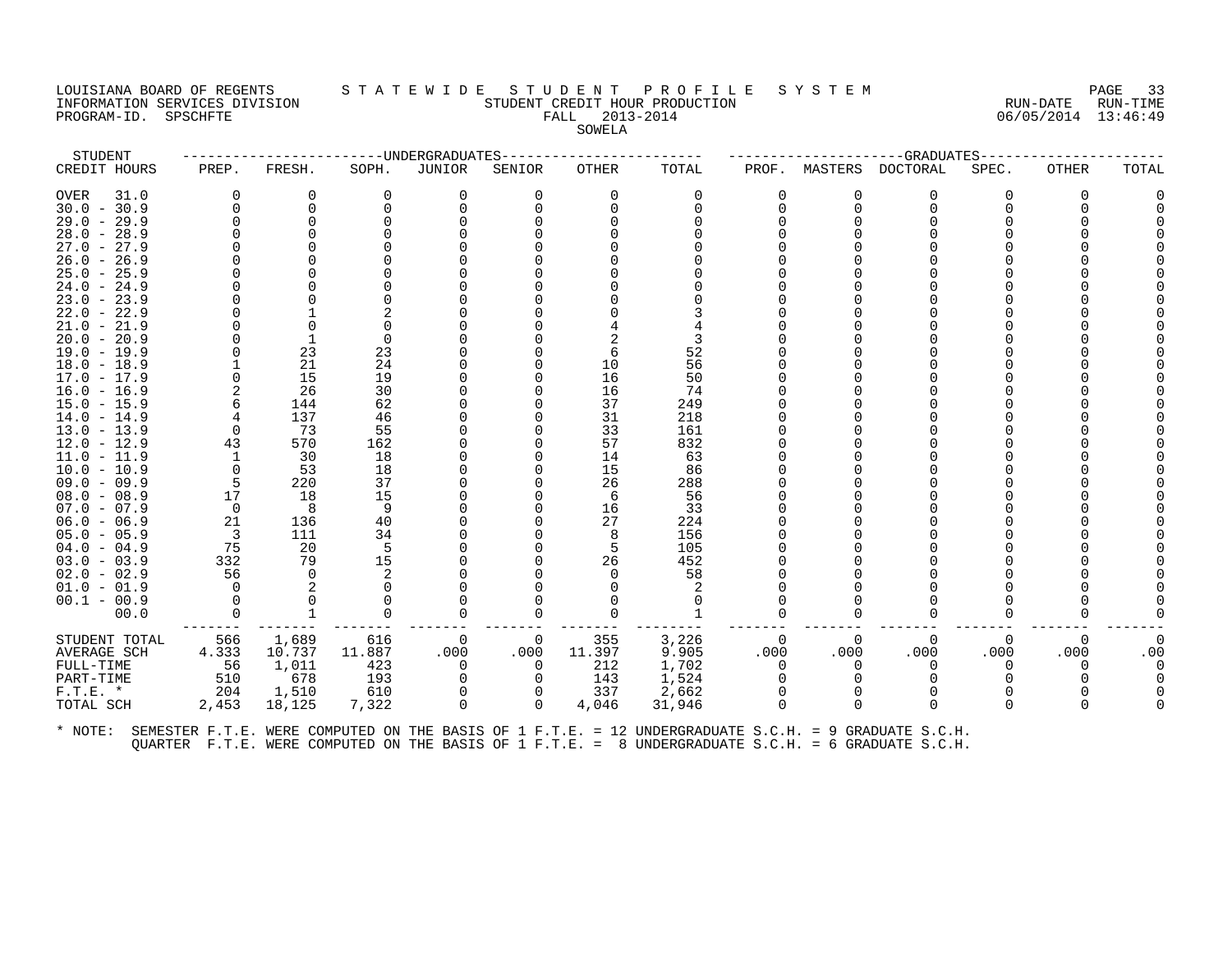# LOUISIANA BOARD OF REGENTS STATEWIDE STUDENT PROFILE SYSTEM PAGE 34<br>INFORMATION SERVICES DIVISION STUDENT CREDIT HOUR PRODUCTION PRODUCTION CERTAINE RUN-DATE RUN-TIME INFORMATION SERVICES DIVISION STUDENT CREDIT HOUR PRODUCTION RUN-DATE RUN-TIME PROGRAM-ID. SPSCHFTE FALL 2013-2014 06/05/2014 13:46:49 U. OF LOUISIANA SYSTEM TOTALS

| STUDENT          |          |          |          | ----UNDERGRADUATES |         |              | --GRADUATES    |          |              |          |              |       |        |
|------------------|----------|----------|----------|--------------------|---------|--------------|----------------|----------|--------------|----------|--------------|-------|--------|
| CREDIT HOURS     | PREP.    | FRESH.   | SOPH.    | JUNIOR             | SENIOR  | <b>OTHER</b> | TOTAL          | PROF.    | MASTERS      | DOCTORAL | SPEC.        | OTHER | TOTAL  |
| OVER<br>31.0     | $\Omega$ | U        | $\Omega$ | 0                  | 0       | $\Omega$     | 0              | $\Omega$ | <sup>0</sup> | 0        | <sup>n</sup> |       |        |
| $30.0 - 30.9$    | U        | $\Omega$ |          |                    |         | ∩            | $\Omega$       | $\Omega$ | $\Omega$     | $\Omega$ |              |       |        |
| $29.0 -$<br>29.9 |          | $\Omega$ |          |                    |         |              |                | $\Omega$ |              | ∩        |              |       |        |
| $28.0 - 28.9$    |          |          |          |                    |         |              |                |          |              |          |              |       |        |
| $27.0 - 27.9$    |          |          |          |                    |         |              |                |          |              |          |              |       |        |
| $26.0 -$<br>26.9 |          |          |          |                    |         |              |                |          |              |          |              |       |        |
| $25.0 - 25.9$    |          |          |          |                    |         |              |                | $\Omega$ |              |          |              |       |        |
| $24.0 - 24.9$    |          |          |          |                    |         |              | 13             | 35       |              |          |              |       | 35     |
| $23.0 - 23.9$    |          |          |          |                    |         |              | 18             | $\Omega$ |              |          |              |       |        |
| $22.0 - 22.9$    |          |          |          | 18                 | 50      |              | 77             |          |              |          |              |       |        |
| $21.0 - 21.9$    |          | 26       | 46       | 81                 | 229     |              | 382            | 3        |              |          |              |       |        |
| $20.0 - 20.9$    |          | 17       | 61       | 69                 | 149     |              | 296            | 14       |              |          |              |       | 14     |
| $19.0 - 19.9$    | $\Omega$ | 117      | 200      | 204                | 331     | $\Omega$     | 852            | 93       |              |          |              |       | 94     |
| $18.0 - 18.9$    | $\Omega$ | 464      | 695      | 957                | 1,632   | 17           | 3,765          | 78       |              |          |              |       | 80     |
| 17.0 - 17.9      | 3        | 1,357    | 684      | 487                | 577     | -7           | 3,115          | 106      |              | $\Omega$ |              |       | 108    |
| $16.0 - 16.9$    | 2        | 3,277    | 1,426    | 955                | 1,125   | 7            | 6,792          | 13       | 8            |          |              |       | 24     |
| $15.0 - 15.9$    | 8        | 3,121    | 3,112    | 3,116              | 3,821   | 45           | 13,223         | 6        | 165          | 17       |              |       | 195    |
| $14.0 - 14.9$    | 11       | 2,993    | 1,209    | 852                | 1,059   | 4            | 6,128          | 6        | 18           |          |              |       | 28     |
| $13.0 - 13.9$    | 18       | 2,381    | 1,304    | 1,082              | 1,765   | 7            | 6,557          | 11       | 105          |          |              |       | 132    |
| $12.0 - 12.9$    | 69       | 2,008    | 2,824    | 2,902              | 5,090   | 67           | 12,960         | 10       | 719          | 83       | 11           | 30    | 853    |
| $11.0 - 11.9$    | 21       | 656      | 347      | 335                | 543     | 12           | 1,914          | 2        | 54           | 11       | $\Omega$     |       | 71     |
| 10.0 - 10.9      | 37       | 941      | 365      | 308                | 759     | 16           | 2,426          | $\Omega$ | 342          | 46       | 0            |       | 397    |
| $09.0 - 09.9$    | 433      | 559      | 782      | 835                | 2,000   | 47           | 4,656          | 0        | 2,334        | 505      | 16           | 74    | 2,929  |
| $08.0 - 08.9$    | 53       | 146      | 168      | 160                | 358     | 31           | 916            | $\Omega$ | 122          | 6        | $\Omega$     |       | 133    |
| $07.0 - 07.9$    | 41       | 77       | 101      | 168                | 421     | 23           | 831            |          | 105          | 21       | $\Omega$     | 15    | 141    |
| $06.0 - 06.9$    | 1,527    | 318      | 367      | 522                | 1,586   | 93           | 4,413          | $\Omega$ | 3,060        | 260      | 50           | 331   | 3,701  |
| $05.0 - 05.9$    | 50       | 25       | 41       | 54                 | 166     | 33           | 369            |          | 150          | 4        | $\Omega$     | 5     | 160    |
| $04.0 - 04.9$    | 78       | 31       | 20       | 38                 | 259     | 44           | 470            | $\Omega$ | 30           | 5        | $\Omega$     | 22    | 57     |
| $03.0 - 03.9$    | 4,858    | 221      | 196      | 237                | 903     | 485          | 6,900          | $\Omega$ | 1,118        | 250      | 13           | 861   | 2,242  |
| $02.0 - 02.9$    | 6        | 15       | 8        | 6                  | 48      | 59           | 142            | $\Omega$ | 20           | 4        | 0            | 7     | 31     |
| $01.0 - 01.9$    | 90       | 16       |          | 16                 | 52      | 205          | 383            |          | 67           | 70       |              | 11    | 148    |
| $00.1 - 00.9$    |          | $\Omega$ |          | 0                  | 0       | - 0          | $\overline{0}$ | $\Omega$ | $\Omega$     | $\Omega$ |              | - 0   | - 0    |
| 00.0             |          |          | 5        | 13                 | 40      | 42           | 107            |          | 73           | 33       | $\Omega$     | 20    | 126    |
| STUDENT TOTAL    | 7,306    | 18,774   | 13,983   | 13,421             | 22,986  | 1,244        | 77,714         | 378      | 8,495        | 1,328    | 90           | 1,411 | 11,702 |
| AVERAGE SCH      | 4.247    | 13.693   | 13.410   | 13.191             | 12.232  | 4.961        | 12.099         | 18.063   | 7.404        | 7.086    | 6.833        | 4.494 | 7.36   |
| FULL-TIME        | 340      | 17,211   | 12,535   | 11,536             | 17,007  | 237          | 58,866         | 377      | 4,232        | 743      | 27           | 194   | 5,573  |
| PART-TIME        | 6,966    | 1,563    | 1,448    | 1,885              | 5,979   | 1,007        | 18,848         | 1        | 4,263        | 585      | 63           | 1,217 | 6,129  |
| $F.T.E. *$       | 4,169    | 25,583   | 17,960   | 15,326             | 24,231  | 1,282        | 88,544         | 759      | 7,238        | 1,145    | 69           | 792   | 10,001 |
| TOTAL SCH        | 31,028   | 257,003  | 187,450  | 176,868            | 280,696 | 5,964        | 939,009        | 6,828    | 62,359       | 9,177    | 615          | 6,252 | 85,231 |
|                  |          |          |          |                    |         |              |                |          |              |          |              |       |        |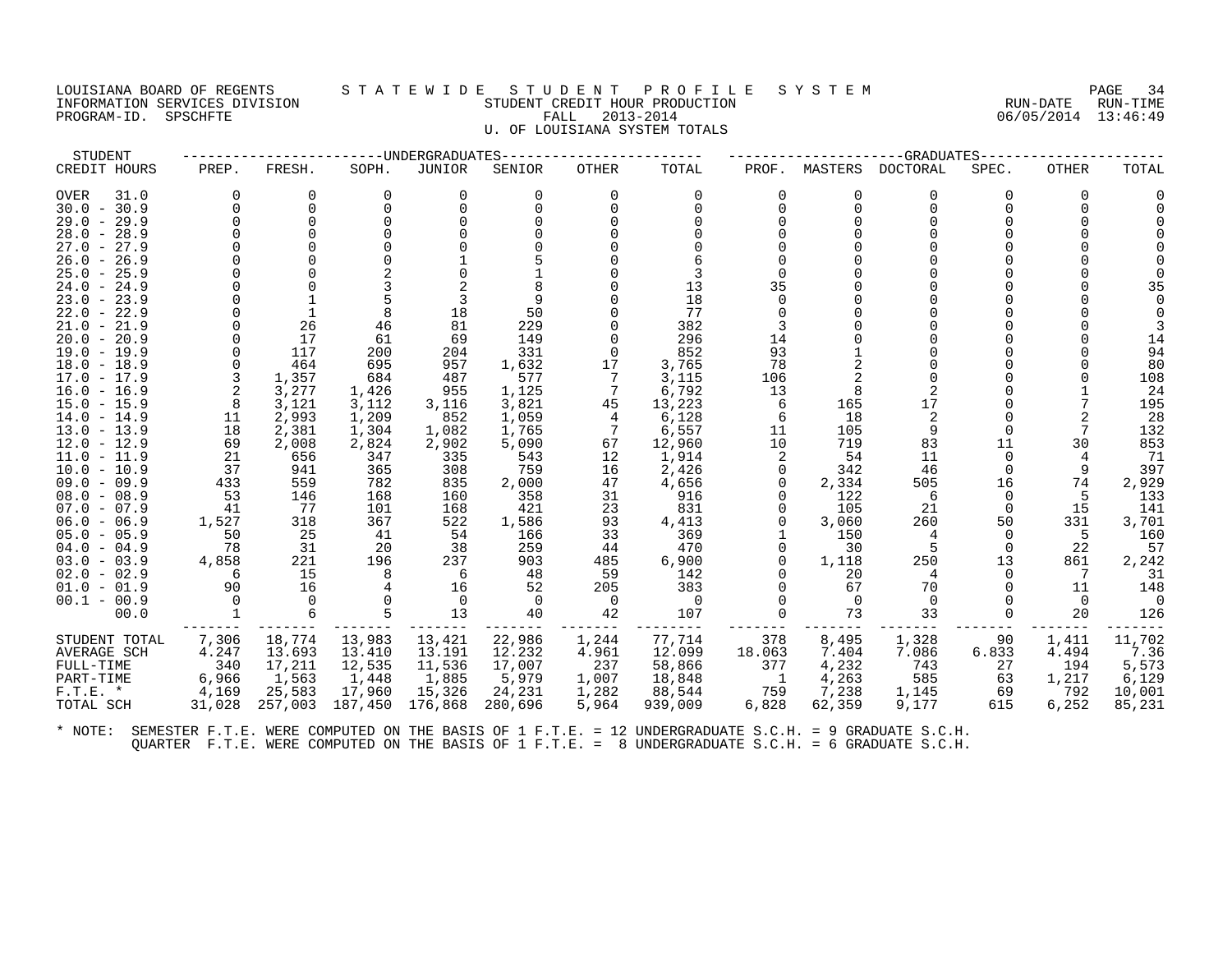# LOUISIANA BOARD OF REGENTS STATEWIDE STUDENT PROFILE SYSTEM NAGE 35 INFORMATION SERVICES DIVISION SUN-TIME STUDENT CREDIT HOUR PRODUCTION SUNGLE RUN-DATE RUN-TIME<br>PROGRAM-ID. SPSCHFTE SERVITE SERVICES SUNGLESS SUNGLESS FALL 2013-2014 2019 PROGRAM-ID. SPSCHFTE FALL 2013-2014 L.S.U. SYSTEM TOTALS

| STUDENT                      |              |              |              | --UNDERGRADUATES |              | -GRADUATES   |                |           |           |          |       |              |            |
|------------------------------|--------------|--------------|--------------|------------------|--------------|--------------|----------------|-----------|-----------|----------|-------|--------------|------------|
| CREDIT HOURS                 | PREP.        | FRESH.       | SOPH.        | <b>JUNIOR</b>    | SENIOR       | <b>OTHER</b> | TOTAL          | PROF.     | MASTERS   | DOCTORAL | SPEC. | <b>OTHER</b> | TOTAL      |
| OVER<br>31.0                 | $\Omega$     | $\Omega$     | 0            | O                |              |              | $\Omega$       | 0         | O         | $\Omega$ | 0     | 0            |            |
| $30.0 - 30.9$                | $\Omega$     | $\Omega$     |              |                  |              |              |                | 0         | $\cap$    | $\Omega$ |       |              |            |
| $29.0 - 29.9$                |              | $\Omega$     |              |                  |              |              |                |           |           |          |       |              |            |
| $28.0 - 28.9$                |              |              |              |                  |              |              |                |           |           |          |       |              |            |
| $27.0 - 27.9$                |              |              |              |                  |              |              |                |           |           |          |       |              |            |
| 26.9<br>$26.0 -$             |              |              |              |                  |              |              |                | $\Omega$  |           |          |       |              |            |
| $25.0 - 25.9$                |              |              |              |                  |              |              |                | 23        |           |          |       |              | 23         |
| $24.0 - 24.9$                |              |              |              |                  |              |              |                | 148       |           |          |       |              | 148        |
| $23.0 - 23.9$                |              |              |              |                  |              |              |                | $\Omega$  |           |          |       |              |            |
| $22.0 - 22.9$                |              |              |              |                  |              |              |                | 86        |           |          |       |              | 86         |
| $21.0 - 21.9$                |              |              |              | 10               | 40           |              | 55             |           |           |          |       |              |            |
| $20.0 - 20.9$                |              |              |              | 9                | 22           |              | 42             | 40        | 2         |          |       |              | 43         |
| $19.0 - 19.9$                |              | 24           | 78           | 82               | 108          |              | 294            | $\Omega$  | 21        |          |       |              | 23         |
| $18.0 - 18.9$                | $\Omega$     | 110          | 214          | 306              | 398          |              | 1,036          | 50        | 44        | 5        |       |              | 99         |
| $17.0 - 17.9$                | $\mathbf{1}$ | 430          | 358<br>976   | 309<br>775       | 271<br>637   | 12           | 1,374<br>3,895 | 40<br>304 | 22<br>48  | 21<br>20 |       |              | 83         |
| $16.0 - 16.9$                | $\Omega$     | 1,493        |              |                  |              |              |                |           |           | 53       |       |              | 373<br>427 |
| 15.0 - 15.9<br>$14.0 - 14.9$ | 3            | 3,003<br>797 | 2,323<br>674 | 2,123<br>492     | 1,780<br>598 | 66<br>12     | 9,295<br>2,576 | 107<br>85 | 267<br>42 | 25       |       |              | 153        |
| $13.0 - 13.9$                | 25           | 892          | 702          | 647              | 769          | 48           | 3,083          | 63        | 137       | 84       |       |              | 284        |
| $12.0 - 12.9$                | 4            | 1,467        | 1,129        | 1,110            | 1,924        | 153          | 5,787          | 31        | 430       | 210      | 14    |              | 689        |
| $11.0 - 11.9$                | 1            | 24           | 34           | 25               | 96           | 25           | 205            | 2         | 42        | 63       |       |              | 108        |
| $10.0 - 10.9$                | 63           | 74           | 49           | 38               | 131          | 16           | 371            | 4         | 153       | 200      |       |              | 358        |
| $09.0 - 09.9$                | 65           | 304          | 187          | 137              | 454          | 128          | 1,275          | 2         | 727       | 912      |       | 11           | 1,654      |
| $08.0 - 08.9$                |              | 16           | 47           | 43               | 72           | 13           | 193            | 12        | 10        | 14       |       | $\Omega$     | 36         |
| $07.0 - 07.9$                | 58           | 43           | 73           | 23               | 122          | 44           | 363            |           | 20        | 29       |       | $\Omega$     | 50         |
| $06.0 - 06.9$                | 266          | 304          | 167          | 97               | 409          | 132          | 1,375          |           | 480       | 87       |       | 54           | 630        |
| $05.0 - 05.9$                | $\Omega$     | 5            | 11           | 5                | 19           | 19           | 59             |           | 8         | 25       |       | $\Omega$     | 34         |
| $04.0 - 04.9$                | 66           | 10           | 25           | 12               | 36           | 32           | 181            |           | 21        | 11       |       |              | 36         |
| $03.0 - 03.9$                | 1,314        | 68           | 80           | 53               | 179          | 153          | 1,847          | 10        | 254       | 194      |       | 105          | 568        |
| $02.0 - 02.9$                | $\Omega$     | $\Omega$     |              |                  |              | 25           | 33             | 5         | -5        | 1        |       | $\Omega$     | 11         |
| $01.0 - 01.9$                | 30           |              |              |                  |              | 10           | 60             |           | 62        | 25       |       |              | 96         |
| $00.1 - 00.9$                | $\Omega$     |              |              |                  |              | - 0          | $\Omega$       |           |           | $\Omega$ |       |              |            |
| 00.0                         |              | $\Omega$     | 323          | 354              | 340          | 21           | 1,038          | 1,494     | 679       | 521      | 0     | 69           | 2,763      |
| STUDENT TOTAL                | 1,901        | 9,069        | 7,473        | 6,660            | 8,422        | 923          | 34,448         | 2,519     | 3,474     | 2,503    | 29    | 251          | 8,776      |
| AVERAGE SCH                  | 4.188        | 13.823       | 13.860       | 14.097           | 12.957       | 8.415        | 12.979         | 17.131    | 9.481     | 9.131    | 8.586 | 4.670        | 10.52      |
| FULL-TIME                    | 36           | 8,219        | 6,467        | 5,868            | 6,553        | 305          | 27,448         | 986       | 1,935     | 1,596    | 16    | 19           | 4,552      |
| PART-TIME                    | 1,865        | 850          | 1,006        | 792              | 1,869        | 618          | 7,000          | 1,533     | 1,539     | 907      | 13    | 232          | 4,224      |
| $F.T.E. *$                   | 663          | 10,447       | 8,259        | 7,408            | 8,727        | 633          | 36,136         | 1,951     | 2,944     | 2,011    | 27    | 94           | 7,028      |
| TOTAL SCH                    | 7,963        | 125,362      | 99,100       | 88,899           | 104,722      | 7,591        | 433,637        | 17,560    | 26,500    | 18,098   | 249   | 850          | 63,257     |
|                              |              |              |              |                  |              |              |                |           |           |          |       |              |            |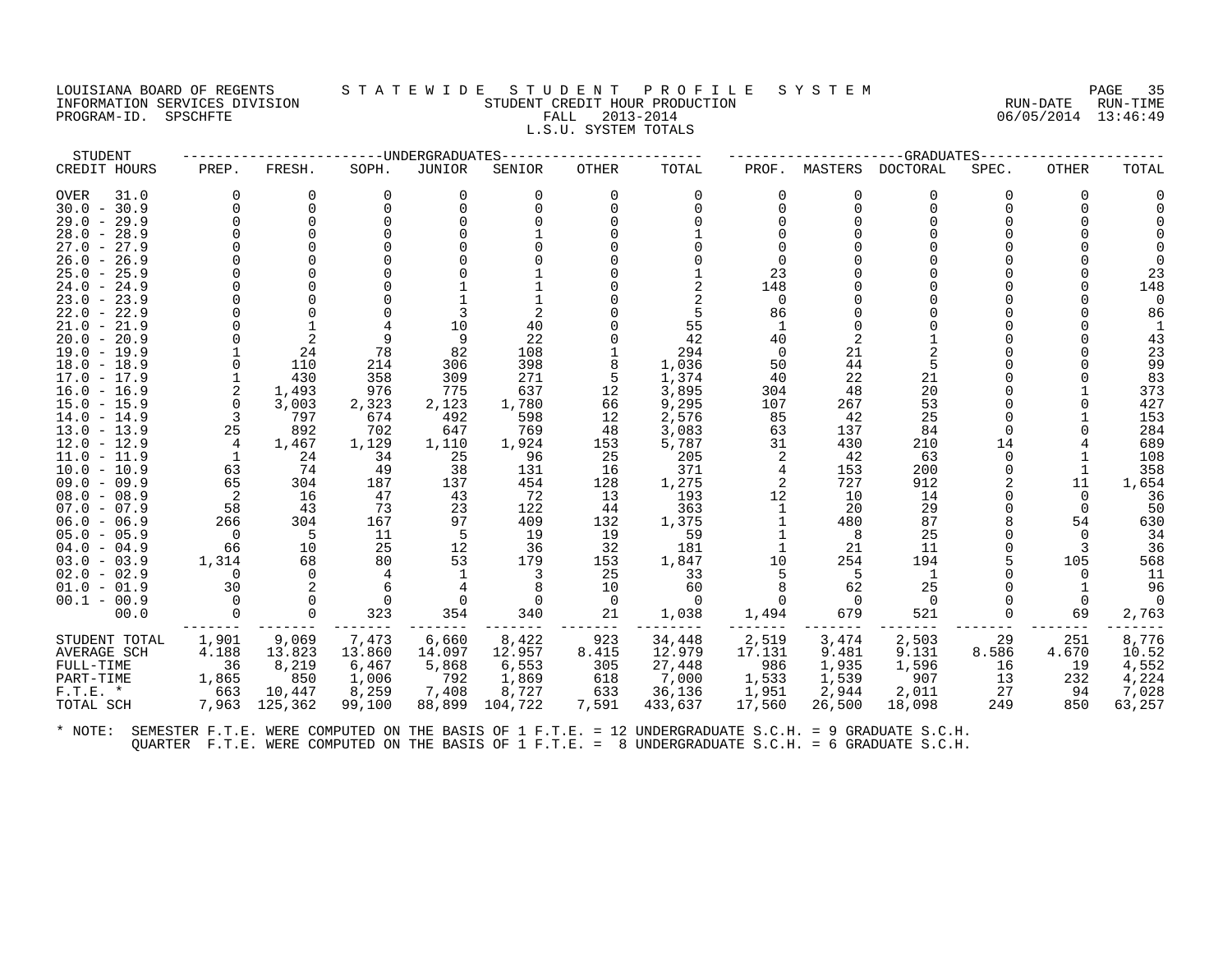#### LOUISIANA BOARD OF REGENTS STATEWIDE STUDENT PROFILE SYSTEM PAGE 36<br>INFORMATION SERVICES DIVISION STUDENT CREDIT HOUR PRODUCTION PRODUCTION INFORMATION SERVICES DIVISION STUDENT CREDIT HOUR PRODUCTION RUN-DATE RUN-TIME PROGRAM-ID. SPSCHFTE FALL 2013-2014 06/05/2014 13:46:49 SOUTHERN U. SYSTEM TOTALS

STUDENT ------------------------UNDERGRADUATES------------------------ ---------------------GRADUATES----------------------

| CREDIT HOURS                             | PREP.          | FRESH.   | SOPH.    | JUNIOR | SENIOR | OTHER    | TOTAL   | PROF.    | MASTERS        | DOCTORAL | SPEC. | OTHER | TOTAL  |
|------------------------------------------|----------------|----------|----------|--------|--------|----------|---------|----------|----------------|----------|-------|-------|--------|
| <b>OVER</b><br>31.0                      | 0              | 0        | 0        | 0      | O      | $\Omega$ | 0       | 0        | 0              | 0        |       | 0     |        |
| $30.0 - 30.9$                            | O              | $\Omega$ |          |        |        |          |         | 0        | $\Omega$       | O        |       |       |        |
| $29.0 - 29.9$                            |                |          |          |        |        |          |         |          |                |          |       |       |        |
| $28.0 - 28.9$                            |                |          |          |        |        |          |         |          |                |          |       |       |        |
| $27.0 -$<br>27.9                         |                |          |          |        |        |          |         |          |                |          |       |       |        |
| $26.0 -$<br>26.9                         |                |          |          |        |        |          |         |          |                |          |       |       |        |
| $25.0 - 25.9$                            |                |          |          |        |        |          |         |          |                |          |       |       |        |
| $24.0 - 24.9$                            |                |          |          |        |        |          |         |          |                |          |       |       |        |
| 23.0<br>23.9<br>$\sim$                   |                |          |          |        |        |          |         |          |                |          |       |       |        |
| 22.0<br>22.9<br>$\overline{\phantom{0}}$ |                |          |          |        |        |          |         |          |                |          |       |       |        |
| $21.0 -$<br>21.9                         |                |          |          |        | 25     |          | 33      |          |                |          |       |       |        |
| $20.0 - 20.9$                            |                |          |          |        | 9      |          | 14      |          |                |          |       |       |        |
| $19.0 - 19.9$                            |                |          | 14       | 28     | 129    |          | 178     | 28       |                |          |       |       | 28     |
| $18.0 - 18.9$                            |                | 65       | 68       | 86     | 297    |          | 525     | 41       | 79             |          |       |       | 123    |
| $17.0 - 17.9$                            |                | 113      | 74       | 41     | 94     |          | 323     | 64       | 13             |          |       |       | 78     |
| $16.0 - 16.9$                            |                | 360      | 197      | 96     | 178    | 11       | 842     | 197      | 55             |          |       |       | 252    |
| $15.0 - 15.9$                            |                | 568      | 256      | 240    | 393    | 34       | 1,491   | 63       | 28             |          |       |       | 97     |
| $14.0 - 14.9$                            |                | 227      | 136      | 78     | 166    | 14       | 621     | 32       | 5              |          |       |       | 43     |
| $13.0 - 13.9$                            | $\Omega$       | 556      | 254      | 154    | 251    | 23       | 1,238   | 31       | 9              |          |       |       | 47     |
| $12.0 - 12.9$                            | $\Omega$       | 1,381    | 402      | 365    | 618    | 119      | 2,885   | 19       | 115            | 12       |       | 32    | 178    |
| $11.0 - 11.9$                            |                | 36       | 33       |        | 28     | 32       | 136     | 82       | 23             |          |       |       | 107    |
| $10.0 - 10.9$                            |                | 86       | 39       | 24     | 31     | 25       | 205     | 104      | 14             | 2        |       |       | 123    |
| $09.0 - 09.9$                            |                | 114      | 96       | 87     | 144    | 92       | 536     | 10       | 309            | 51       |       | 13    | 383    |
| $08.0 - 08.9$                            |                | 14       | 21       |        | 23     | 11       | 76      | 10       | 40             |          |       |       | 53     |
| $07.0 - 07.9$                            | $\overline{2}$ | 33       | 32       | 8      | 34     | 20       | 129     | $\Omega$ | 7              |          |       |       | 10     |
| $06.0 - 06.9$                            | 83             | 234      | 107      | 66     | 158    | 449      | 1,097   | O        | 537            | 38       |       | 30    | 605    |
| $05.0 - 05.9$                            | 6              | 3        | 4        |        | 3      | -4       | 22      |          | 10             | $\Omega$ |       | O     | 10     |
| $04.0 - 04.9$                            | 26             | 14       |          |        | 9      | 36       | 94      |          | $\overline{c}$ |          |       |       |        |
| $03.0 - 03.9$                            | 401            | 57       | 23       |        | 40     | 107      | 634     |          | 76             | 17       |       | 15    | 108    |
| $02.0 - 02.9$                            | 32             |          |          |        |        |          | 36      |          |                |          |       |       |        |
| $01.0 - 01.9$                            | 12             |          |          |        |        | 12       | 27      |          |                |          |       |       |        |
| $00.1 - 00.9$                            | $\Omega$       |          |          |        |        |          |         |          |                |          |       |       |        |
| 00.0                                     | 0              | $\Omega$ | $\Omega$ |        |        |          |         |          |                |          |       |       |        |
| STUDENT TOTAL                            | 566            | 3,869    | 1,767    | 1,306  | 2,641  | 1,006    | 11,155  | 682      | 1,329          | 130      | 0     | 121   | 2,262  |
| AVERAGE SCH                              | 3.462          | 12.587   | 12.821   | 13.154 | 13.441 | 7.685    | 11.988  | 14.173   | 8.748          | 7.263    | .000  | 9.363 | 10.33  |
| FULL-TIME                                | 0              | 3,274    | 1,407    | 1,095  | 2,167  | 215      | 8,158   | 672      | 651            | 66       | 0     | 72    | 1,461  |
| PART-TIME                                | 566            | 595      | 360      | 211    | 474    | 791      | 2,997   | 10       | 678            | 64       |       | 49    | 801    |
| $F.T.E. *$                               | 164            | 4,059    | 1,889    | 1,431  | 2,955  | 643      | 11,140  | 1,074    | 1,287          | 104      |       | 126   | 2,591  |
| TOTAL SCH                                | 1,960          | 48,701   | 22,655   | 17,179 | 35,458 | 7,716    | 133,670 | 9,666    | 11,583         | 937      | 0     | 1,133 | 23,319 |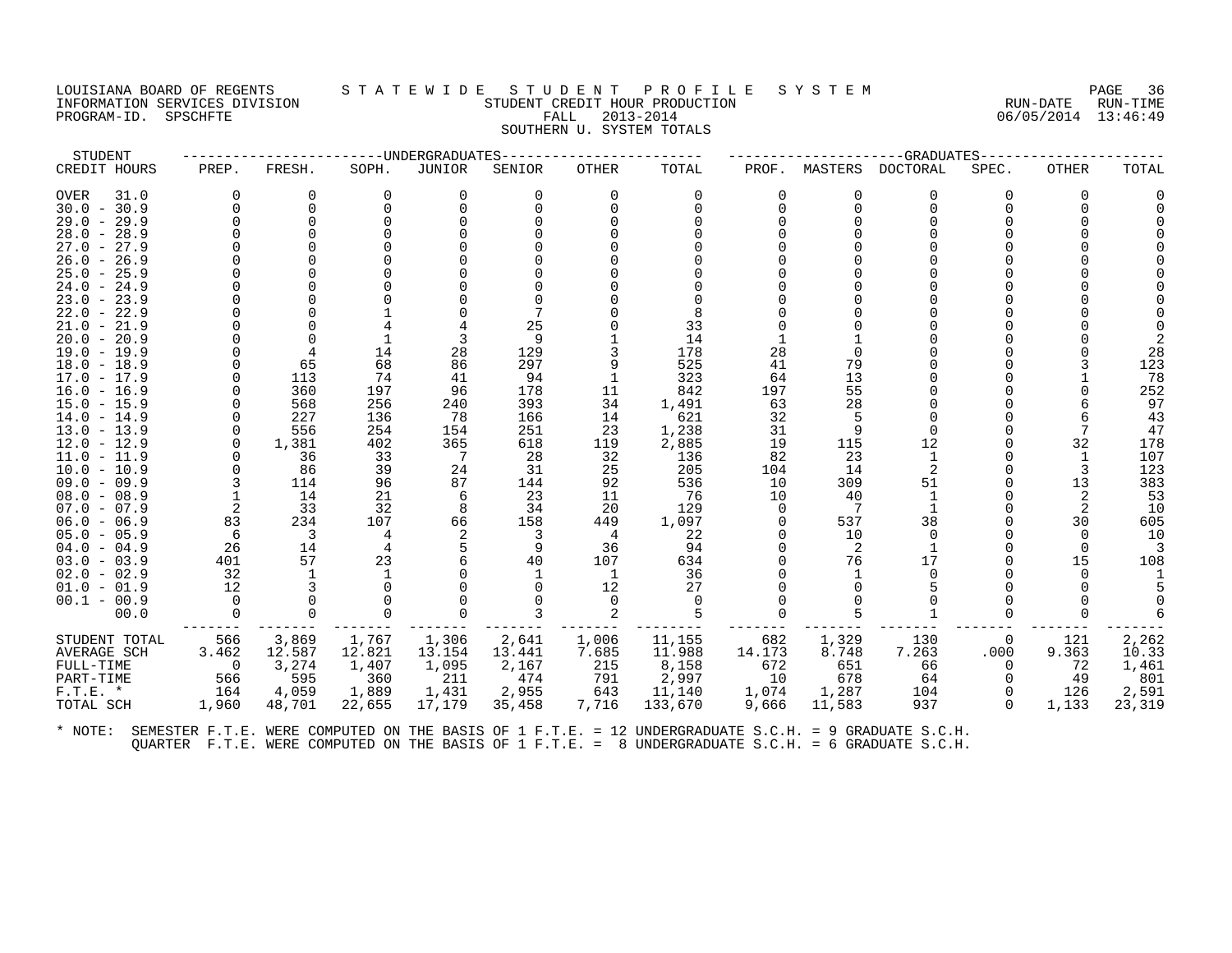#### LOUISIANA BOARD OF REGENTS S T A T E W I D E S T U D E N T P R O F I L E S Y S T E M PAGE 37 INFORMATION SERVICES DIVISION STUDENT CREDIT HOUR PRODUCTION RUN-DATE RUN-TIME PROGRAM-ID. SPSCHFTE FALL 2013-2014 06/05/2014 13:46:49 LA COMMUNITY & TECH COLLEGE SYST

| STUDENT             |          |          | -------------DNDERGRADUATES |             |          |            |          |          |         | --GRADUATES |              |              |       |
|---------------------|----------|----------|-----------------------------|-------------|----------|------------|----------|----------|---------|-------------|--------------|--------------|-------|
| CREDIT HOURS        | PREP.    | FRESH.   | SOPH.                       | JUNIOR      | SENIOR   | OTHER      | TOTAL    | PROF.    | MASTERS | DOCTORAL    | SPEC.        | <b>OTHER</b> | TOTAL |
| <b>OVER</b><br>31.0 |          | 0        | $\Omega$                    | 0           | $\Omega$ | $\Omega$   | $\Omega$ | 0        |         | $\Omega$    | O            | 0            |       |
| $30.0 - 30.9$       |          |          |                             |             |          |            |          |          |         |             |              |              |       |
| 29.0 - 29.9         |          | $\Omega$ |                             |             |          |            |          |          |         |             |              |              |       |
| $28.0 - 28.9$       |          |          |                             |             |          |            |          |          |         |             |              |              |       |
| $27.0 - 27.9$       |          |          |                             |             |          |            |          |          |         |             |              |              |       |
| $26.0 - 26.9$       |          |          |                             |             |          |            |          |          |         |             |              |              |       |
| $25.0 - 25.9$       |          | $\Omega$ |                             |             |          |            |          |          |         |             |              |              |       |
| 24.0 - 24.9         |          | 18       |                             |             |          |            | 22       |          |         |             |              |              |       |
| $23.0 - 23.9$       |          |          |                             |             |          |            | 9        |          |         |             |              |              |       |
| $22.0 - 22.9$       |          | 31       | 19                          |             |          |            | 53       |          |         |             |              |              |       |
| $21.0 - 21.9$       |          | 93       | 88                          |             |          | 67         | 248      |          |         |             |              |              |       |
| $20.0 - 20.9$       |          | 51       | 26                          |             |          | 15         | 92       |          |         |             |              |              |       |
| 19.0 - 19.9         | $\Omega$ | 130      | 94                          |             |          | 52         | 276      |          |         |             |              |              |       |
| $18.0 - 18.9$       | 10       | 310      | 324                         |             |          | 251        | 895      |          |         |             |              |              |       |
| $17.0 - 17.9$       | 12       | 245      | 181                         |             |          | 192        | 630      |          |         |             |              |              |       |
| $16.0 - 16.9$       | 15       | 700      | 376                         |             |          | 181        | 1,272    |          |         |             |              |              |       |
| 15.0 - 15.9         | 87       | 2,303    | 1,202                       |             |          | 819        | 4,411    |          |         |             |              |              |       |
| $14.0 - 14.9$       | 45       | 884      | 521                         |             |          | 357        | 1,807    |          |         |             |              |              |       |
| $13.0 - 13.9$       | 38       | 2,302    | 1,435                       |             |          | 930        | 4,705    |          |         |             |              |              |       |
| $12.0 - 12.9$       | 224      | 9,748    | 4,413                       |             | $\Omega$ | 2,354      | 16,739   |          |         |             |              |              |       |
| $11.0 - 11.9$       | 87       | 409      | 325                         |             |          | 222        | 1,043    |          |         |             |              |              |       |
| $10.0 - 10.9$       | 125      | 968      | 758                         |             |          | 742        | 2,593    |          |         |             |              |              |       |
| $09.0 - 09.9$       | 470      | 3,895    | 1,681                       |             |          | 1,423      | 7,469    |          |         |             |              |              |       |
| $08.0 - 08.9$       | 239      | 365      | 289                         |             |          | 249        | 1,142    |          |         |             |              |              |       |
| $07.0 - 07.9$       | 204      | 832      | 753                         |             |          | 679        | 2,468    |          |         |             |              |              |       |
| $06.0 - 06.9$       | 1,473    | 3,804    | 1,623                       |             | 0        | 1,821      | 8,721    |          |         |             |              |              |       |
| $05.0 - 05.9$       | 703      | 989      | 204                         |             |          | 140        | 2,036    |          |         |             |              |              |       |
| $04.0 - 04.9$       | 599      | 463      | 357                         |             | 0        | 461        | 1,880    |          |         |             |              |              |       |
| $03.0 - 03.9$       | 5,609    | 2,468    | 840                         |             |          | 1,276      | 10,193   |          |         |             |              |              |       |
| $02.0 - 02.9$       | 583      | 139      | 29                          |             |          | 42         | 793      |          |         |             |              |              |       |
| $01.0 - 01.9$       | 157      | 412      | 46                          |             |          | 98         | 713      |          |         |             |              |              |       |
| $00.1 - 00.9$       | $\Omega$ | 326      |                             |             |          | 9          | 336      |          |         |             |              |              |       |
| 00.0                | $\Omega$ | 4        | 0                           |             | 0        |            | -5       |          |         |             |              |              |       |
| STUDENT TOTAL       | 10,681   | 31,897   | 15,590                      | 0           | 0        | 12,388     | 70,556   | $\Omega$ | 0       | $\Omega$    | $\Omega$     | 0            |       |
| AVERAGE SCH         | 4.535    | 9.954    | 10.601                      | .000        | .000     | 9.537      | 9.203    | .000     | .000    | .000        | .000         | .000         | .00   |
| FULL-TIME           | 432      | 16,823   | 8,684                       | $\Omega$    | $\Omega$ | 5,225      | 31,164   | $\Omega$ |         | $\Omega$    | <sup>0</sup> |              |       |
| PART-TIME           | 10,249   | 15,074   | 6,906                       | 0           | $\Omega$ | 7,163      | 39,392   |          |         |             |              |              |       |
| $F.T.E. *$          | 2,532    | 20,550   | 10,968                      | $\Omega$    | $\Omega$ | 8,356      | 42,403   |          |         |             |              |              |       |
| TOTAL SCH           | 48,445   |          | 317,463 165,283             | $\mathbf 0$ |          | 0 118, 137 | 649,330  |          |         |             |              |              |       |
|                     |          |          |                             |             |          |            |          |          |         |             |              |              |       |